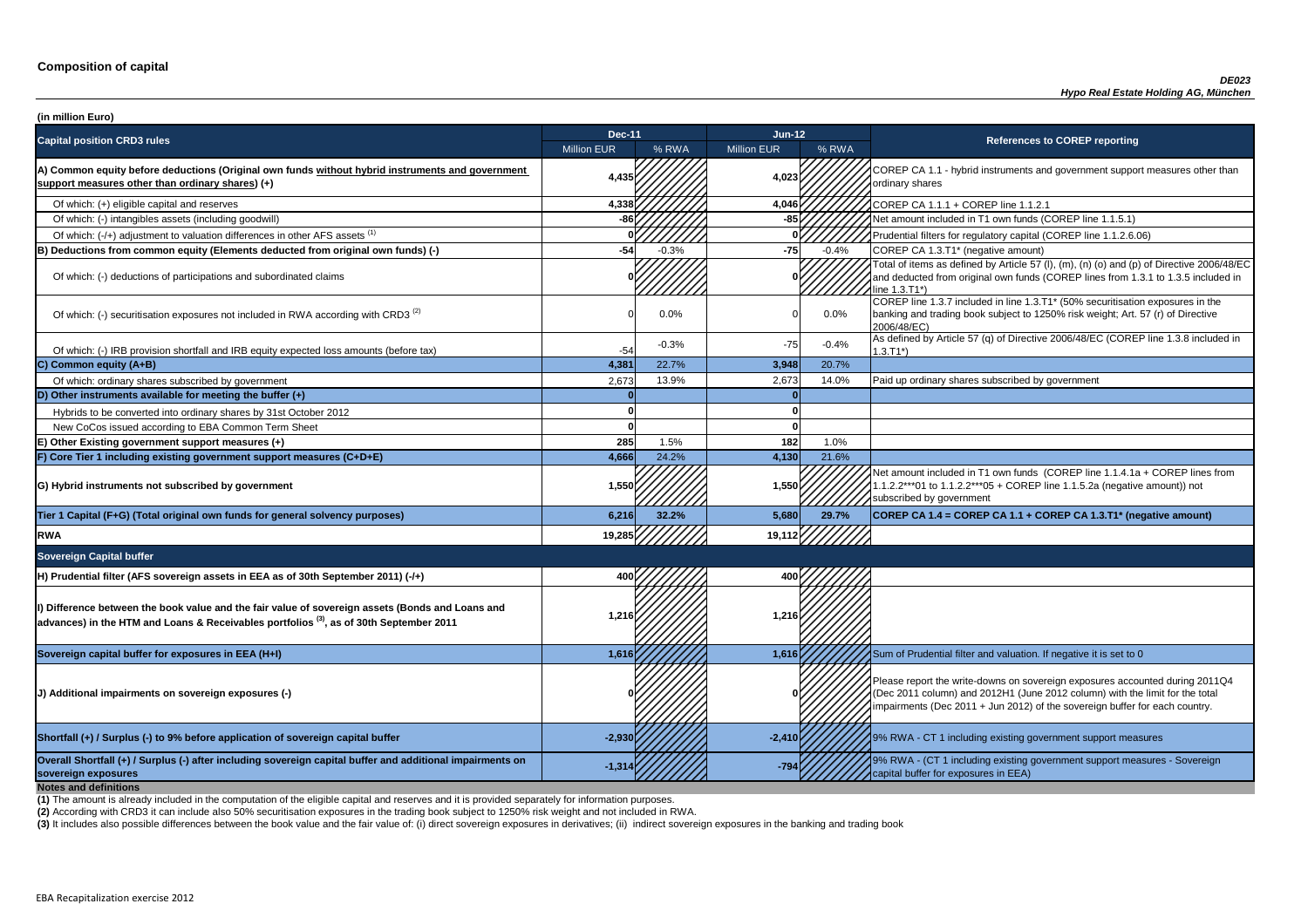### **Composition of RWA**

 $\overline{\phantom{0}}$ 

| (in million Euro)                         |               |               |
|-------------------------------------------|---------------|---------------|
|                                           | <b>Dec-11</b> | <b>Jun-12</b> |
| Total RWA <sup>(1)</sup>                  | 19,285        | 19,112        |
| RWA for credit risk                       | 18,414        | 17,847        |
| RWA Securitisation and re-securitisations | 940           | 966           |
| RWA Other credit risk                     | 17,474        | 16,881        |
| RWA for market risk                       | 255           | 200           |
| RWA operational risk                      | 384           | 779           |
| <b>Transitional floors</b>                | 0             | 0             |
| <b>RWA Other</b>                          | 232           | 286           |

### **Notes and definitions**

**(1)** The RWA calculated according to CRD III can be based on models that have not yet been approved by the National Supervisory Authority.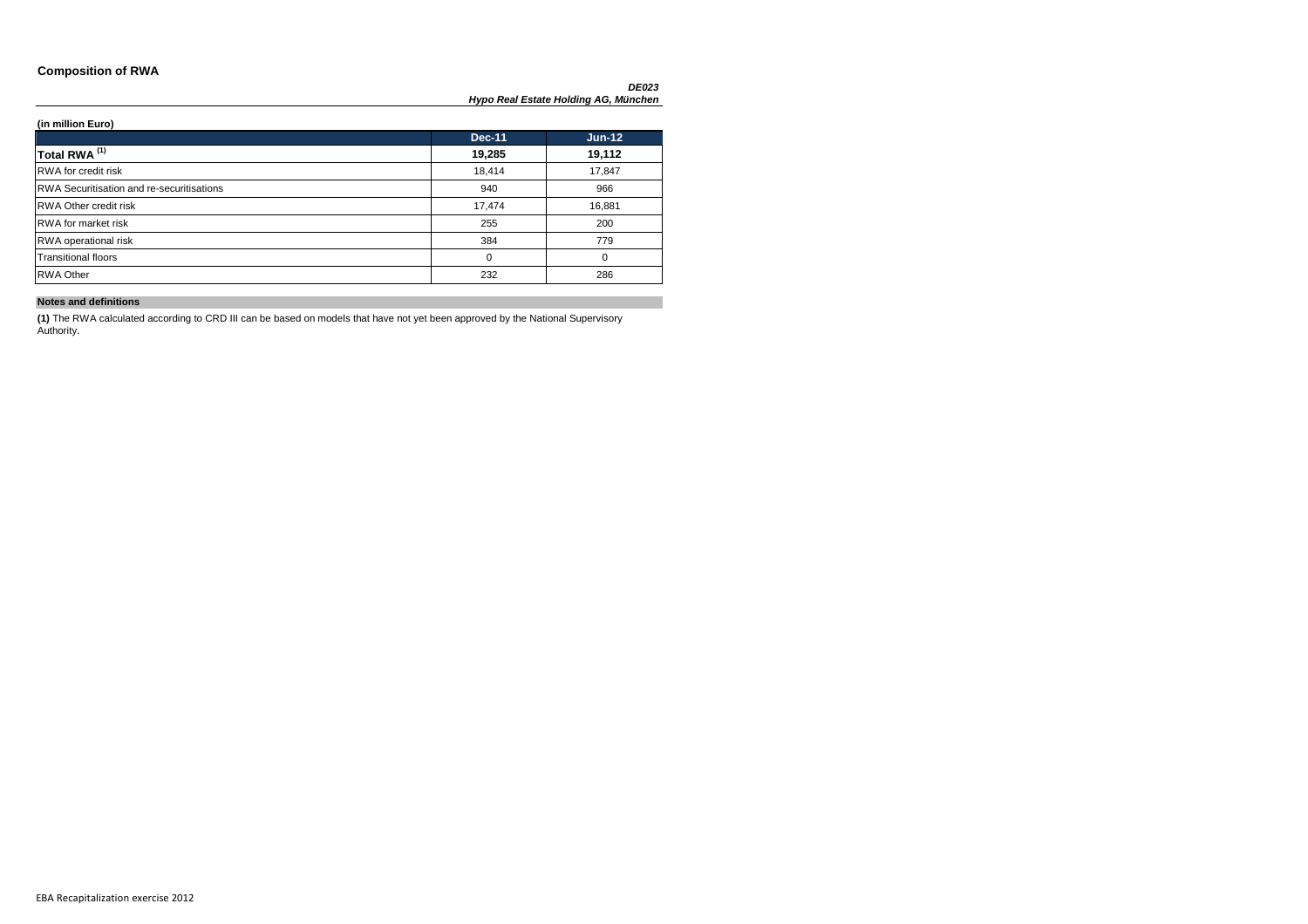### *Dec-11 DE023 Hypo Real Estate Holding AG, München*

| (in million Euro)             |                 |                            |                                                                                             |                            |                                                                            |                                                                                              |                                                                                                     |                                                                                                                    |                                                                                                                    |                                                                                              |                                                                                                                                                                                                                                  |                                                                                                             |                                                                                                         |                                                                           |
|-------------------------------|-----------------|----------------------------|---------------------------------------------------------------------------------------------|----------------------------|----------------------------------------------------------------------------|----------------------------------------------------------------------------------------------|-----------------------------------------------------------------------------------------------------|--------------------------------------------------------------------------------------------------------------------|--------------------------------------------------------------------------------------------------------------------|----------------------------------------------------------------------------------------------|----------------------------------------------------------------------------------------------------------------------------------------------------------------------------------------------------------------------------------|-------------------------------------------------------------------------------------------------------------|---------------------------------------------------------------------------------------------------------|---------------------------------------------------------------------------|
| <b>Residual Maturity</b>      |                 |                            | <b>GROSS DIRECT LONG EXPOSURES</b><br>(accounting value gross of provisions) <sup>(1)</sup> |                            | other counterparties only where there is maturity matching) <sup>(1)</sup> | <b>NET DIRECT POSITIONS</b>                                                                  | (gross of provisions and write-off exposures (long) net of cash short position of sovereign debt to | <b>DIRECT SOVEREIGN</b><br><b>EXPOSURES IN</b><br><b>DERIVATIVES (1)</b>                                           | <b>INDIRECT SOVEREIGN</b><br>EXPOSURES <sup>(3)</sup><br>(on and off balance sheet)                                | Memo Item                                                                                    | Provisions and<br>write-off on                                                                                                                                                                                                   | <b>Prudential filter</b>                                                                                    | Reserve<br>AFS sovereign assets AFS sovereign assets                                                    | Fair value of Cash<br>flow and fair value                                 |
|                               | <b>Country</b>  |                            | of which: loans and<br>advances in the HTM<br>and Loans and<br>receivables portfolios       |                            | of which: Available for<br>sale financial assets<br>(AFS)                  | of which: Financial<br>assets designated at fair<br>value through profit or<br>loss<br>(FVO) | of which: Financial assets<br>held for trading $(2)$                                                | Net position at fair values<br>(Derivatives with positive fair<br>value + Derivatives with<br>negative fair value) | Net position at fair values<br>(Derivatives with positive fair<br>value + Derivatives with<br>negative fair value) | <b>Nominal Value</b><br>Debt securities<br>in HTM and Loans<br>and Receivables<br>portfolios | Sovereign assets<br>(loans, advances<br>and debt<br>securities)<br>$(+)$                                                                                                                                                         | (including the fair<br>value of Cash flow and<br>fair value hedging<br>contracts)<br>$(+/-)$ <sup>(4)</sup> | (gross the fair value of<br>Cash flow and fair<br>value hedging<br>contracts)<br>$(+/-)$ <sup>(4)</sup> | hedging contracts<br>on AFS sovereign<br>assets<br>$(+/-)$ <sup>(4)</sup> |
| $[0 - 3M]$                    |                 | $\overline{4}$             | $\overline{4}$                                                                              |                            | $\Omega$                                                                   | $\Omega$                                                                                     | $\overline{0}$                                                                                      | - റ<br>$\cap$                                                                                                      | $\cap$                                                                                                             | $\Omega$                                                                                     | 777777777                                                                                                                                                                                                                        | $\overline{0}$                                                                                              | $\Omega$                                                                                                | റ<br>$\Omega$                                                             |
| $[3M - 1Y]$<br>$[1Y - 2Y]$    |                 | 352<br>53                  | $\overline{2}$<br>$\overline{0}$                                                            | 352<br>53                  | 79<br>53                                                                   | $\Omega$<br>$\Omega$                                                                         | $\Omega$<br>$\Omega$                                                                                | - 0                                                                                                                | $\cap$                                                                                                             | 250<br>$\Omega$                                                                              |                                                                                                                                                                                                                                  | $-1$<br>$-2$                                                                                                | $-1$<br>$-2$                                                                                            | $\Omega$                                                                  |
| $[2Y - 3Y]$                   |                 | 55                         | $\Omega$                                                                                    | 55                         | 55                                                                         | $\Omega$                                                                                     | $\overline{0}$                                                                                      | $\Omega$                                                                                                           | $\Omega$                                                                                                           | $\Omega$                                                                                     |                                                                                                                                                                                                                                  | $-3$                                                                                                        | $-3$                                                                                                    | $\Omega$                                                                  |
| $[3Y - 5Y]$                   | Austria         | 147                        | $\Omega$                                                                                    | 147                        | $\Omega$                                                                   | $\Omega$                                                                                     | $\overline{0}$                                                                                      | $\overline{0}$                                                                                                     | $\Omega$                                                                                                           | 174                                                                                          | 77777777                                                                                                                                                                                                                         | $\overline{0}$                                                                                              | $\Omega$                                                                                                | $\Omega$                                                                  |
| $[5Y - 10Y]$                  |                 | 143                        | $\mathsf{Q}$                                                                                | 143                        | 110                                                                        | $\Omega$                                                                                     | $\Omega$                                                                                            | $\Omega$                                                                                                           | $\cap$                                                                                                             | 24                                                                                           | VIIIIIII                                                                                                                                                                                                                         | $\mathbf{3}$                                                                                                | $-5$                                                                                                    | - 8                                                                       |
| [10Y - more [<br><b>Total</b> |                 | 4,335<br>5,089             | 4,004<br>4,020                                                                              | 4,335<br>5,089             | 103<br>400                                                                 | $\cap$                                                                                       | $\Omega$                                                                                            | $\cap$                                                                                                             | $\Omega$                                                                                                           | 181<br>629                                                                                   | <u>VIIIIIII</u>                                                                                                                                                                                                                  | <b>6</b>                                                                                                    | $-19$<br>$-30$                                                                                          | 25<br>$\overline{33}$                                                     |
| $[0 - 3M]$                    |                 | $\Omega$                   | $\overline{0}$                                                                              | $\Omega$                   | $\overline{0}$                                                             | $\Omega$                                                                                     | $\Omega$                                                                                            | . വ                                                                                                                | $\cap$                                                                                                             | $\Omega$                                                                                     |                                                                                                                                                                                                                                  | $\Omega$                                                                                                    | $\Omega$                                                                                                | _റ                                                                        |
| $[3M - 1Y]$                   |                 | 214                        | 193                                                                                         | 214                        | $\overline{0}$                                                             | $\Omega$                                                                                     | $\Omega$                                                                                            | $\cap$                                                                                                             | $\Omega$                                                                                                           | 20                                                                                           | <b>FATALA</b><br>VAHAHA                                                                                                                                                                                                          | $\Omega$                                                                                                    | $\Omega$                                                                                                | $\Omega$                                                                  |
| $[1Y - 2Y]$                   |                 | $\Omega$                   | $\overline{0}$                                                                              | $\Omega$                   | $\overline{0}$                                                             | $\Omega$                                                                                     | $\overline{0}$                                                                                      | $\Omega$                                                                                                           | $\Omega$                                                                                                           | $\overline{0}$                                                                               |                                                                                                                                                                                                                                  | $\overline{0}$                                                                                              | $\overline{0}$                                                                                          | $\Omega$                                                                  |
| $[2Y - 3Y]$                   | Belgium         | 60                         | 25                                                                                          | 60                         | $\Omega$                                                                   | $\Omega$                                                                                     | $\overline{0}$                                                                                      | $\cap$                                                                                                             | $\Omega$                                                                                                           | $\overline{35}$                                                                              |                                                                                                                                                                                                                                  | $\Omega$                                                                                                    | $\Omega$                                                                                                | $\Omega$                                                                  |
| $[3Y - 5Y]$<br>$[5Y - 10Y]$   |                 | 249<br>$\Omega$            | 75<br>$\overline{0}$                                                                        | 249<br>$\Omega$            | 72<br>$\Omega$                                                             | $\Omega$<br>$\Omega$                                                                         | $\overline{0}$<br>$\overline{0}$                                                                    | $\cap$<br>$\cap$                                                                                                   |                                                                                                                    | 100<br>$\overline{0}$                                                                        | . <i>\/////////</i> /                                                                                                                                                                                                            | $\overline{2}$<br>$\Omega$                                                                                  | $\mathcal{D}$<br>$\Omega$                                                                               | $\Omega$<br>$\cap$                                                        |
| [10Y - more [                 |                 | 705                        | $\overline{0}$                                                                              | 705                        | $\Omega$                                                                   | $\Omega$                                                                                     | $\Omega$                                                                                            | $\cap$                                                                                                             |                                                                                                                    | 524                                                                                          | <u>VIIIIIII</u> I                                                                                                                                                                                                                | $\Omega$                                                                                                    | $\Omega$                                                                                                | $\Omega$                                                                  |
| <b>Total</b>                  |                 | 1,227                      | 293                                                                                         | 1,227                      | $\overline{72}$                                                            | $\Omega$                                                                                     | $\Omega$                                                                                            | - 0                                                                                                                |                                                                                                                    | 679                                                                                          |                                                                                                                                                                                                                                  | $\overline{2}$                                                                                              | $\overline{2}$                                                                                          | $\overline{0}$                                                            |
| $[0 - 3M]$                    |                 | $\Omega$                   | $\Omega$                                                                                    | $\Omega$                   | $\Omega$                                                                   | $\Omega$                                                                                     | $\Omega$                                                                                            | റ                                                                                                                  |                                                                                                                    | $\Omega$                                                                                     |                                                                                                                                                                                                                                  | $\Omega$                                                                                                    | $\Omega$                                                                                                | $\cap$                                                                    |
| $[3M - 1Y]$                   |                 | $\Omega$<br>$\Omega$       | $\Omega$<br>$\Omega$                                                                        | $\Omega$<br>$\Omega$       | $\Omega$                                                                   | $\Omega$<br>$\Omega$                                                                         | $\Omega$<br>$\Omega$                                                                                | $\cap$<br>$\cap$                                                                                                   |                                                                                                                    | $\Omega$<br>$\Omega$                                                                         |                                                                                                                                                                                                                                  | $\Omega$<br>$\Omega$                                                                                        | $\Omega$<br>$\Omega$                                                                                    | $\cap$<br>$\cap$                                                          |
| $[1Y - 2Y]$<br>[2Y - 3Y [     |                 | $\Omega$                   | $\Omega$                                                                                    | $\Omega$                   | $\Omega$<br>$\Omega$                                                       | $\Omega$                                                                                     | $\Omega$                                                                                            | $\cap$                                                                                                             | $\Omega$                                                                                                           | $\Omega$                                                                                     |                                                                                                                                                                                                                                  | $\Omega$                                                                                                    | $\Omega$                                                                                                | $\cap$                                                                    |
| <u>[3Y - 5Y  </u>             | <b>Bulgaria</b> |                            |                                                                                             |                            |                                                                            |                                                                                              | 0                                                                                                   |                                                                                                                    |                                                                                                                    |                                                                                              |                                                                                                                                                                                                                                  |                                                                                                             |                                                                                                         |                                                                           |
| $[5Y - 10Y]$                  |                 | $\Omega$                   | $\Omega$                                                                                    | $\Omega$                   | $\Omega$                                                                   | $\Omega$                                                                                     | $\Omega$                                                                                            | $\Omega$                                                                                                           |                                                                                                                    | $\Omega$                                                                                     | HAHAS SAHARA SERANG DENGAN DENGAN DENGAN DENGAN DENGAN DENGAN DENGAN DENGAN DENGAN DENGAN DENGAN DENGAN DENGA<br>DENGAN DENGAN DENGAN DENGAN DENGAN DENGAN DENGAN DENGAN DENGAN DENGAN DENGAN DENGAN DENGAN DENGAN DENGAN DENGA  | $\overline{0}$                                                                                              | $\Omega$                                                                                                |                                                                           |
| [10Y - more [                 |                 | $\Omega$                   | $\Omega$                                                                                    | $\Omega$                   | $\Omega$                                                                   | $\Omega$                                                                                     | $\Omega$                                                                                            | $\cap$<br>$\Omega$                                                                                                 | $\Omega$                                                                                                           | $\Omega$<br>$\Omega$                                                                         |                                                                                                                                                                                                                                  | $\overline{0}$<br>$\Omega$                                                                                  | $\Omega$<br>$\Omega$                                                                                    | $\Omega$<br>$\Omega$                                                      |
| <b>Total</b><br>$[0 - 3M]$    |                 | - 0<br>$\Omega$            | $\overline{0}$<br>$\Omega$                                                                  | $\Omega$<br>$\Omega$       | $\Omega$<br>$\Omega$                                                       | $\Omega$<br>$\Omega$                                                                         | $\overline{0}$<br>$\overline{0}$                                                                    | $\cap$                                                                                                             | $\Omega$<br>$\Omega$                                                                                               | $\Omega$                                                                                     |                                                                                                                                                                                                                                  | $\overline{0}$                                                                                              | $\Omega$                                                                                                | $\Omega$                                                                  |
| $[3M - 1Y]$                   |                 | $\Omega$                   | $\overline{0}$                                                                              | $\Omega$                   | $\Omega$                                                                   | $\Omega$                                                                                     | $\overline{0}$                                                                                      | $\cap$                                                                                                             |                                                                                                                    | $\overline{0}$                                                                               | HHHHH                                                                                                                                                                                                                            | $\overline{0}$                                                                                              | $\Omega$                                                                                                |                                                                           |
| $[1Y - 2Y]$                   |                 | $\overline{0}$             | $\Omega$                                                                                    | $\Omega$                   | $\Omega$                                                                   | $\Omega$                                                                                     | $\mathbf{0}$                                                                                        | $\Omega$                                                                                                           |                                                                                                                    | $\Omega$                                                                                     | <u>777777777</u>                                                                                                                                                                                                                 | $\overline{0}$                                                                                              | $\Omega$                                                                                                |                                                                           |
| $[2Y - 3Y]$                   | Cyprus          | $\overline{0}$             | $\overline{0}$                                                                              | $\Omega$                   | $\Omega$                                                                   | $\Omega$                                                                                     | $\mathbf{0}$                                                                                        | $\Omega$                                                                                                           |                                                                                                                    | $\Omega$                                                                                     | <i>VIIIIIII</i>                                                                                                                                                                                                                  | $\overline{0}$                                                                                              | $\Omega$                                                                                                |                                                                           |
| $[3Y - 5Y]$<br>$[5Y - 10Y]$   |                 | 0<br>- 0                   | $\Omega$<br>$\Omega$                                                                        | $\Omega$<br>$\Omega$       | $\Omega$<br>$\Omega$                                                       | $\Omega$<br>$\Omega$                                                                         | $\overline{0}$<br>$\overline{0}$                                                                    | - ೧<br>- റ                                                                                                         | $\cap$                                                                                                             | $\Omega$<br>$\Omega$                                                                         | V <i>IIIIIIII</i>                                                                                                                                                                                                                | $\overline{0}$<br>$\overline{0}$                                                                            | $\Omega$<br>$\Omega$                                                                                    | ി                                                                         |
| [10Y - more [                 |                 | $\Omega$                   | $\Omega$                                                                                    | $\Omega$                   | $\cap$                                                                     | $\Omega$                                                                                     | $\Omega$                                                                                            | $\cap$                                                                                                             | $\Omega$                                                                                                           | $\Omega$                                                                                     | <u>77777777</u>                                                                                                                                                                                                                  | $\Omega$                                                                                                    | $\Omega$                                                                                                | $\Omega$                                                                  |
| <b>Total</b>                  |                 | $\Omega$                   | $\Omega$                                                                                    |                            |                                                                            |                                                                                              |                                                                                                     |                                                                                                                    |                                                                                                                    | $\Omega$                                                                                     |                                                                                                                                                                                                                                  | $\Omega$                                                                                                    |                                                                                                         |                                                                           |
| $[0 - 3M]$                    |                 | $\Omega$                   | $\Omega$                                                                                    | $\Omega$                   | $\Omega$                                                                   | $\Omega$                                                                                     | $\overline{0}$                                                                                      | $\Omega$                                                                                                           | $\cap$                                                                                                             | $\Omega$                                                                                     |                                                                                                                                                                                                                                  | $\overline{0}$                                                                                              | $\Omega$                                                                                                | $\Omega$                                                                  |
| $[3M - 1Y]$<br>$[1Y - 2Y]$    |                 | $\Omega$<br>$\overline{0}$ | $\overline{0}$<br>$\overline{0}$                                                            | $\Omega$<br>$\overline{0}$ | $\overline{0}$<br>$\overline{0}$                                           | $\Omega$<br>$\Omega$                                                                         | $\overline{0}$<br>$\overline{0}$                                                                    | $\Omega$<br>$\Omega$                                                                                               | $\Omega$<br>$\Omega$                                                                                               | $\overline{0}$<br>$\Omega$                                                                   |                                                                                                                                                                                                                                  | $\overline{0}$<br>$\overline{0}$                                                                            | $\Omega$<br>$\Omega$                                                                                    | - 0<br>- 0                                                                |
| $[2Y - 3Y]$                   |                 | 41                         | $\overline{0}$                                                                              | 41                         | $\overline{0}$                                                             | $\Omega$                                                                                     | $\overline{0}$                                                                                      | - 0                                                                                                                | $\Omega$                                                                                                           | 40                                                                                           | HAHAHA KATALANG KATALANG KATALANG KATALANG KATALANG KATALANG KATALANG KATALANG KATALANG KATALANG KATALANG KATA<br>KATALANG KATALANG KATALANG KATALANG KATALANG KATALANG KATALANG KATALANG KATALANG KATALANG KATALANG KATALANG KA | $\overline{0}$                                                                                              | $\Omega$                                                                                                | - 0                                                                       |
| $[3Y - 5Y]$                   | Czech Republic  | $\Omega$                   | $\overline{0}$                                                                              | $\overline{0}$             | $\overline{0}$                                                             | $\Omega$                                                                                     | $\overline{0}$                                                                                      | $\Omega$                                                                                                           | $\Omega$                                                                                                           | $\overline{0}$                                                                               |                                                                                                                                                                                                                                  | $\overline{0}$                                                                                              | $\Omega$                                                                                                | $\Omega$                                                                  |
| $[5Y - 10Y]$                  |                 | 11                         | $\overline{0}$                                                                              | 11                         | $\Omega$                                                                   | $\Omega$                                                                                     | $\overline{0}$                                                                                      | $\Omega$                                                                                                           | $\cap$                                                                                                             | 10 <sup>°</sup>                                                                              |                                                                                                                                                                                                                                  | $\overline{0}$                                                                                              | $\Omega$                                                                                                | $\Omega$<br>$\cap$                                                        |
| [10Y - more [<br><b>Total</b> |                 | $\Omega$<br>52             | $\Omega$<br>$\overline{0}$                                                                  | $\Omega$<br>52             | $\Omega$<br>$\Omega$                                                       | $\Omega$<br>$\Omega$                                                                         | $\Omega$<br>$\overline{0}$                                                                          | - വ<br>$\Omega$                                                                                                    |                                                                                                                    | $\Omega$<br>50                                                                               | <u>77777777</u>                                                                                                                                                                                                                  | $\Omega$<br>$\overline{0}$                                                                                  | $\Omega$<br>$\Omega$                                                                                    | $\Omega$                                                                  |
| $[0 - 3M]$                    |                 | $\Omega$                   | $\Omega$                                                                                    | $\Omega$                   | $\Omega$                                                                   | $\Omega$                                                                                     | $\overline{0}$                                                                                      | $\cap$                                                                                                             |                                                                                                                    | $\Omega$                                                                                     | THIMA<br>HIMA                                                                                                                                                                                                                    | $\overline{0}$                                                                                              | $\Omega$                                                                                                | $\cap$                                                                    |
| $[3M - 1Y]$                   |                 | $\Omega$                   | $\Omega$                                                                                    | $\Omega$                   | $\Omega$                                                                   | $\Omega$                                                                                     | $\overline{0}$                                                                                      | $\cap$                                                                                                             |                                                                                                                    | $\Omega$                                                                                     |                                                                                                                                                                                                                                  | $\overline{0}$                                                                                              | $\Omega$                                                                                                | $\cap$                                                                    |
| $[1Y - 2Y]$                   |                 | $\Omega$<br>$\Omega$       | $\overline{0}$<br>$\Omega$                                                                  | $\Omega$<br>$\Omega$       | $\Omega$<br>$\Omega$                                                       | $\Omega$<br>$\Omega$                                                                         | $\overline{0}$<br>$\overline{0}$                                                                    | $\cap$<br>$\cap$                                                                                                   | $\cap$<br>$\cap$                                                                                                   | $\Omega$<br>$\Omega$                                                                         |                                                                                                                                                                                                                                  | $\overline{0}$<br>$\Omega$                                                                                  | $\Omega$<br>$\Omega$                                                                                    | $\cap$<br>$\cap$                                                          |
| $[2Y - 3Y]$<br>$[3Y - 5Y]$    | Denmark         | $\Omega$                   | $\Omega$                                                                                    | $\Omega$                   | $\Omega$                                                                   | $\Omega$                                                                                     | $\Omega$                                                                                            | $\Omega$                                                                                                           |                                                                                                                    | $\Omega$                                                                                     |                                                                                                                                                                                                                                  | $\Omega$                                                                                                    | $\Omega$                                                                                                | $\cap$                                                                    |
| $[5Y - 10Y]$                  |                 | $\Omega$                   | $\Omega$                                                                                    | $\Omega$                   | $\Omega$                                                                   | $\Omega$                                                                                     | $\Omega$                                                                                            | $\cap$                                                                                                             | $\Omega$                                                                                                           | $\Omega$                                                                                     |                                                                                                                                                                                                                                  | $\overline{0}$                                                                                              | $\Omega$                                                                                                | $\Omega$                                                                  |
| [10Y - more [                 |                 | $\Omega$                   | $\Omega$                                                                                    | $\Omega$                   | $\Omega$                                                                   | $\Omega$                                                                                     | $\Omega$                                                                                            | $\Omega$                                                                                                           | $\Omega$                                                                                                           | $\Omega$                                                                                     |                                                                                                                                                                                                                                  | $\overline{0}$                                                                                              | $\Omega$                                                                                                | $\cap$                                                                    |
| <b>Total</b>                  |                 | - റ<br>$\Omega$            | $\overline{0}$<br>$\Omega$                                                                  | $\Omega$<br>$\Omega$       | $\Omega$<br>$\Omega$                                                       | $\Omega$<br>$\Omega$                                                                         | $\Omega$<br>$\Omega$                                                                                | $\Omega$<br>$\cap$                                                                                                 | $\Omega$<br>$\Omega$                                                                                               | $\Omega$<br>$\Omega$                                                                         |                                                                                                                                                                                                                                  | $\overline{0}$<br>$\overline{0}$                                                                            | $\Omega$<br>$\Omega$                                                                                    | $\Omega$<br>$\Omega$                                                      |
| $[0 - 3M]$<br>$[3M - 1Y]$     |                 | $\Omega$                   | $\Omega$                                                                                    | $\Omega$                   | $\Omega$                                                                   | $\Omega$                                                                                     | $\Omega$                                                                                            | $\Omega$                                                                                                           |                                                                                                                    | $\Omega$                                                                                     |                                                                                                                                                                                                                                  | $\Omega$                                                                                                    | $\Omega$                                                                                                | $\cap$                                                                    |
| $[1Y - 2Y]$                   |                 |                            |                                                                                             |                            | $\Omega$                                                                   | $\Omega$                                                                                     | $\Omega$                                                                                            | $\Omega$                                                                                                           |                                                                                                                    | $\Omega$                                                                                     |                                                                                                                                                                                                                                  | $\Omega$                                                                                                    | $\Omega$                                                                                                | $\Omega$                                                                  |
| $[2Y - 3Y]$                   | Estonia         | $\Omega$                   | $\Omega$                                                                                    | $\Omega$                   | $\Omega$                                                                   | $\Omega$                                                                                     | $\mathbf 0$                                                                                         | $\Omega$                                                                                                           |                                                                                                                    | $\Omega$                                                                                     |                                                                                                                                                                                                                                  | $\overline{0}$                                                                                              |                                                                                                         |                                                                           |
| $[3Y - 5Y]$<br>$[5Y - 10Y]$   |                 | - 0<br>റ                   | $\Omega$                                                                                    | $\Omega$<br>$\Omega$       | - ೧<br>$\Omega$                                                            | $\Omega$<br>$\Omega$                                                                         | $\Omega$<br>$\Omega$                                                                                | - വ<br>- വ                                                                                                         |                                                                                                                    | $\Omega$<br>$\Omega$                                                                         | s <i>VIIIIIII</i>                                                                                                                                                                                                                | $\Omega$<br>$\Omega$                                                                                        | $\Omega$                                                                                                |                                                                           |
| [10Y - more [                 |                 | - 0                        | $\Omega$                                                                                    | $\Omega$                   | $\Omega$                                                                   | $\Omega$                                                                                     | $\Omega$                                                                                            | $\cap$                                                                                                             | $\cap$                                                                                                             | $\Omega$                                                                                     | 777777777                                                                                                                                                                                                                        | $\overline{0}$                                                                                              | $\Omega$                                                                                                | $\cap$                                                                    |
| <b>Total</b>                  |                 |                            |                                                                                             |                            | - 0                                                                        |                                                                                              | $\Omega$                                                                                            |                                                                                                                    |                                                                                                                    | $\Omega$                                                                                     |                                                                                                                                                                                                                                  | $\Omega$                                                                                                    |                                                                                                         | $\Omega$                                                                  |
| $[0 - 3M]$                    |                 | $\Omega$                   | $\cap$                                                                                      | $\Omega$                   | $\Omega$                                                                   | $\cap$                                                                                       | $\Omega$                                                                                            | $\cap$                                                                                                             | $\cap$                                                                                                             | $\Omega$                                                                                     | 777777777                                                                                                                                                                                                                        | $\Omega$                                                                                                    | $\Omega$                                                                                                |                                                                           |
| $[3M - 1Y]$                   |                 | 23                         | 23                                                                                          | 23                         | $\overline{0}$                                                             | $\Omega$                                                                                     | $\overline{0}$                                                                                      | $\overline{0}$                                                                                                     | $\overline{0}$                                                                                                     | $\overline{0}$                                                                               |                                                                                                                                                                                                                                  | $\overline{0}$                                                                                              | $\mathbf{0}$                                                                                            |                                                                           |
| $[1Y - 2Y]$<br>$[2Y - 3Y]$    |                 | -5<br>$\mathbf{3}$         | -5<br>3 <sup>5</sup>                                                                        | -5<br>$\mathbf{3}$         | $\overline{0}$<br>$\overline{0}$                                           | $\overline{0}$<br>$\overline{0}$                                                             | $\overline{0}$<br>$\overline{0}$                                                                    | $\overline{0}$<br>$\Omega$                                                                                         | $\Omega$<br>$\Omega$                                                                                               | $\overline{0}$<br>$\overline{0}$                                                             | SANARA SANARA                                                                                                                                                                                                                    | $\overline{0}$<br>$\overline{0}$                                                                            | $\overline{0}$<br>$\Omega$                                                                              | - 0<br>$\Omega$                                                           |
| $[3Y - 5Y]$                   | Finland         | 14                         | 14                                                                                          | 14                         | $\overline{0}$                                                             | $\overline{0}$                                                                               | $\overline{0}$                                                                                      | $\overline{0}$                                                                                                     | $\Omega$                                                                                                           | $\overline{0}$                                                                               |                                                                                                                                                                                                                                  | $\overline{0}$                                                                                              | $\overline{0}$                                                                                          | $\overline{0}$                                                            |
| $[5Y - 10Y]$                  |                 | 84                         | $\overline{7}$                                                                              | 84                         | 78                                                                         | $\overline{0}$                                                                               | $\overline{0}$                                                                                      | $\overline{0}$                                                                                                     | $\Omega$                                                                                                           | $\overline{0}$                                                                               |                                                                                                                                                                                                                                  | $\overline{0}$                                                                                              | -4                                                                                                      | -4                                                                        |
| [10Y - more [                 |                 | 50                         | 41<br>92                                                                                    | 50                         | $\Omega$                                                                   | $\Omega$                                                                                     | $\Omega$                                                                                            | - വ                                                                                                                | $\cap$                                                                                                             | -8                                                                                           |                                                                                                                                                                                                                                  | $\overline{0}$<br>- റ                                                                                       | $\Omega$<br>$-4$                                                                                        | $\Omega$                                                                  |
| <b>Total</b>                  |                 | 179                        |                                                                                             | 179                        | 78                                                                         |                                                                                              |                                                                                                     |                                                                                                                    |                                                                                                                    |                                                                                              |                                                                                                                                                                                                                                  |                                                                                                             |                                                                                                         |                                                                           |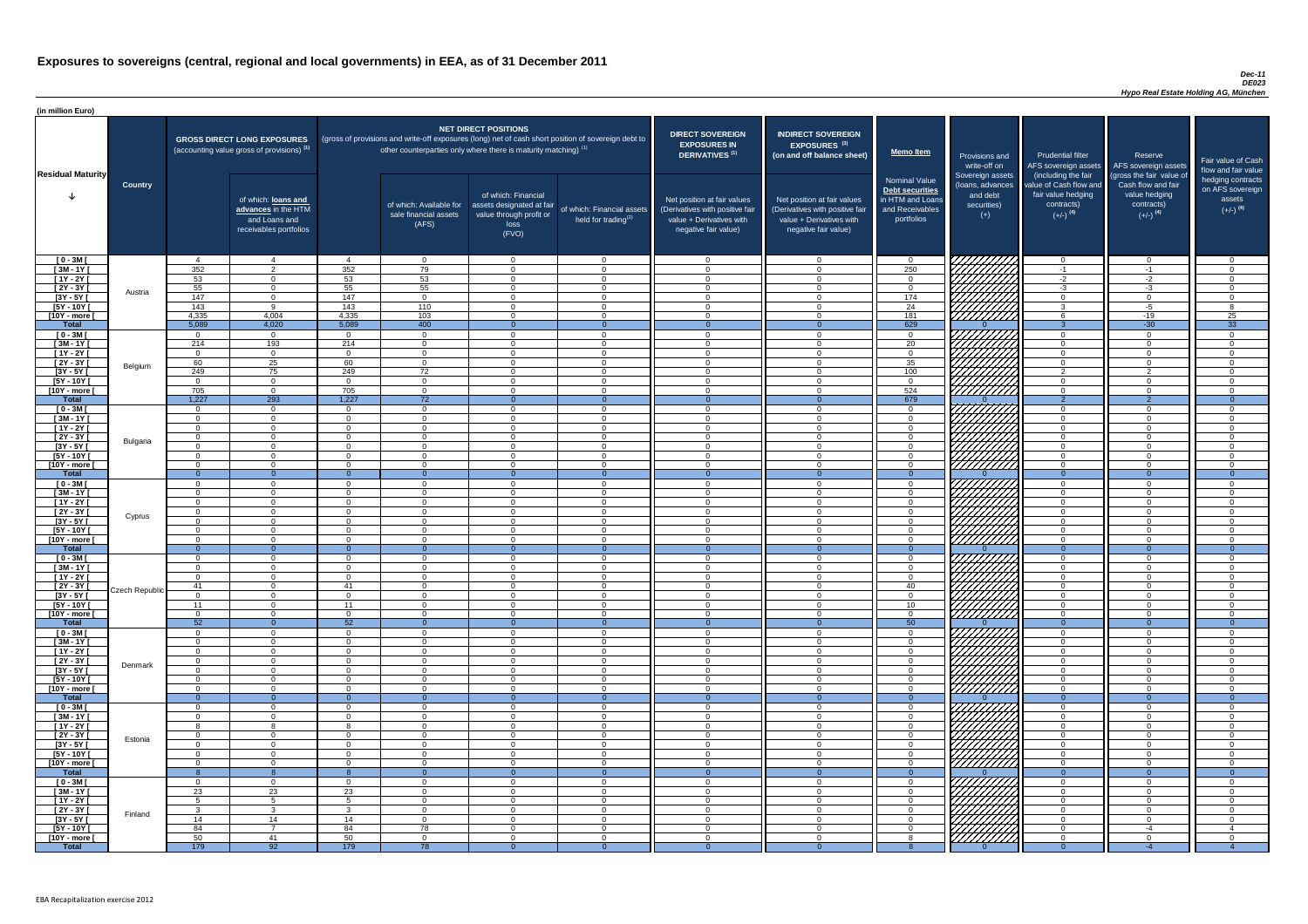### *Dec-11 DE023 Hypo Real Estate Holding AG, München*

| (in million Euro)             |                       |                                  |                                                                                             |                            |                                                                                                                                                                                   |                                                                                              |                                                      |                                                                                                                    |                                                                                                                    |                                                                                              |                                                                          |                                                                                                             |                                                                                                         |                                                                           |
|-------------------------------|-----------------------|----------------------------------|---------------------------------------------------------------------------------------------|----------------------------|-----------------------------------------------------------------------------------------------------------------------------------------------------------------------------------|----------------------------------------------------------------------------------------------|------------------------------------------------------|--------------------------------------------------------------------------------------------------------------------|--------------------------------------------------------------------------------------------------------------------|----------------------------------------------------------------------------------------------|--------------------------------------------------------------------------|-------------------------------------------------------------------------------------------------------------|---------------------------------------------------------------------------------------------------------|---------------------------------------------------------------------------|
| <b>Residual Maturity</b>      |                       |                                  | <b>GROSS DIRECT LONG EXPOSURES</b><br>(accounting value gross of provisions) <sup>(1)</sup> |                            | (gross of provisions and write-off exposures (long) net of cash short position of sovereign debt to<br>other counterparties only where there is maturity matching) <sup>(1)</sup> | <b>NET DIRECT POSITIONS</b>                                                                  |                                                      | <b>DIRECT SOVEREIGN</b><br><b>EXPOSURES IN</b><br>DERIVATIVES <sup>(1)</sup>                                       | <b>INDIRECT SOVEREIGN</b><br><b>EXPOSURES<sup>(3)</sup></b><br>(on and off balance sheet)                          | <b>Memo Item</b>                                                                             | Provisions and<br>write-off on                                           | <b>Prudential filter</b>                                                                                    | Reserve<br>AFS sovereign assets AFS sovereign assets                                                    | Fair value of Cash<br>flow and fair value                                 |
|                               | <b>Country</b>        |                                  | of which: loans and<br>advances in the HTM<br>and Loans and<br>receivables portfolios       |                            | of which: Available for<br>sale financial assets<br>(AFS)                                                                                                                         | of which: Financial<br>assets designated at fair<br>value through profit or<br>loss<br>(FVO) | of which: Financial assets<br>held for trading $(2)$ | Net position at fair values<br>(Derivatives with positive fair<br>value + Derivatives with<br>negative fair value) | Net position at fair values<br>(Derivatives with positive fair<br>value + Derivatives with<br>negative fair value) | <b>Nominal Value</b><br>Debt securities<br>in HTM and Loans<br>and Receivables<br>portfolios | Sovereign assets<br>(loans, advances<br>and debt<br>securities)<br>$(+)$ | (including the fair<br>value of Cash flow and<br>fair value hedging<br>contracts)<br>$(+/-)$ <sup>(4)</sup> | (gross the fair value of<br>Cash flow and fair<br>value hedging<br>contracts)<br>$(+/-)$ <sup>(4)</sup> | hedging contracts<br>on AFS sovereign<br>assets<br>$(+/-)$ <sup>(4)</sup> |
| $[0 - 3M]$                    |                       | $\Omega$                         | $\overline{0}$                                                                              | $\Omega$                   | $\overline{0}$                                                                                                                                                                    | $\Omega$                                                                                     | $\overline{0}$                                       | $\Omega$                                                                                                           | $\Omega$                                                                                                           | $\overline{0}$                                                                               | 7777777777                                                               | $\overline{0}$                                                                                              | $\Omega$                                                                                                | $\overline{0}$                                                            |
| $[3M - 1Y]$<br>$[1Y - 2Y]$    |                       | ્વ<br>20                         | $\mathbf{R}$<br>20                                                                          | 20                         | $\Omega$<br>$\Omega$                                                                                                                                                              | $\Omega$<br>$\Omega$                                                                         | $\Omega$<br>$\overline{0}$                           | $\cap$<br>$\cap$                                                                                                   | $\Omega$<br>$\Omega$                                                                                               | $\Omega$<br>$\Omega$                                                                         |                                                                          | $\Omega$<br>$\overline{0}$                                                                                  | $\Omega$<br>$\Omega$                                                                                    | $\cap$<br>$\Omega$                                                        |
| $[2Y - 3Y]$                   |                       | 11                               | 11                                                                                          | 11                         | $\overline{0}$                                                                                                                                                                    | $\Omega$                                                                                     | $\overline{0}$                                       | $\overline{0}$                                                                                                     | $\Omega$                                                                                                           | $\overline{0}$                                                                               |                                                                          | $\overline{0}$                                                                                              | $\Omega$                                                                                                | $\overline{0}$                                                            |
| $[3Y - 5Y]$                   | France                | 336                              | 10 <sup>1</sup>                                                                             | 336                        | 326                                                                                                                                                                               | $\Omega$                                                                                     | $\Omega$                                             | $\Omega$                                                                                                           | $\cap$                                                                                                             | $\Omega$                                                                                     | HAAAN<br>HAAAN                                                           | $-3$                                                                                                        | $-17$                                                                                                   | 14                                                                        |
| $[5Y - 10Y]$                  |                       | 652                              | 154                                                                                         | 652                        | 406                                                                                                                                                                               | $\Omega$                                                                                     | $\overline{0}$                                       | $\Omega$                                                                                                           | $\cap$                                                                                                             | 90                                                                                           |                                                                          | $-5$                                                                                                        | $-20$                                                                                                   | 15                                                                        |
| [10Y - more [<br><b>Total</b> |                       | 644<br>1,666                     | 193<br>390                                                                                  | 644<br>1,666               | $\overline{0}$<br>732                                                                                                                                                             | $\Omega$                                                                                     | $\overline{0}$<br>$\Omega$                           | 0<br>- 0                                                                                                           | $\Omega$                                                                                                           | 800<br>890                                                                                   |                                                                          | $\overline{0}$<br>$-8$                                                                                      | $\Omega$<br>$-36$                                                                                       | $\overline{0}$<br>$\overline{28}$                                         |
| $[0 - 3M]$                    |                       | 2,036                            | 851                                                                                         | 2,036                      | $\overline{0}$                                                                                                                                                                    | $\Omega$                                                                                     | $\overline{0}$                                       | $\cap$                                                                                                             |                                                                                                                    | 1,170                                                                                        |                                                                          | $\overline{0}$                                                                                              | $\Omega$                                                                                                | $\cap$                                                                    |
| $[3M - 1Y]$                   |                       | 810                              | 739                                                                                         | 810                        | $\overline{0}$                                                                                                                                                                    | $\Omega$                                                                                     | $\overline{0}$                                       | - 0                                                                                                                | $\cap$                                                                                                             | 70                                                                                           |                                                                          | $\overline{0}$                                                                                              | $\Omega$                                                                                                | $\Omega$                                                                  |
| $[1Y - 2Y]$                   |                       | 4,252                            | 1,439                                                                                       | 4,252                      | $\overline{0}$                                                                                                                                                                    | $\Omega$                                                                                     | $\overline{0}$                                       | $\Omega$                                                                                                           |                                                                                                                    | 2,799                                                                                        |                                                                          | $\overline{0}$                                                                                              | $\Omega$                                                                                                | $\Omega$                                                                  |
| [2Y - 3Y [                    | Germany               | 2,282                            | 1,910                                                                                       | 2,282                      | $\Omega$                                                                                                                                                                          | $\Omega$                                                                                     | $\Omega$                                             | $\cap$                                                                                                             |                                                                                                                    | 367                                                                                          |                                                                          | $\Omega$                                                                                                    | $\Omega$                                                                                                | $\cap$                                                                    |
| $[3Y - 5Y]$<br>$[5Y - 10Y]$   |                       | 1,855<br>5,496                   | 754<br>4,946                                                                                | 1,855<br>5,496             | 87<br>$\Omega$                                                                                                                                                                    | $\Omega$<br>$\Omega$                                                                         | $\overline{0}$<br>$\Omega$                           | $\Omega$<br>$-34$                                                                                                  |                                                                                                                    | 1,003<br>514                                                                                 |                                                                          | $\Omega$<br>$\Omega$                                                                                        | $-2$<br>$\Omega$                                                                                        | $\overline{2}$<br>$\cap$                                                  |
| [10Y - more [                 |                       | 3,116                            | 2,890                                                                                       | 3,116                      | $\Omega$                                                                                                                                                                          | $\cap$                                                                                       | $\Omega$                                             | $\sqrt{ }$                                                                                                         |                                                                                                                    | $162$                                                                                        |                                                                          | $\Omega$                                                                                                    | $\cap$                                                                                                  | $\Omega$                                                                  |
| <b>Total</b>                  |                       | 19,848                           | 13,529                                                                                      | 19,848                     | 87                                                                                                                                                                                |                                                                                              | $\Omega$                                             | $-34$                                                                                                              |                                                                                                                    | 6,085                                                                                        |                                                                          | $\overline{0}$                                                                                              | $-2$                                                                                                    | $\overline{2}$                                                            |
| $[0 - 3M]$                    |                       | $\Omega$                         | $\overline{0}$                                                                              | $\Omega$                   | $\Omega$                                                                                                                                                                          | $\Omega$                                                                                     | $\Omega$                                             | $\cap$                                                                                                             |                                                                                                                    | $\Omega$                                                                                     |                                                                          | $\Omega$                                                                                                    | $\Omega$                                                                                                | $\cap$                                                                    |
| $[3M - 1Y]$                   |                       | $\Omega$<br>$\Omega$             | $\overline{0}$<br>$\Omega$                                                                  | $\Omega$<br>$\Omega$       | $\Omega$                                                                                                                                                                          | $\Omega$<br>$\Omega$                                                                         | $\Omega$<br>$\Omega$                                 | $\cap$<br>$\cap$                                                                                                   |                                                                                                                    | $\Omega$<br>$\Omega$                                                                         |                                                                          | $\Omega$<br>$\Omega$                                                                                        | $\Omega$<br>$\Omega$                                                                                    | $\Omega$<br>$\Omega$                                                      |
| $[1Y - 2Y]$<br>$[2Y - 3Y]$    |                       | $\Omega$                         | $\Omega$                                                                                    | $\Omega$                   | $\Omega$<br>$\Omega$                                                                                                                                                              | $\Omega$                                                                                     | $\Omega$                                             |                                                                                                                    |                                                                                                                    | $\Omega$                                                                                     | <i>ШША</i>                                                               | $\Omega$                                                                                                    |                                                                                                         |                                                                           |
| $[3Y - 5Y]$                   | Greece <sup>(5)</sup> |                                  |                                                                                             |                            |                                                                                                                                                                                   |                                                                                              |                                                      |                                                                                                                    |                                                                                                                    |                                                                                              |                                                                          |                                                                                                             |                                                                                                         |                                                                           |
| $[5Y - 10Y]$                  |                       | - 0                              | $\Omega$                                                                                    | $\Omega$                   | $\Omega$                                                                                                                                                                          | $\Omega$                                                                                     | $\Omega$                                             |                                                                                                                    |                                                                                                                    | $\Omega$                                                                                     | HHHA                                                                     | $\Omega$                                                                                                    |                                                                                                         |                                                                           |
| [10Y - more [                 |                       | റ                                | $\cap$                                                                                      | $\Omega$                   | - ೧                                                                                                                                                                               | $\Omega$                                                                                     | $\Omega$                                             |                                                                                                                    |                                                                                                                    | $\Omega$                                                                                     | 7777777777                                                               | $\Omega$                                                                                                    |                                                                                                         |                                                                           |
| <b>Total</b><br>$[0 - 3M]$    |                       | $\Omega$<br>- 0                  | $\Omega$<br>$\Omega$                                                                        | $\Omega$<br>$\Omega$       | $\Omega$<br>$\Omega$                                                                                                                                                              | $\Omega$                                                                                     | $\Omega$<br>$\Omega$                                 | $\cap$                                                                                                             | $\cap$                                                                                                             | $\Omega$<br>$\Omega$                                                                         |                                                                          | $\Omega$<br>$\overline{0}$                                                                                  | $\Omega$<br>$\Omega$                                                                                    | $\Omega$                                                                  |
| $[3M - 1Y]$                   |                       | - റ                              | $\Omega$                                                                                    | $\Omega$                   | $\Omega$                                                                                                                                                                          | $\Omega$                                                                                     | $\Omega$                                             | $\cap$                                                                                                             | $\cap$                                                                                                             | $\Omega$                                                                                     |                                                                          | $\Omega$                                                                                                    | $\Omega$                                                                                                | ി                                                                         |
| $[1Y - 2Y]$                   |                       | $\Omega$                         | $\Omega$                                                                                    | $\Omega$                   | $\Omega$                                                                                                                                                                          | $\Omega$                                                                                     | $\Omega$                                             | $\Omega$                                                                                                           | $\Omega$                                                                                                           | $\Omega$                                                                                     | William                                                                  | $\overline{0}$                                                                                              | $\Omega$                                                                                                | $\Omega$                                                                  |
| $[2Y - 3Y]$                   | Hungary               | $\Omega$                         | $\Omega$                                                                                    | $\Omega$                   | $\Omega$                                                                                                                                                                          | $\Omega$                                                                                     | $\Omega$                                             | $\cap$                                                                                                             | $\Omega$                                                                                                           | $\Omega$                                                                                     |                                                                          | $\overline{0}$                                                                                              | $\Omega$                                                                                                | $\cap$                                                                    |
| $[3Y - 5Y]$<br>$[5Y - 10Y]$   |                       | 117<br>266                       | $\overline{0}$<br>$\overline{0}$                                                            | 117<br>266                 | $\Omega$<br>$\overline{0}$                                                                                                                                                        | $\Omega$<br>$\Omega$                                                                         | $\Omega$<br>$\Omega$                                 | $\Omega$<br>$\Omega$                                                                                               | $\Omega$<br>$\Omega$                                                                                               | 104<br>230                                                                                   |                                                                          | $\overline{0}$<br>$\overline{0}$                                                                            | $\Omega$<br>$\Omega$                                                                                    | $\Omega$<br>$\Omega$                                                      |
| [10Y - more [                 |                       | - 0                              | $\overline{0}$                                                                              | $\overline{0}$             | $\Omega$                                                                                                                                                                          | $\Omega$                                                                                     | $\overline{0}$                                       | - 0                                                                                                                | $\Omega$                                                                                                           | $\Omega$                                                                                     | <u>77777777</u>                                                          | $\overline{0}$                                                                                              | $\Omega$                                                                                                | - 0                                                                       |
| <b>Total</b>                  |                       | 382                              | $\overline{0}$                                                                              | 382                        | $\Omega$                                                                                                                                                                          |                                                                                              | $\Omega$                                             | $\Omega$                                                                                                           |                                                                                                                    | $\boxed{334}$                                                                                |                                                                          | $\overline{0}$                                                                                              | $\Omega$                                                                                                | $\Omega$                                                                  |
| $[0 - 3M]$                    |                       | $\overline{0}$                   | $\overline{0}$                                                                              | $\overline{0}$             | $\Omega$                                                                                                                                                                          | $\overline{0}$                                                                               | $\overline{0}$                                       | $\overline{0}$                                                                                                     | $\Omega$                                                                                                           | $\overline{0}$                                                                               |                                                                          | $\overline{0}$                                                                                              | $\mathbf{0}$                                                                                            | $\Omega$                                                                  |
| $1$ 3M - 1Y<br>$[1Y - 2Y]$    |                       | $\Omega$<br>$\Omega$             | $\overline{0}$<br>$\Omega$                                                                  | $\Omega$<br>$\Omega$       | $\Omega$<br>$\Omega$                                                                                                                                                              | $\Omega$<br>$\Omega$                                                                         | $\overline{0}$<br>$\Omega$                           | - 0<br>- 0                                                                                                         | $\cap$                                                                                                             | $\overline{0}$<br>$\Omega$                                                                   |                                                                          | $\overline{0}$<br>$\overline{0}$                                                                            | $\Omega$<br>$\Omega$                                                                                    | $\cap$<br>$\cap$                                                          |
| $[2Y - 3Y]$                   |                       | $\overline{0}$                   | $\overline{0}$                                                                              | $\overline{0}$             | $\Omega$                                                                                                                                                                          | $\Omega$                                                                                     | $\overline{0}$                                       | - 0                                                                                                                | $\Omega$                                                                                                           | $\Omega$                                                                                     |                                                                          | $\overline{0}$                                                                                              | $\Omega$                                                                                                | - 0                                                                       |
| $[3Y - 5Y]$                   | Iceland               | $\Omega$                         | $\Omega$                                                                                    | $\Omega$                   | $\Omega$                                                                                                                                                                          | $\Omega$                                                                                     | $\overline{0}$                                       | - റ                                                                                                                | $\cap$                                                                                                             | $\Omega$                                                                                     |                                                                          | $\overline{0}$                                                                                              | $\Omega$                                                                                                | - 0                                                                       |
| $[5Y - 10Y]$                  |                       | $\Omega$                         | $\Omega$                                                                                    | $\Omega$                   | $\Omega$                                                                                                                                                                          | $\Omega$                                                                                     | $\overline{0}$                                       | റ                                                                                                                  | ∩                                                                                                                  | $\Omega$                                                                                     | 777777777                                                                | $\overline{0}$                                                                                              | $\Omega$                                                                                                | $\cap$                                                                    |
| [10Y - more [<br><b>Total</b> |                       | $\Omega$<br>- റ                  | $\Omega$<br>$\overline{0}$                                                                  | $\Omega$<br>$\Omega$       | $\Omega$<br>$\Omega$                                                                                                                                                              | $\Omega$                                                                                     | $\Omega$<br>$\Omega$                                 | $\cap$<br>- ೧                                                                                                      | $\cap$                                                                                                             | $\Omega$<br>$\Omega$                                                                         | <u>VIIIIIII</u>                                                          | $\overline{0}$<br>$\overline{0}$                                                                            | $\cap$<br>$\overline{0}$                                                                                | റ<br>$\Omega$                                                             |
| $[0 - 3M]$                    |                       | $\Omega$                         | $\Omega$                                                                                    | $\Omega$                   | $\Omega$                                                                                                                                                                          | $\Omega$                                                                                     | $\Omega$                                             | $\Omega$                                                                                                           |                                                                                                                    | $\Omega$                                                                                     |                                                                          | $\Omega$                                                                                                    | $\cap$                                                                                                  | $\Omega$                                                                  |
| $[3M - 1Y]$                   |                       | 10                               | 10 <sup>°</sup>                                                                             | 10                         | $\overline{0}$                                                                                                                                                                    | $\Omega$                                                                                     | $\overline{0}$                                       | $\Omega$                                                                                                           | $\cap$                                                                                                             | $\Omega$                                                                                     | HAAAA<br>HAAAAA                                                          | $\overline{0}$                                                                                              | $\Omega$                                                                                                | $\cap$                                                                    |
| $[1Y - 2Y]$                   |                       | 12                               | 12                                                                                          | 12                         | $\Omega$                                                                                                                                                                          | $\Omega$                                                                                     | $\Omega$                                             | $\Omega$                                                                                                           | $\Omega$                                                                                                           | $\Omega$                                                                                     |                                                                          | $\Omega$                                                                                                    | $\Omega$                                                                                                | $\cap$                                                                    |
| $[2Y - 3Y]$<br>$[3Y - 5Y]$    | Ireland               | $\Omega$<br>$\Omega$             | $\Omega$<br>$\Omega$                                                                        | $\Omega$<br>$\Omega$       | $\Omega$<br>$\Omega$                                                                                                                                                              | $\Omega$<br>$\Omega$                                                                         | $\Omega$<br>$\Omega$                                 |                                                                                                                    |                                                                                                                    | $\Omega$<br>$\Omega$                                                                         |                                                                          | $\Omega$<br>$\Omega$                                                                                        | $\Omega$<br>$\Omega$                                                                                    |                                                                           |
| $[5Y - 10Y]$                  |                       | $\Omega$                         | $\Omega$                                                                                    | $\Omega$                   | $\Omega$                                                                                                                                                                          | $\Omega$                                                                                     | $\Omega$                                             |                                                                                                                    |                                                                                                                    | $\Omega$                                                                                     | HHHA<br>HHHA                                                             | $\Omega$                                                                                                    | $\Omega$                                                                                                |                                                                           |
| [10Y - more [                 |                       | $\Omega$                         | $\Omega$                                                                                    | $\Omega$                   | $\Omega$                                                                                                                                                                          | $\cap$                                                                                       | $\Omega$                                             |                                                                                                                    |                                                                                                                    | $\cap$                                                                                       |                                                                          | $\Omega$                                                                                                    | $\Omega$                                                                                                |                                                                           |
| <b>Total</b>                  |                       | 22                               | $\overline{22}$<br>809                                                                      | $\overline{22}$            | $\Omega$<br>$\Omega$                                                                                                                                                              | $\Omega$<br>$\Omega$                                                                         | $\Omega$<br>$\Omega$                                 |                                                                                                                    |                                                                                                                    | $\Omega$<br>ົ                                                                                |                                                                          | $\Omega$<br>$\Omega$                                                                                        | $\Omega$                                                                                                | $\Omega$                                                                  |
| $[0 - 3M]$<br>$[3M - 1Y]$     |                       | 813<br>1,233                     | 1,227                                                                                       | 813<br>1,233               | $\Omega$                                                                                                                                                                          | $\Omega$                                                                                     | $\Omega$                                             | $\cap$                                                                                                             | $\Omega$                                                                                                           |                                                                                              |                                                                          | $\overline{0}$                                                                                              | $\Omega$                                                                                                | $\cap$                                                                    |
| $[1Y - 2Y]$                   |                       | 46                               | $\overline{0}$                                                                              | 46                         | $\overline{0}$                                                                                                                                                                    | $\Omega$                                                                                     | $\Omega$                                             | $\cap$                                                                                                             |                                                                                                                    | 46                                                                                           | UMMA                                                                     | $\overline{0}$                                                                                              | $\Omega$                                                                                                | $\Omega$                                                                  |
| $[2Y - 3Y]$                   | Italy                 | 1,342                            | $\overline{0}$                                                                              | 1,342                      | $\overline{0}$                                                                                                                                                                    | $\Omega$                                                                                     | $\Omega$                                             | $\cap$                                                                                                             | $\Omega$                                                                                                           | 1,052                                                                                        | UIII III                                                                 | $\overline{0}$                                                                                              | $\Omega$                                                                                                | $\cap$                                                                    |
| $[3Y - 5Y]$                   |                       | 372                              | $\overline{0}$                                                                              | 372                        | $\overline{0}$                                                                                                                                                                    | $\Omega$                                                                                     | $\overline{0}$                                       | $\Omega$                                                                                                           | $\Omega$                                                                                                           | 330                                                                                          |                                                                          | $\overline{0}$                                                                                              | $\Omega$                                                                                                | $\Omega$                                                                  |
| $[5Y - 10Y]$<br>[10Y - more [ |                       | 614<br>2,210                     | $\overline{0}$<br>$\mathcal{R}$                                                             | 614<br>2,210               | $\overline{0}$<br>1,021                                                                                                                                                           | $\Omega$<br>$\Omega$                                                                         | $\Omega$<br>$\Omega$                                 | $\Omega$<br>$-4$                                                                                                   | $\Omega$<br>$\Omega$                                                                                               | 563<br>1,134                                                                                 | 777777777<br><u>///////////</u>                                          | $\overline{0}$<br>423                                                                                       | $\Omega$<br>51                                                                                          | $\Omega$<br>372                                                           |
| <b>Total</b>                  |                       | 6,629                            | 2,039                                                                                       | 6,629                      | 1,021                                                                                                                                                                             | $\Omega$                                                                                     | $\overline{0}$                                       | -4                                                                                                                 |                                                                                                                    | 3,134                                                                                        |                                                                          | 423                                                                                                         | 51                                                                                                      | $\frac{1}{372}$                                                           |
| $[0 - 3M]$                    |                       | $\Omega$                         | $\overline{0}$                                                                              | $\Omega$                   | $\Omega$                                                                                                                                                                          | $\Omega$                                                                                     | $\Omega$                                             | $\Omega$                                                                                                           |                                                                                                                    | $\overline{0}$                                                                               | 1 <i>77777777</i> 71                                                     | $\Omega$                                                                                                    | $\Omega$                                                                                                |                                                                           |
| $[3M-1Y]$                     |                       | $\overline{0}$                   | $\overline{0}$                                                                              | $\Omega$                   | $\Omega$                                                                                                                                                                          | $\Omega$                                                                                     | $\overline{0}$                                       | - 0                                                                                                                | $\Omega$                                                                                                           | $\Omega$                                                                                     |                                                                          | $\overline{0}$                                                                                              | $\Omega$                                                                                                | $\cap$                                                                    |
| $[1Y - 2Y]$<br>[2Y - 3Y [     |                       | $\overline{0}$<br>$\overline{0}$ | $\Omega$<br>$\overline{0}$                                                                  | $\Omega$<br>$\overline{0}$ | $\Omega$<br>$\Omega$                                                                                                                                                              | $\Omega$<br>$\overline{0}$                                                                   | $\overline{0}$<br>$\overline{0}$                     | $\Omega$<br>$\overline{\mathbf{0}}$                                                                                | $\Omega$<br>$\Omega$                                                                                               | $\overline{0}$<br>$\overline{0}$                                                             |                                                                          | $\overline{0}$<br>$\overline{0}$                                                                            | $\Omega$<br>$\Omega$                                                                                    | $\Omega$<br>- 0                                                           |
| $[3Y - 5Y]$                   | Latvia                | $\Omega$                         | $\overline{0}$                                                                              | $\overline{0}$             | $\Omega$                                                                                                                                                                          | $\overline{0}$                                                                               | $\overline{0}$                                       | $\overline{0}$                                                                                                     | $\Omega$                                                                                                           | $\Omega$                                                                                     |                                                                          | $\overline{0}$                                                                                              | - 0                                                                                                     | - 0                                                                       |
| $[5Y - 10Y]$                  |                       | $\Omega$                         | $\overline{0}$                                                                              | $\Omega$                   | $\Omega$                                                                                                                                                                          | $\overline{0}$                                                                               | $\overline{0}$                                       | - 0                                                                                                                | $\cap$                                                                                                             | $\Omega$                                                                                     | <b>Chillips</b>                                                          | $\overline{0}$                                                                                              | $\Omega$                                                                                                | $\Omega$                                                                  |
| [10Y - more [                 |                       | $\Omega$                         | $\overline{0}$                                                                              | $\overline{0}$             | $\Omega$                                                                                                                                                                          | $\overline{0}$                                                                               | $\overline{0}$                                       | - റ                                                                                                                | $\cap$                                                                                                             | $\Omega$                                                                                     |                                                                          | $\Omega$                                                                                                    | $\Omega$                                                                                                | $\Omega$                                                                  |
| <b>Total</b>                  |                       |                                  | $\Omega$                                                                                    |                            |                                                                                                                                                                                   |                                                                                              |                                                      |                                                                                                                    |                                                                                                                    |                                                                                              |                                                                          |                                                                                                             |                                                                                                         |                                                                           |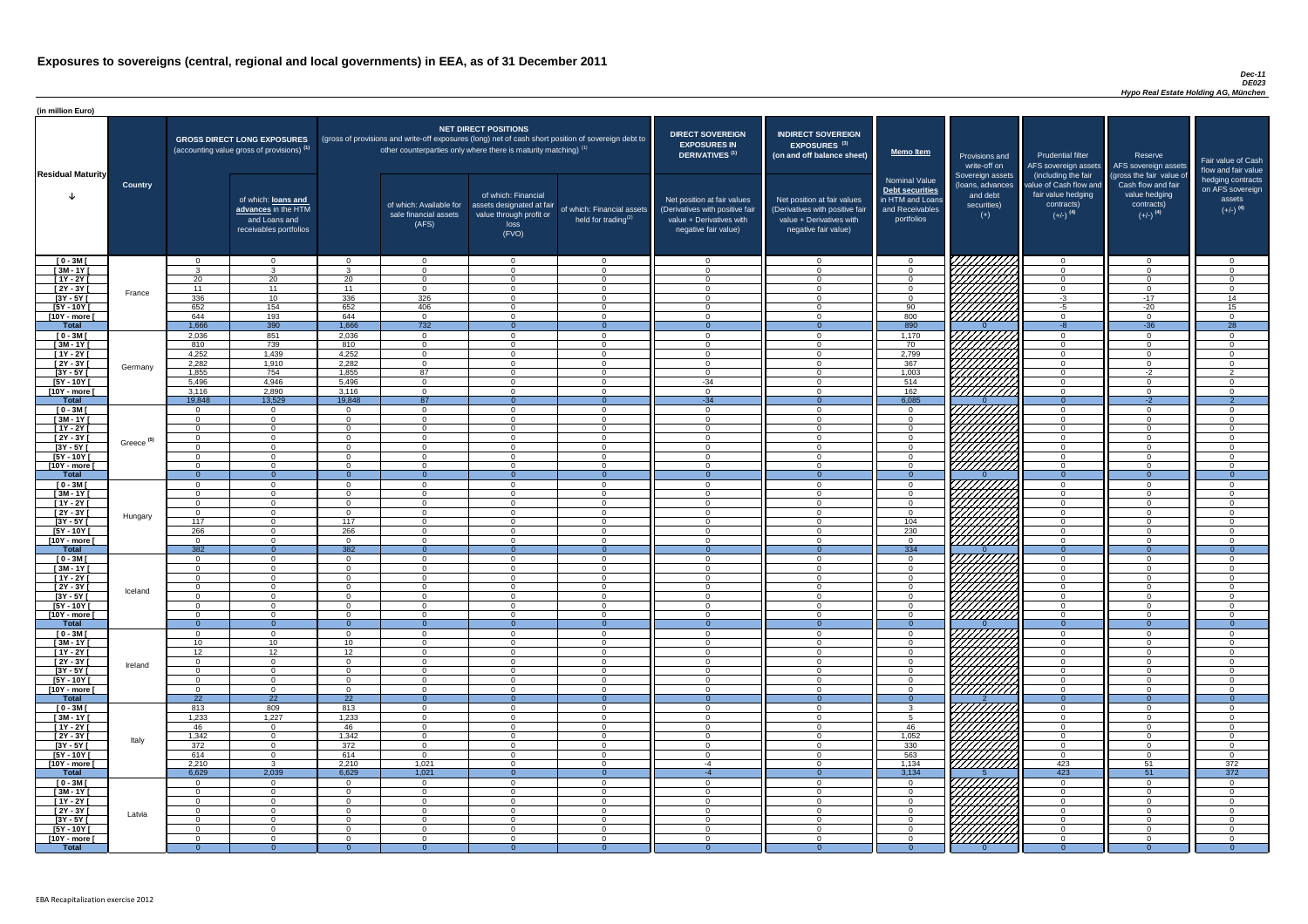### *Dec-11 DE023 Hypo Real Estate Holding AG, München*

| <b>DIRECT SOVEREIGN</b><br><b>EXPOSURES IN</b><br><b>DERIVATIVES<sup>(1)</sup></b><br>Net position at fair values<br>(Derivatives with positive fair<br>value + Derivatives with<br>negative fair value) | <b>INDIRECT SOVEREIGN</b><br>EXPOSURES <sup>(3)</sup><br>(on and off balance sheet)<br>Net position at fair values<br>(Derivatives with positive fair<br>value + Derivatives with<br>negative fair value) | <b>Memo Item</b><br><b>Nominal Value</b><br><b>Debt securities</b><br>in HTM and Loans<br>and Receivables<br>portfolios | Provisions and<br>write-off on<br>Sovereign assets<br>(loans, advances<br>and debt<br>securities)<br>$(+)$ | <b>Prudential filter</b><br>AFS sovereign assets<br>(including the fair<br>value of Cash flow and<br>fair value hedging<br>contracts)<br>$(+/-)$ <sup>(4)</sup> | Reserve<br>AFS sovereign assets<br>(gross the fair value of<br>Cash flow and fair<br>value hedging<br>contracts)<br>$(+/-)$ <sup>(4)</sup> | Fair value of Cash<br>flow and fair value<br>hedging contracts<br>on AFS sovereign<br>assets<br>$(+/-)$ <sup>(4)</sup> |
|----------------------------------------------------------------------------------------------------------------------------------------------------------------------------------------------------------|-----------------------------------------------------------------------------------------------------------------------------------------------------------------------------------------------------------|-------------------------------------------------------------------------------------------------------------------------|------------------------------------------------------------------------------------------------------------|-----------------------------------------------------------------------------------------------------------------------------------------------------------------|--------------------------------------------------------------------------------------------------------------------------------------------|------------------------------------------------------------------------------------------------------------------------|
| 0                                                                                                                                                                                                        | $\mathbf 0$                                                                                                                                                                                               | $\overline{0}$                                                                                                          |                                                                                                            | $\overline{0}$                                                                                                                                                  | $\overline{0}$                                                                                                                             | 0                                                                                                                      |
| $\mathbf 0$                                                                                                                                                                                              | $\mathbf 0$                                                                                                                                                                                               | $\mathbf 0$                                                                                                             |                                                                                                            | $\mathbf 0$                                                                                                                                                     | $\mathbf 0$                                                                                                                                | 0                                                                                                                      |
| $\mathbf 0$                                                                                                                                                                                              | $\mathbf 0$                                                                                                                                                                                               | $\mathbf 0$                                                                                                             |                                                                                                            | $\mathbf 0$                                                                                                                                                     | $\mathbf 0$                                                                                                                                | 0                                                                                                                      |
| $\mathbf 0$                                                                                                                                                                                              | $\mathbf 0$                                                                                                                                                                                               | $\mathbf 0$                                                                                                             |                                                                                                            | $\mathbf 0$                                                                                                                                                     | 0                                                                                                                                          | 0                                                                                                                      |
| $\mathbf 0$                                                                                                                                                                                              | $\mathbf 0$                                                                                                                                                                                               | $\mathsf{O}\xspace$                                                                                                     |                                                                                                            | $\pmb{0}$                                                                                                                                                       | $\mathbf 0$                                                                                                                                | 0                                                                                                                      |
| $\mathbf 0$                                                                                                                                                                                              | $\mathbf 0$                                                                                                                                                                                               | $\mathbf 0$                                                                                                             |                                                                                                            | $\mathbf 0$                                                                                                                                                     | $\mathbf 0$                                                                                                                                | 0                                                                                                                      |
| $\mathbf 0$<br>$\overline{0}$                                                                                                                                                                            | $\mathbf 0$<br>$\overline{0}$                                                                                                                                                                             | $\mathbf 0$<br>$\overline{0}$                                                                                           | $\Omega$                                                                                                   | $\pmb{0}$<br>$\overline{0}$                                                                                                                                     | $\mathbf 0$<br>$\overline{0}$                                                                                                              | 0<br>$\overline{0}$                                                                                                    |
| $\mathbf 0$                                                                                                                                                                                              | $\mathbf 0$                                                                                                                                                                                               | $\mathbf 0$                                                                                                             |                                                                                                            | $\mathbf 0$                                                                                                                                                     | $\mathbf 0$                                                                                                                                | $\mathbf 0$                                                                                                            |
| $\mathbf 0$                                                                                                                                                                                              | $\mathbf 0$                                                                                                                                                                                               | 35                                                                                                                      |                                                                                                            | $\mathbf 0$                                                                                                                                                     | $\mathbf 0$                                                                                                                                | 0                                                                                                                      |
| $\mathbf 0$                                                                                                                                                                                              | $\mathbf 0$                                                                                                                                                                                               | $\mathbf 0$                                                                                                             |                                                                                                            | $\mathbf 0$                                                                                                                                                     | $\mathbf 0$                                                                                                                                | 0                                                                                                                      |
| $\mathbf 0$                                                                                                                                                                                              | $\mathbf 0$                                                                                                                                                                                               | $\mathbf 0$                                                                                                             |                                                                                                            | $\mathbf 0$                                                                                                                                                     | $\mathbf 0$                                                                                                                                | 0                                                                                                                      |
| $\mathbf 0$                                                                                                                                                                                              | $\mathbf 0$                                                                                                                                                                                               | $\mathbf 0$                                                                                                             |                                                                                                            | $\mathbf 0$                                                                                                                                                     | $\mathbf 0$                                                                                                                                | 0                                                                                                                      |
| $\mathbf 0$                                                                                                                                                                                              | $\mathbf 0$                                                                                                                                                                                               | $\mathbf 0$                                                                                                             |                                                                                                            | $\mathbf 0$                                                                                                                                                     | $\mathbf 0$                                                                                                                                | 0                                                                                                                      |
| $\mathbf 0$                                                                                                                                                                                              | $\mathbf 0$                                                                                                                                                                                               | $\mathbf 0$                                                                                                             |                                                                                                            | 0                                                                                                                                                               | $\mathbf 0$                                                                                                                                | 0                                                                                                                      |
| $\mathbf{0}$                                                                                                                                                                                             | $\overline{0}$                                                                                                                                                                                            | 35                                                                                                                      | $\Omega$                                                                                                   | $\overline{0}$                                                                                                                                                  | $\overline{0}$                                                                                                                             | $\overline{0}$                                                                                                         |
| $\mathbf 0$                                                                                                                                                                                              | $\mathbf 0$                                                                                                                                                                                               | $\mathbf 0$                                                                                                             |                                                                                                            | $\mathbf 0$                                                                                                                                                     | $\mathbf 0$                                                                                                                                | 0                                                                                                                      |
| $\pmb{0}$<br>$\pmb{0}$                                                                                                                                                                                   | $\mathbf 0$<br>$\mathbf 0$                                                                                                                                                                                | $\mathbf 0$<br>$\mathbf 0$                                                                                              |                                                                                                            | $\mathbf 0$<br>$\mathbf 0$                                                                                                                                      | $\mathbf 0$<br>$\mathbf 0$                                                                                                                 | 0<br>0                                                                                                                 |
| $\mathbf 0$                                                                                                                                                                                              | $\mathbf 0$                                                                                                                                                                                               | $\mathbf 0$                                                                                                             |                                                                                                            | $\mathbf 0$                                                                                                                                                     | $\mathbf 0$                                                                                                                                | 0                                                                                                                      |
| $\mathbf 0$                                                                                                                                                                                              | $\mathbf 0$                                                                                                                                                                                               | $\mathbf 0$                                                                                                             |                                                                                                            | $\mathbf 0$                                                                                                                                                     | $\overline{0}$                                                                                                                             | 0                                                                                                                      |
| 0                                                                                                                                                                                                        | 0                                                                                                                                                                                                         | 0                                                                                                                       |                                                                                                            | 0                                                                                                                                                               | 0                                                                                                                                          | 0                                                                                                                      |
| $\boldsymbol{0}$                                                                                                                                                                                         | $\mathbf 0$                                                                                                                                                                                               | $\mathbf 0$                                                                                                             |                                                                                                            | $\mathbf 0$                                                                                                                                                     | $\mathbf 0$                                                                                                                                | 0                                                                                                                      |
| $\mathbf{0}$                                                                                                                                                                                             | $\overline{0}$                                                                                                                                                                                            | $\overline{0}$                                                                                                          | $\overline{0}$                                                                                             | $\overline{0}$                                                                                                                                                  | $\overline{0}$                                                                                                                             | $\overline{0}$                                                                                                         |
| $\boldsymbol{0}$                                                                                                                                                                                         | $\boldsymbol{0}$                                                                                                                                                                                          | $\mathbf 0$                                                                                                             |                                                                                                            | $\mathbf 0$                                                                                                                                                     | $\mathbf 0$                                                                                                                                | 0                                                                                                                      |
| $\mathbf 0$                                                                                                                                                                                              | $\mathbf 0$                                                                                                                                                                                               | $\mathbf 0$                                                                                                             |                                                                                                            | $\mathbf 0$                                                                                                                                                     | $\mathbf 0$                                                                                                                                | 0                                                                                                                      |
| $\mathbf 0$                                                                                                                                                                                              | 0                                                                                                                                                                                                         | $\mathbf 0$                                                                                                             |                                                                                                            | $\mathbf 0$                                                                                                                                                     | $\mathbf 0$                                                                                                                                | 0                                                                                                                      |
| $\mathbf 0$<br>$\mathbf 0$                                                                                                                                                                               | 0                                                                                                                                                                                                         | $\overline{70}$                                                                                                         |                                                                                                            | 0                                                                                                                                                               | $\Omega$<br>$\mathbf 0$                                                                                                                    | 0<br>0                                                                                                                 |
| $\mathbf 0$                                                                                                                                                                                              | $\mathbf 0$<br>$\mathbf 0$                                                                                                                                                                                | $\pmb{0}$<br>$\boldsymbol{0}$                                                                                           |                                                                                                            | 0<br>$\mathbf 0$                                                                                                                                                | $\mathbf 0$                                                                                                                                | 0                                                                                                                      |
| $\mathbf 0$                                                                                                                                                                                              | $\mathbf 0$                                                                                                                                                                                               | $\overline{0}$                                                                                                          |                                                                                                            | $\mathbf 0$                                                                                                                                                     | $\mathbf 0$                                                                                                                                | 0                                                                                                                      |
| $\mathbf{0}$                                                                                                                                                                                             | $\overline{0}$                                                                                                                                                                                            | $\overline{70}$                                                                                                         | $\overline{0}$                                                                                             | $\overline{0}$                                                                                                                                                  | $\overline{0}$                                                                                                                             | $\mathbf 0$                                                                                                            |
| $\mathbf 0$                                                                                                                                                                                              | $\mathbf 0$                                                                                                                                                                                               | $\mathbf 0$                                                                                                             |                                                                                                            | $\mathbf 0$                                                                                                                                                     | 0                                                                                                                                          | 0                                                                                                                      |
| $\mathbf 0$                                                                                                                                                                                              | 0                                                                                                                                                                                                         | $\mathbf 0$                                                                                                             |                                                                                                            | $\mathbf 0$                                                                                                                                                     | 0                                                                                                                                          | 0                                                                                                                      |
| $\mathbf 0$                                                                                                                                                                                              | $\mathbf 0$                                                                                                                                                                                               | $\mathsf 0$                                                                                                             |                                                                                                            | $\mathbf 0$                                                                                                                                                     | $\mathbf 0$                                                                                                                                | 0                                                                                                                      |
| $\mathbf 0$                                                                                                                                                                                              | $\mathbf 0$                                                                                                                                                                                               | $\mathbf 0$                                                                                                             |                                                                                                            | $\mathbf 0$                                                                                                                                                     | $\mathbf 0$                                                                                                                                | 0                                                                                                                      |
| $\mathbf 0$                                                                                                                                                                                              | 0                                                                                                                                                                                                         | $\mathbf 0$                                                                                                             |                                                                                                            | $\mathbf 0$                                                                                                                                                     | 0<br>-8                                                                                                                                    | 0<br>8                                                                                                                 |
| $\mathbf 0$<br>$\mathbf 0$                                                                                                                                                                               | 0<br>0                                                                                                                                                                                                    | $\mathbf 0$<br>$\mathbf 0$                                                                                              |                                                                                                            | $-1$<br>$\mathbf 0$                                                                                                                                             | $\mathbf 0$                                                                                                                                | 0                                                                                                                      |
| $\mathbf{0}$                                                                                                                                                                                             | $\overline{0}$                                                                                                                                                                                            | $\mathbf{0}$                                                                                                            | $\overline{0}$                                                                                             | $-1$                                                                                                                                                            | $-\frac{8}{3}$                                                                                                                             | $\overline{8}$                                                                                                         |
| $\mathbf 0$                                                                                                                                                                                              | 0                                                                                                                                                                                                         | $\mathbf 0$                                                                                                             |                                                                                                            | $\mathbf 0$                                                                                                                                                     | 0                                                                                                                                          | 0                                                                                                                      |
| $\mathbf 0$                                                                                                                                                                                              | $\mathbf 0$                                                                                                                                                                                               | $\mathbf 0$                                                                                                             |                                                                                                            | $\mathbf 0$                                                                                                                                                     | $\mathbf 0$                                                                                                                                | 0                                                                                                                      |
| $\pmb{0}$                                                                                                                                                                                                | $\mathbf 0$                                                                                                                                                                                               | $\mathbf 0$                                                                                                             |                                                                                                            | $\mathbf 0$                                                                                                                                                     | $\mathbf 0$                                                                                                                                | 0                                                                                                                      |
| $\mathbf 0$                                                                                                                                                                                              | $\mathbf 0$                                                                                                                                                                                               | $\mathbf 0$                                                                                                             |                                                                                                            | $\mathbf 0$                                                                                                                                                     | $\mathbf 0$                                                                                                                                | 0                                                                                                                      |
| $\mathbf 0$                                                                                                                                                                                              | $\mathbf 0$                                                                                                                                                                                               | $\mathbf 0$                                                                                                             |                                                                                                            | $\mathbf 0$                                                                                                                                                     | $\mathbf 0$                                                                                                                                | 0                                                                                                                      |
| $\mathbf 0$                                                                                                                                                                                              | 0                                                                                                                                                                                                         | $\mathbf 0$                                                                                                             |                                                                                                            | $\mathbf 0$                                                                                                                                                     | $\mathbf 0$                                                                                                                                | 0                                                                                                                      |
| $\mathbf 0$<br>$\mathbf{0}$                                                                                                                                                                              | $\mathbf 0$<br>$\overline{0}$                                                                                                                                                                             | $\mathbf 0$<br>$\overline{0}$                                                                                           | $\overline{0}$                                                                                             | $\mathbf 0$<br>$\overline{0}$                                                                                                                                   | $\mathbf 0$<br>$\overline{0}$                                                                                                              | 0<br>$\overline{0}$                                                                                                    |
| $\mathbf 0$                                                                                                                                                                                              | $\mathbf 0$                                                                                                                                                                                               | $\mathbf 0$                                                                                                             |                                                                                                            | $\mathbf 0$                                                                                                                                                     | $\mathbf 0$                                                                                                                                | 0                                                                                                                      |
| $\mathbf 0$                                                                                                                                                                                              | $\mathbf 0$                                                                                                                                                                                               | 33                                                                                                                      |                                                                                                            | $\mathbf 0$                                                                                                                                                     | $\mathbf 0$                                                                                                                                | 0                                                                                                                      |
| $\mathbf 0$                                                                                                                                                                                              | $\mathbf 0$                                                                                                                                                                                               | $\mathbf 0$                                                                                                             |                                                                                                            | $\mathbf 0$                                                                                                                                                     | $\mathbf 0$                                                                                                                                | 0                                                                                                                      |
| $\mathbf 0$                                                                                                                                                                                              | 0                                                                                                                                                                                                         | 30                                                                                                                      |                                                                                                            | 0                                                                                                                                                               | 0                                                                                                                                          | 0                                                                                                                      |
| $\mathbf 0$                                                                                                                                                                                              | $\pmb{0}$                                                                                                                                                                                                 | 1,176                                                                                                                   |                                                                                                            | 0                                                                                                                                                               | $\pmb{0}$                                                                                                                                  | 0                                                                                                                      |
| $\mathbf 0$                                                                                                                                                                                              | $\mathbf 0$                                                                                                                                                                                               | 194                                                                                                                     |                                                                                                            | $\mathbf 0$                                                                                                                                                     | $\mathbf 0$                                                                                                                                | 0                                                                                                                      |
| $\mathbf 0$                                                                                                                                                                                              | $\mathbf 0$                                                                                                                                                                                               | 100                                                                                                                     |                                                                                                            | 0                                                                                                                                                               | $\mathbf 0$                                                                                                                                | 0                                                                                                                      |
| $\mathbf 0$                                                                                                                                                                                              | $\overline{0}$<br>$\mathbf 0$                                                                                                                                                                             | 1,532                                                                                                                   | $\overline{0}$                                                                                             | $\overline{0}$                                                                                                                                                  | $\overline{0}$<br>$\mathbf 0$                                                                                                              | $\overline{0}$                                                                                                         |
| 0<br>0                                                                                                                                                                                                   | 0                                                                                                                                                                                                         | 50<br>$\boldsymbol{0}$                                                                                                  | ンノノ                                                                                                        | 0<br>$\mathbf 0$                                                                                                                                                | $\overline{0}$                                                                                                                             | 0<br>0                                                                                                                 |
| $\mathbf 0$                                                                                                                                                                                              | $\mathbf 0$                                                                                                                                                                                               | 100                                                                                                                     |                                                                                                            | $\mathbf 0$                                                                                                                                                     | $\mathbf 0$                                                                                                                                | 0                                                                                                                      |
| $\mathbf 0$                                                                                                                                                                                              | $\mathbf 0$                                                                                                                                                                                               | $\overline{0}$                                                                                                          |                                                                                                            | $\overline{0}$                                                                                                                                                  | $\overline{0}$                                                                                                                             | $\overline{0}$                                                                                                         |
| $\mathbf 0$                                                                                                                                                                                              | $\overline{0}$                                                                                                                                                                                            | 36                                                                                                                      |                                                                                                            | 9                                                                                                                                                               | $\overline{7}$                                                                                                                             | $\overline{c}$                                                                                                         |
| $\mathbf 0$                                                                                                                                                                                              | $\mathbf 0$                                                                                                                                                                                               | 89                                                                                                                      |                                                                                                            | 51                                                                                                                                                              | 49                                                                                                                                         | $\overline{2}$                                                                                                         |
| $\mathbf 0$                                                                                                                                                                                              | $\mathbf 0$                                                                                                                                                                                               | $\boldsymbol{0}$                                                                                                        |                                                                                                            | $\overline{0}$                                                                                                                                                  | $\overline{0}$                                                                                                                             | 0                                                                                                                      |
| $\overline{0}$                                                                                                                                                                                           | $\overline{0}$                                                                                                                                                                                            | 275                                                                                                                     |                                                                                                            | 60                                                                                                                                                              | 56                                                                                                                                         | $\overline{4}$                                                                                                         |

| (in million Euro)             |                |                            |                                                                                             |                      |                                                                            |                                                                                              |                                                                                                     |                                                                                                                    |                                                                                                                    |                                                                                       |                                                                          |                                                                                                             |                                                                                                         |                                                   |
|-------------------------------|----------------|----------------------------|---------------------------------------------------------------------------------------------|----------------------|----------------------------------------------------------------------------|----------------------------------------------------------------------------------------------|-----------------------------------------------------------------------------------------------------|--------------------------------------------------------------------------------------------------------------------|--------------------------------------------------------------------------------------------------------------------|---------------------------------------------------------------------------------------|--------------------------------------------------------------------------|-------------------------------------------------------------------------------------------------------------|---------------------------------------------------------------------------------------------------------|---------------------------------------------------|
| <b>Residual Maturity</b>      |                |                            | <b>GROSS DIRECT LONG EXPOSURES</b><br>(accounting value gross of provisions) <sup>(1)</sup> |                      | other counterparties only where there is maturity matching) <sup>(1)</sup> | <b>NET DIRECT POSITIONS</b>                                                                  | (gross of provisions and write-off exposures (long) net of cash short position of sovereign debt to | <b>DIRECT SOVEREIGN</b><br><b>EXPOSURES IN</b><br>DERIVATIVES <sup>(1)</sup>                                       | <b>INDIRECT SOVEREIGN</b><br><b>EXPOSURES<sup>(3)</sup></b><br>(on and off balance sheet)                          | <b>Memo Item</b>                                                                      | Provisions and<br>write-off on                                           | <b>Prudential filter</b><br>AFS sovereign assets                                                            | Reserve<br>AFS sovereign assets                                                                         | Fair value<br>flow and f                          |
|                               | <b>Country</b> |                            | of which: loans and<br>advances in the HTM<br>and Loans and<br>receivables portfolios       |                      | of which: Available for<br>sale financial assets<br>(AFS)                  | of which: Financial<br>assets designated at fair<br>value through profit or<br>loss<br>(FVO) | of which: Financial assets<br>held for trading <sup>(2)</sup>                                       | Net position at fair values<br>(Derivatives with positive fair<br>value + Derivatives with<br>negative fair value) | Net position at fair values<br>(Derivatives with positive fair<br>value + Derivatives with<br>negative fair value) | Nominal Value<br>Debt securities<br>in HTM and Loans<br>and Receivables<br>portfolios | Sovereign assets<br>(loans, advances<br>and debt<br>securities)<br>$(+)$ | (including the fair<br>value of Cash flow and<br>fair value hedging<br>contracts)<br>$(+/-)$ <sup>(4)</sup> | (gross the fair value of<br>Cash flow and fair<br>value hedging<br>contracts)<br>$(+/-)$ <sup>(4)</sup> | hedging o<br>on AFS <sub>s</sub><br>ass<br>$(+/-$ |
| $[0 - 3M]$                    |                | $\Omega$                   | $\Omega$                                                                                    | $\Omega$             | $\Omega$                                                                   | $\Omega$                                                                                     | $\cap$                                                                                              | $\cap$                                                                                                             | $\Omega$                                                                                                           | $\Omega$                                                                              | 777777777                                                                | $\Omega$                                                                                                    | $\Omega$                                                                                                |                                                   |
| $\sqrt{3M-1Y}$                |                | $\cap$<br>$\Omega$         | $\Omega$                                                                                    | $\Omega$             | $\Omega$                                                                   | $\Omega$                                                                                     | $\Omega$<br>$\Omega$                                                                                | $\Omega$                                                                                                           | $\Omega$<br>$\cap$                                                                                                 | $\Omega$<br>$\Omega$                                                                  |                                                                          | $\Omega$                                                                                                    | $\Omega$<br>$\Omega$                                                                                    |                                                   |
| $[1Y - 2Y]$<br>$[2Y - 3Y]$    |                | $\Omega$                   | $\Omega$<br>$\Omega$                                                                        | $\Omega$<br>$\Omega$ | $\Omega$<br>$\Omega$                                                       | $\Omega$<br>$\Omega$                                                                         | $\cap$                                                                                              | $\Omega$                                                                                                           | $\cap$                                                                                                             | $\Omega$                                                                              |                                                                          | $\overline{0}$<br>$\Omega$                                                                                  | $\Omega$                                                                                                |                                                   |
| $[3Y - 5Y]$                   | Liechtenstein  | $\Omega$                   | $\Omega$                                                                                    | $\Omega$             | $\Omega$                                                                   | $\Omega$                                                                                     | $\Omega$                                                                                            | $\Omega$                                                                                                           | $\cap$                                                                                                             | $\Omega$                                                                              | HAAA<br>HAAAA                                                            | $\Omega$                                                                                                    | $\Omega$                                                                                                |                                                   |
| $[5Y - 10Y]$                  |                | $\Omega$                   | $\Omega$                                                                                    | $\Omega$             | $\overline{0}$                                                             | $\Omega$                                                                                     | $\Omega$                                                                                            | $\Omega$                                                                                                           | $\Omega$                                                                                                           | $\Omega$                                                                              |                                                                          | $\Omega$                                                                                                    | $\Omega$                                                                                                |                                                   |
| [10Y - more [<br><b>Total</b> |                | $\Omega$<br>$\overline{0}$ | $\Omega$<br>$\Omega$                                                                        | $\Omega$<br>- 0      | $\overline{0}$<br>$\Omega$                                                 | $\Omega$<br>$\Omega$                                                                         | $\Omega$<br>$\Omega$                                                                                | $\Omega$                                                                                                           | $\Omega$                                                                                                           | $\Omega$<br>$\Omega$                                                                  | /////////                                                                | $\overline{0}$<br>$\overline{0}$                                                                            | $\Omega$<br>$\Omega$                                                                                    |                                                   |
| $[0 - 3M]$                    |                | $\Omega$                   | $\Omega$                                                                                    | $\Omega$             | $\Omega$                                                                   | $\Omega$                                                                                     | $\Omega$                                                                                            | $\Omega$                                                                                                           | $\cap$                                                                                                             | $\overline{0}$                                                                        |                                                                          | $\Omega$                                                                                                    | $\Omega$                                                                                                |                                                   |
| $[3M - 1Y]$                   |                | $\overline{37}$            | $\Omega$                                                                                    | $\overline{37}$      | $\Omega$                                                                   | $\Omega$                                                                                     | $\Omega$                                                                                            | $\cap$                                                                                                             | $\cap$                                                                                                             | 35                                                                                    |                                                                          | $\Omega$                                                                                                    | $\Omega$                                                                                                |                                                   |
| $[1Y - 2Y]$                   |                | $\cap$                     | $\Omega$                                                                                    | $\Omega$             | $\Omega$                                                                   | $\Omega$                                                                                     |                                                                                                     |                                                                                                                    | $\Omega$                                                                                                           | $\Omega$                                                                              |                                                                          | $\Omega$                                                                                                    | $\Omega$                                                                                                |                                                   |
| $[2Y - 3Y]$<br>$[3Y - 5Y]$    | Lithuania      | $\Omega$<br>$\Omega$       | $\Omega$<br>$\Omega$                                                                        | $\Omega$<br>$\Omega$ | $\Omega$<br>$\Omega$                                                       | $\Omega$<br>$\Omega$                                                                         | $\cap$                                                                                              | $\cap$                                                                                                             | $\cap$<br>$\Omega$                                                                                                 | $\Omega$<br>$\Omega$                                                                  |                                                                          | $\Omega$<br>$\Omega$                                                                                        | $\Omega$<br>$\Omega$                                                                                    |                                                   |
| $[5Y - 10Y]$                  |                | $\cap$                     | $\Omega$                                                                                    | $\Omega$             | $\Omega$                                                                   | $\Omega$                                                                                     |                                                                                                     | $\Omega$                                                                                                           | റ                                                                                                                  | $\Omega$                                                                              |                                                                          | $\Omega$                                                                                                    | $\Omega$                                                                                                |                                                   |
| [10Y - more [                 |                | $\Omega$                   | $\Omega$                                                                                    | $\Omega$             | $\Omega$                                                                   | $\Omega$                                                                                     | $\Omega$                                                                                            | $\Omega$                                                                                                           | $\cap$                                                                                                             | $\Omega$                                                                              |                                                                          | $\overline{0}$                                                                                              | $\Omega$                                                                                                |                                                   |
| <b>Total</b>                  |                | 37                         | - റ                                                                                         | $\overline{37}$      | $\Omega$                                                                   | $\Omega$                                                                                     |                                                                                                     |                                                                                                                    |                                                                                                                    | 35                                                                                    | 77777777                                                                 | $\Omega$                                                                                                    | $\Omega$                                                                                                |                                                   |
| $[0 - 3M]$<br>$[3M - 1Y]$     |                | $\Omega$<br>$\Omega$       | $\Omega$<br>$\Omega$                                                                        | $\Omega$<br>$\Omega$ | $\Omega$<br>$\Omega$                                                       | $\Omega$<br>$\Omega$                                                                         | $\Omega$<br>$\Omega$                                                                                | $\Omega$<br>$\Omega$                                                                                               | $\Omega$<br>$\cap$                                                                                                 | . വ<br>$\Omega$                                                                       |                                                                          | $\Omega$<br>$\Omega$                                                                                        | $\Omega$<br>$\Omega$                                                                                    |                                                   |
| $[1Y - 2Y]$                   |                | $\Omega$                   | $\Omega$                                                                                    | $\Omega$             | $\overline{0}$                                                             | $\Omega$                                                                                     | $\cap$                                                                                              | $\Omega$                                                                                                           | $\Omega$                                                                                                           | $\Omega$                                                                              |                                                                          | $\Omega$                                                                                                    | $\overline{0}$                                                                                          |                                                   |
| $[2Y - 3Y]$                   | Luxembourg     | $\Omega$                   | $\cap$                                                                                      | $\Omega$             | $\Omega$                                                                   | $\Omega$                                                                                     |                                                                                                     |                                                                                                                    | $\cap$                                                                                                             | $\Omega$                                                                              | <i>VIIIII</i> IA                                                         | $\Omega$                                                                                                    | $\Omega$                                                                                                |                                                   |
| $[3Y - 5Y]$                   |                |                            |                                                                                             |                      |                                                                            |                                                                                              |                                                                                                     |                                                                                                                    |                                                                                                                    |                                                                                       | 1 <i>0000000</i>                                                         |                                                                                                             |                                                                                                         |                                                   |
| [5Y - 10Y [<br>[10Y - more [  |                | $\cap$                     | $\Omega$<br>$\Omega$                                                                        | - 0<br>$\Omega$      | $\overline{0}$<br>$\Omega$                                                 | $\overline{0}$<br>$\Omega$                                                                   |                                                                                                     |                                                                                                                    | $\Omega$<br>$\Omega$                                                                                               | $\Omega$<br>റ                                                                         | <u>777777777</u>                                                         | $\Omega$<br>$\Omega$                                                                                        | $\Omega$<br>$\Omega$                                                                                    |                                                   |
| <b>Total</b>                  |                | $\Omega$                   | $\Omega$                                                                                    | $\Omega$             | $\Omega$                                                                   | - 0                                                                                          | $\Omega$                                                                                            |                                                                                                                    | $\Omega$                                                                                                           | $\Omega$                                                                              |                                                                          | $\Omega$                                                                                                    | $\Omega$                                                                                                |                                                   |
| $[0 - 3M]$                    |                | $\Omega$                   | $\Omega$                                                                                    | $\Omega$             | $\overline{0}$                                                             | $\Omega$                                                                                     | $\Omega$                                                                                            | $\Omega$                                                                                                           | $\Omega$                                                                                                           | $\Omega$                                                                              |                                                                          | $\Omega$                                                                                                    | $\Omega$                                                                                                |                                                   |
| $[3M - 1Y]$                   |                | $\cap$                     | $\Omega$                                                                                    | $\Omega$             | $\Omega$                                                                   | $\Omega$                                                                                     | $\cap$                                                                                              | $\cap$                                                                                                             | $\Omega$                                                                                                           | $\Omega$                                                                              | Н                                                                        | $\Omega$                                                                                                    | $\Omega$                                                                                                |                                                   |
| $[1Y - 2Y]$<br>$[2Y - 3Y]$    |                | $\Omega$<br>78             | $\Omega$<br>$\Omega$                                                                        | $\Omega$<br>78       | $\overline{0}$<br>$\overline{0}$                                           | $\Omega$<br>$\Omega$                                                                         | $\Omega$<br>$\Omega$                                                                                | $\cap$<br>∩                                                                                                        | $\Omega$<br>$\Omega$                                                                                               | $\overline{0}$<br>70                                                                  | ビク                                                                       | $\overline{0}$<br>$\Omega$                                                                                  | $\Omega$<br>$\Omega$                                                                                    |                                                   |
| $[3Y - 5Y]$                   | Malta          | $\Omega$                   | $\Omega$                                                                                    | $\Omega$             | $\overline{0}$                                                             | $\Omega$                                                                                     | $\Omega$                                                                                            | $\Omega$                                                                                                           | $\Omega$                                                                                                           | $\Omega$                                                                              |                                                                          | $\overline{0}$                                                                                              | $\Omega$                                                                                                |                                                   |
| $[5Y - 10Y]$                  |                | $\Omega$                   | $\Omega$                                                                                    | $\Omega$             | $\overline{0}$                                                             | $\overline{0}$                                                                               | $\Omega$                                                                                            | $\Omega$                                                                                                           | $\Omega$                                                                                                           | $\Omega$                                                                              |                                                                          | $\overline{0}$                                                                                              | $\Omega$                                                                                                |                                                   |
| [10Y - more [                 |                | $\Omega$                   | $\Omega$                                                                                    | $\Omega$             | $\overline{0}$                                                             | $\Omega$                                                                                     | $\Omega$                                                                                            |                                                                                                                    | $\Omega$                                                                                                           | $\Omega$                                                                              | ////////////                                                             | $\Omega$<br>$\overline{0}$                                                                                  | $\Omega$                                                                                                |                                                   |
| <b>Total</b><br>$[0 - 3M]$    |                | 78<br>$\Omega$             | $\Omega$<br>$\Omega$                                                                        | 78<br>$\Omega$       | $\Omega$<br>$\overline{0}$                                                 | $\Omega$<br>$\Omega$                                                                         | $\overline{0}$<br>$\Omega$                                                                          | $\cap$                                                                                                             | $\Omega$<br>$\Omega$                                                                                               | $\overline{70}$<br>$\Omega$                                                           |                                                                          | $\Omega$                                                                                                    | $\Omega$<br>$\Omega$                                                                                    |                                                   |
| $[3M - 1Y]$                   |                |                            | $\Omega$                                                                                    | $\Omega$             | $\Omega$                                                                   | $\Omega$                                                                                     |                                                                                                     |                                                                                                                    |                                                                                                                    | $\Omega$                                                                              |                                                                          | $\Omega$                                                                                                    | $\Omega$                                                                                                |                                                   |
| $[1Y - 2Y]$                   |                |                            | $\Omega$                                                                                    | $\Omega$             | $\Omega$                                                                   | $\Omega$                                                                                     |                                                                                                     |                                                                                                                    | $\Omega$                                                                                                           | $\Omega$                                                                              |                                                                          | $\Omega$                                                                                                    | $\Omega$                                                                                                |                                                   |
| $[2Y - 3Y]$                   | Netherlands    | ົາ<br>$\cap$               | - 2                                                                                         | $\mathcal{P}$        | $\overline{0}$                                                             | $\Omega$                                                                                     |                                                                                                     |                                                                                                                    | $\Omega$<br>$\cap$                                                                                                 | റ                                                                                     |                                                                          | $\Omega$<br>$\Omega$                                                                                        | $\Omega$                                                                                                |                                                   |
| $[3Y - 5Y]$<br>$[5Y - 10Y]$   |                | 113                        | $\Omega$<br>$\Omega$                                                                        | $\Omega$<br>113      | $\Omega$<br>113                                                            | $\Omega$<br>$\Omega$                                                                         |                                                                                                     |                                                                                                                    | $\cap$                                                                                                             | $\Omega$<br>$\Omega$                                                                  |                                                                          | $-1$                                                                                                        | $\Omega$<br>-8                                                                                          |                                                   |
| [10Y - more [                 |                | $\Omega$                   | $\Omega$                                                                                    | $\Omega$             | $\Omega$                                                                   | $\Omega$                                                                                     | ∩                                                                                                   | $\cap$                                                                                                             | $\cap$                                                                                                             | $\Omega$                                                                              |                                                                          | $\overline{0}$                                                                                              | $\Omega$                                                                                                |                                                   |
| <b>Total</b>                  |                | 115                        | -2                                                                                          | 115                  | 113                                                                        | $\Omega$                                                                                     | - 0                                                                                                 |                                                                                                                    |                                                                                                                    | $\overline{0}$                                                                        |                                                                          | $-1$                                                                                                        | $-8$                                                                                                    |                                                   |
| $[0 - 3M]$                    |                | $\Omega$                   | $\Omega$                                                                                    | $\Omega$             | $\overline{0}$                                                             | $\Omega$                                                                                     | $\Omega$<br>$\Omega$                                                                                | ∩<br>$\Omega$                                                                                                      | $\cap$<br>$\Omega$                                                                                                 | $\Omega$                                                                              | 777777                                                                   | $\Omega$                                                                                                    | $\Omega$                                                                                                |                                                   |
| $[3M - 1Y]$<br>$[1Y - 2Y]$    |                | $\Omega$<br>$\Omega$       | $\Omega$<br>$\Omega$                                                                        | $\Omega$<br>$\Omega$ | $\overline{0}$<br>$\Omega$                                                 | $\Omega$<br>$\Omega$                                                                         | $\Omega$                                                                                            | $\Omega$                                                                                                           | $\Omega$                                                                                                           | $\Omega$<br>$\Omega$                                                                  |                                                                          | $\overline{0}$<br>$\Omega$                                                                                  | $\Omega$<br>$\Omega$                                                                                    |                                                   |
| $[2Y - 3Y]$                   | Norway         | $\cap$                     | $\Omega$                                                                                    | - റ                  | $\overline{0}$                                                             | $\Omega$                                                                                     |                                                                                                     |                                                                                                                    | ∩                                                                                                                  | $\overline{0}$                                                                        |                                                                          | $\Omega$                                                                                                    | $\Omega$                                                                                                |                                                   |
| $\overline{3Y - 5Y}$          |                | $\cap$                     | $\Omega$                                                                                    | - 0                  | $\Omega$                                                                   | $\Omega$                                                                                     |                                                                                                     |                                                                                                                    | $\Omega$                                                                                                           | $\Omega$                                                                              |                                                                          | $\Omega$                                                                                                    | $\Omega$                                                                                                |                                                   |
| $[5Y - 10Y]$<br>[10Y - more ] |                | $\Omega$<br>$\Omega$       | $\Omega$<br>$\Omega$                                                                        | $\Omega$<br>$\Omega$ | $\Omega$<br>$\Omega$                                                       | $\Omega$<br>$\Omega$                                                                         |                                                                                                     |                                                                                                                    | $\Omega$<br>$\Omega$                                                                                               | $\cap$<br>$\Omega$                                                                    | HHHA.                                                                    | $\Omega$<br>$\Omega$                                                                                        | $\Omega$<br>$\Omega$                                                                                    |                                                   |
| <b>Total</b>                  |                | $\Omega$                   |                                                                                             |                      | $\Omega$                                                                   |                                                                                              |                                                                                                     |                                                                                                                    |                                                                                                                    |                                                                                       |                                                                          | $\overline{0}$                                                                                              | -0                                                                                                      |                                                   |
| $[0 - 3M]$                    |                | $\cap$                     | $\Omega$                                                                                    | $\Omega$             | $\Omega$                                                                   | $\Omega$                                                                                     | $\cap$                                                                                              |                                                                                                                    | $\cap$                                                                                                             | $\cap$                                                                                | <b>VIIIIIII</b> III                                                      | $\Omega$                                                                                                    | $\Omega$                                                                                                |                                                   |
| $[3M - 1Y]$                   |                | 39                         |                                                                                             | 39                   | $\Omega$                                                                   | $\Omega$                                                                                     | $\cap$                                                                                              |                                                                                                                    | $\Omega$                                                                                                           | 33                                                                                    |                                                                          | $\Omega$                                                                                                    | $\Omega$                                                                                                |                                                   |
| $[1Y - 2Y]$<br>$[2Y - 3Y]$    |                | $\Omega$<br>34             | $\Omega$<br>$\Omega$                                                                        | $\Omega$<br>34       | $\overline{0}$<br>$\Omega$                                                 | $\Omega$<br>$\Omega$                                                                         | $\Omega$<br>$\cap$                                                                                  | ∩<br>$\cap$                                                                                                        | $\Omega$<br>$\Omega$                                                                                               | $\Omega$<br>30                                                                        | ⊬                                                                        | $\overline{0}$<br>$\overline{0}$                                                                            | $\Omega$<br>$\Omega$                                                                                    |                                                   |
| $[3Y - 5Y]$                   | Poland         | 1,273                      | $\Omega$                                                                                    | 1,273                | $\Omega$                                                                   | $\Omega$                                                                                     | $\Omega$                                                                                            |                                                                                                                    | $\Omega$                                                                                                           | 1,176                                                                                 | UMAN.                                                                    | $\Omega$                                                                                                    | $\Omega$                                                                                                |                                                   |
| $[5Y - 10Y]$                  |                | 223                        | -3                                                                                          | 223                  | $\overline{0}$                                                             | $\Omega$                                                                                     | $\Omega$                                                                                            | ∩                                                                                                                  | $\Omega$                                                                                                           | 194                                                                                   |                                                                          | $\Omega$                                                                                                    | $\Omega$                                                                                                |                                                   |
| [10Y - more [                 |                | 120                        | $\Omega$                                                                                    | 120                  | $\Omega$                                                                   | $\Omega$                                                                                     | $\cap$                                                                                              | $\cap$                                                                                                             | $\cap$                                                                                                             | 100                                                                                   | <u>VIIIIIIII</u>                                                         | $\Omega$                                                                                                    | $\Omega$                                                                                                |                                                   |
| <b>Total</b><br>$[0 - 3M]$    |                | 1,689<br>50                |                                                                                             | 1,689<br>50          | $\Omega$<br>$\Omega$                                                       | - 0<br>$\Omega$                                                                              | $\overline{0}$                                                                                      |                                                                                                                    |                                                                                                                    | 1,532<br>50                                                                           | 1 <i>77777777</i> 7                                                      | $\overline{0}$<br>$\Omega$                                                                                  | $\Omega$<br>$\Omega$                                                                                    |                                                   |
| $[3M-1Y]$                     |                | - 0                        | $\overline{0}$                                                                              | $\Omega$             | $\overline{0}$                                                             | $\overline{0}$                                                                               | $\Omega$                                                                                            | $\Omega$                                                                                                           | $\Omega$                                                                                                           | $\Omega$                                                                              |                                                                          | $\Omega$                                                                                                    | $\Omega$                                                                                                |                                                   |
| $[1Y - 2Y]$                   |                | 101                        | $\overline{0}$                                                                              | 101                  | $\overline{0}$                                                             | $\overline{0}$                                                                               |                                                                                                     | $\Omega$                                                                                                           | $\Omega$                                                                                                           | 100                                                                                   |                                                                          | $\Omega$                                                                                                    | $\Omega$                                                                                                |                                                   |
| $[2Y - 3Y]$                   | Portugal       | $\Omega$                   | $\overline{0}$                                                                              | $\Omega$             | $\overline{0}$                                                             | $\overline{0}$                                                                               |                                                                                                     | $\Omega$                                                                                                           | $\Omega$                                                                                                           | $\overline{0}$                                                                        |                                                                          | $\overline{0}$                                                                                              | $\Omega$                                                                                                |                                                   |
| $[3Y - 5Y]$<br>[5Y - 10Y [    |                | 131<br>213                 | 50<br>$\overline{0}$                                                                        | 131<br>213           | 16<br>79                                                                   | 17<br>45                                                                                     | $\Omega$<br>$\cap$                                                                                  | $\Omega$<br>$\cap$                                                                                                 | $\Omega$<br>$\Omega$                                                                                               | 36<br>89                                                                              | HAAA K                                                                   | $\mathbf{Q}$<br>51                                                                                          | $\overline{7}$<br>49                                                                                    |                                                   |
| [10Y - more [                 |                | $\Omega$                   | $\overline{0}$                                                                              | $\overline{0}$       | $\overline{0}$                                                             | $\overline{0}$                                                                               | $\Omega$                                                                                            | $\Omega$                                                                                                           | $\Omega$                                                                                                           | $\Omega$                                                                              |                                                                          | $\overline{0}$                                                                                              | $\overline{0}$                                                                                          |                                                   |
| <b>Total</b>                  |                | 495                        | 50                                                                                          | 495                  | 95                                                                         | 62                                                                                           |                                                                                                     |                                                                                                                    |                                                                                                                    | 275                                                                                   |                                                                          | 60                                                                                                          | 56                                                                                                      |                                                   |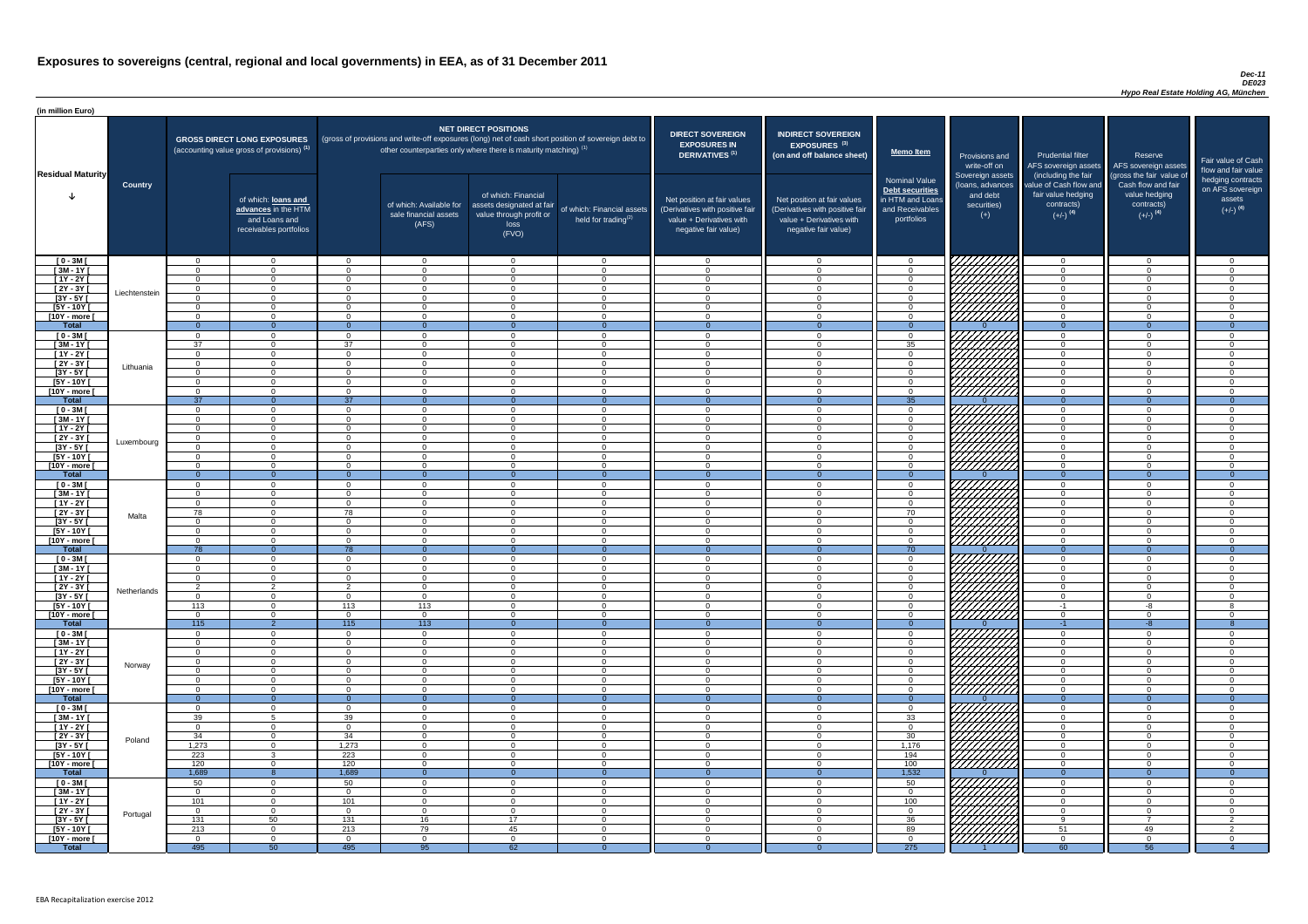#### *Dec-11 DE023 Hypo Real Estate Holding AG, München*

(4) According with CEBS Guidelines on prudential filters it is required a consistent treatment of gains and losses resulting from a transaction whereby a cash flow hedge is created for an available for sale instrument: i.e item are recognised in additional own funds, so should the results of the corresponding cash flow hedging derivative. Moreover if fair-value hedging contracts on sovereign assets are taken in consideration for the computat (before their removal), the FV of such contracts must be reported in the column AB.

| (in million Euro)             |                     |                            |                                                                                             |                      |                                                                                                                                                                                   |                                                                                              |                                                               |                                                                                                                    |                                                                                                                    |                                                                                              |                                                                                                       |                                                                                                             |                                                                                                         |                                                                           |
|-------------------------------|---------------------|----------------------------|---------------------------------------------------------------------------------------------|----------------------|-----------------------------------------------------------------------------------------------------------------------------------------------------------------------------------|----------------------------------------------------------------------------------------------|---------------------------------------------------------------|--------------------------------------------------------------------------------------------------------------------|--------------------------------------------------------------------------------------------------------------------|----------------------------------------------------------------------------------------------|-------------------------------------------------------------------------------------------------------|-------------------------------------------------------------------------------------------------------------|---------------------------------------------------------------------------------------------------------|---------------------------------------------------------------------------|
| <b>Residual Maturity</b>      |                     |                            | <b>GROSS DIRECT LONG EXPOSURES</b><br>(accounting value gross of provisions) <sup>(1)</sup> |                      | (gross of provisions and write-off exposures (long) net of cash short position of sovereign debt to<br>other counterparties only where there is maturity matching) <sup>(1)</sup> | <b>NET DIRECT POSITIONS</b>                                                                  |                                                               | <b>DIRECT SOVEREIGN</b><br><b>EXPOSURES IN</b><br>DERIVATIVES <sup>(1)</sup>                                       | <b>INDIRECT SOVEREIGN</b><br><b>EXPOSURES<sup>(3)</sup></b><br>(on and off balance sheet)                          | <b>Memo Item</b>                                                                             | Provisions and<br>write-off on                                                                        | <b>Prudential filter</b><br>AFS sovereign assets                                                            | Reserve<br>AFS sovereign assets                                                                         | Fair value of Cash<br>flow and fair value                                 |
|                               | <b>Country</b>      |                            | of which: loans and<br>advances in the HTM<br>and Loans and<br>receivables portfolios       |                      | of which: Available for<br>sale financial assets<br>(AFS)                                                                                                                         | of which: Financial<br>assets designated at fair<br>value through profit or<br>loss<br>(FVO) | of which: Financial assets<br>held for trading <sup>(2)</sup> | Net position at fair values<br>(Derivatives with positive fair<br>value + Derivatives with<br>negative fair value) | Net position at fair values<br>(Derivatives with positive fair<br>value + Derivatives with<br>negative fair value) | <b>Nominal Value</b><br>Debt securities<br>in HTM and Loans<br>and Receivables<br>portfolios | Sovereign assets<br>(loans, advances<br>and debt<br>securities)<br>$(+)$                              | (including the fair<br>value of Cash flow and<br>fair value hedging<br>contracts)<br>$(+/-)$ <sup>(4)</sup> | (gross the fair value of<br>Cash flow and fair<br>value hedging<br>contracts)<br>$(+/-)$ <sup>(4)</sup> | hedging contracts<br>on AFS sovereign<br>assets<br>$(+/-)$ <sup>(4)</sup> |
| $[0 - 3M]$                    |                     | $\Omega$                   | $\overline{0}$                                                                              | $\Omega$             | $\overline{0}$                                                                                                                                                                    | $\Omega$                                                                                     | $\overline{0}$                                                | - 0                                                                                                                | $\cap$                                                                                                             | $\Omega$                                                                                     | <i>ЧНННА</i>                                                                                          | $\overline{0}$                                                                                              | $\cap$                                                                                                  | $\overline{0}$                                                            |
| $[3M - 1Y]$                   |                     | $\Omega$                   | $\Omega$                                                                                    | $\Omega$             | $\Omega$                                                                                                                                                                          | $\Omega$                                                                                     | $\overline{0}$                                                | - 0                                                                                                                | $\cap$                                                                                                             | $\overline{0}$                                                                               |                                                                                                       | $\overline{0}$                                                                                              | $\cap$                                                                                                  | $\overline{0}$                                                            |
| $[1Y - 2Y]$                   |                     | $\Omega$                   | $\overline{0}$                                                                              | $\Omega$             | $\Omega$                                                                                                                                                                          | $\Omega$                                                                                     | $\overline{0}$                                                | $\Omega$                                                                                                           | $\sqrt{ }$                                                                                                         | $\overline{0}$                                                                               |                                                                                                       | $\overline{0}$                                                                                              | $\cap$                                                                                                  | $\overline{0}$                                                            |
| [2Y - 3Y [                    | Romania             | $\Omega$                   | $\Omega$                                                                                    | $\Omega$             | $\Omega$                                                                                                                                                                          | $\Omega$                                                                                     | $\overline{0}$                                                | $\Omega$                                                                                                           | $\cap$                                                                                                             | $\overline{0}$                                                                               | VIIIIIIA                                                                                              | $\overline{0}$                                                                                              | $\cap$                                                                                                  | $\overline{0}$                                                            |
| $[3Y - 5Y]$<br>$[5Y - 10Y]$   |                     | $\Omega$<br>$\Omega$       | $\Omega$<br>$\Omega$                                                                        | $\Omega$<br>$\Omega$ | $\Omega$<br>$\Omega$                                                                                                                                                              | $\Omega$<br>$\Omega$                                                                         | $\overline{0}$                                                | $\Omega$<br>$\Omega$                                                                                               | $\cap$<br>$\Omega$                                                                                                 | $\overline{0}$<br>$\Omega$                                                                   |                                                                                                       | $\overline{0}$                                                                                              | $\cap$<br>$\cap$                                                                                        | $\overline{0}$<br>$\Omega$                                                |
| [10Y - more [                 |                     | $\Omega$                   | $\Omega$                                                                                    | $\Omega$             | $\Omega$                                                                                                                                                                          | $\Omega$                                                                                     | $\overline{0}$<br>$\Omega$                                    | റ                                                                                                                  | $\cap$                                                                                                             | $\Omega$                                                                                     | HHHH                                                                                                  | $\overline{0}$<br>$\overline{0}$                                                                            | $\cap$                                                                                                  | $\Omega$                                                                  |
| <b>Total</b>                  |                     | $\Omega$                   | $\Omega$                                                                                    |                      | $\Omega$                                                                                                                                                                          |                                                                                              | $\Omega$                                                      | - 0                                                                                                                |                                                                                                                    |                                                                                              |                                                                                                       | $\Omega$                                                                                                    |                                                                                                         | $\Omega$                                                                  |
| $[0 - 3M]$                    |                     | $\Omega$                   | $\Omega$                                                                                    | $\Omega$             | $\Omega$                                                                                                                                                                          | $\Omega$                                                                                     | $\overline{0}$                                                | $\cap$                                                                                                             |                                                                                                                    | $\Omega$                                                                                     |                                                                                                       | $\overline{0}$                                                                                              |                                                                                                         | $\Omega$                                                                  |
| $[3M-1\overline{Y}]$          |                     | $\Omega$                   | $\Omega$                                                                                    | $\Omega$             | $\Omega$                                                                                                                                                                          | $\Omega$                                                                                     | $\overline{0}$                                                | $\Omega$                                                                                                           | $\cap$                                                                                                             | $\Omega$                                                                                     |                                                                                                       | $\overline{0}$                                                                                              | $\cap$                                                                                                  | $\Omega$                                                                  |
| $[1Y - 2Y]$                   |                     | $\Omega$                   | $\Omega$                                                                                    | $\Omega$             | $\Omega$                                                                                                                                                                          | $\Omega$                                                                                     | $\overline{0}$                                                | $\cap$                                                                                                             |                                                                                                                    | $\Omega$                                                                                     |                                                                                                       | $\overline{0}$                                                                                              | $\cap$                                                                                                  | $\Omega$                                                                  |
| $[2Y - 3Y]$                   | Slovakia            | 28                         | $\Omega$                                                                                    | 28                   | $\Omega$                                                                                                                                                                          | $\Omega$                                                                                     | $\Omega$                                                      | $\cap$                                                                                                             |                                                                                                                    | 25                                                                                           | HAAAA                                                                                                 | $\overline{0}$                                                                                              | $\cap$                                                                                                  | $\Omega$                                                                  |
| $[3Y - 5Y]$                   |                     | 46                         | $\Omega$                                                                                    | 46                   | $\Omega$                                                                                                                                                                          | $\Omega$                                                                                     | $\Omega$                                                      | $\cap$                                                                                                             | $\Omega$                                                                                                           | 42                                                                                           |                                                                                                       | $\overline{0}$                                                                                              | $\cap$                                                                                                  | $\Omega$                                                                  |
| $[5Y - 10Y]$                  |                     | 101                        | $\Omega$                                                                                    | 101                  | $\Omega$                                                                                                                                                                          | $\Omega$                                                                                     | $\Omega$                                                      | $\cap$                                                                                                             |                                                                                                                    | 88                                                                                           |                                                                                                       | $\overline{0}$                                                                                              | $\Omega$                                                                                                | $\Omega$                                                                  |
| [10Y - more [                 |                     | $\Omega$                   | $\Omega$                                                                                    | $\Omega$             | $\Omega$                                                                                                                                                                          | $\Omega$                                                                                     | $\Omega$                                                      | $\sqrt{ }$                                                                                                         | $\Omega$                                                                                                           | $\Omega$                                                                                     |                                                                                                       | $\overline{0}$                                                                                              | $\Omega$                                                                                                | $\overline{0}$                                                            |
| Total                         |                     | 175                        | $\overline{0}$                                                                              | 175                  | $\Omega$                                                                                                                                                                          |                                                                                              | $\Omega$                                                      | - 0<br>$\cap$                                                                                                      |                                                                                                                    | 155                                                                                          |                                                                                                       | $\Omega$                                                                                                    | $\Omega$<br>$\Omega$                                                                                    | $\Omega$                                                                  |
| $[0 - 3M]$                    |                     | $\Omega$<br>$\Omega$       | $\overline{0}$<br>$\Omega$                                                                  | $\Omega$<br>$\Omega$ | $\Omega$<br>$\Omega$                                                                                                                                                              | $\Omega$<br>$\Omega$                                                                         | $\overline{0}$<br>$\Omega$                                    | $\cap$                                                                                                             |                                                                                                                    | $\overline{0}$                                                                               |                                                                                                       | $\overline{0}$                                                                                              |                                                                                                         | $\overline{0}$<br>$\Omega$                                                |
| $[3M - 1Y]$<br>$[1Y - 2Y]$    |                     | $\Omega$                   | $\Omega$                                                                                    | $\Omega$             | $\Omega$                                                                                                                                                                          | $\Omega$                                                                                     | $\Omega$                                                      | $\cap$                                                                                                             |                                                                                                                    | $\Omega$<br>$\Omega$                                                                         |                                                                                                       | $\overline{0}$<br>$\overline{0}$                                                                            |                                                                                                         | $\Omega$                                                                  |
| $[2Y - 3Y]$                   |                     | 16                         |                                                                                             | 16                   | $\Omega$                                                                                                                                                                          | $\Omega$                                                                                     | $\Omega$                                                      |                                                                                                                    |                                                                                                                    | 15 <sub>15</sub>                                                                             |                                                                                                       | $\Omega$                                                                                                    |                                                                                                         | $\Omega$                                                                  |
| $[3Y - 5Y]$                   | Slovenia            | $\Omega$                   |                                                                                             |                      | <b>U</b>                                                                                                                                                                          | $\Omega$                                                                                     | 0                                                             |                                                                                                                    |                                                                                                                    | $\Omega$                                                                                     | $\left \frac{\mathscr{U}\mathscr{U}\mathscr{U}\mathscr{U}}{\mathscr{U}\mathscr{U}\mathscr{U}}\right $ | $\overline{0}$                                                                                              |                                                                                                         | - 0                                                                       |
| $[5Y - 10Y]$                  |                     | 46                         |                                                                                             | 46                   | 18                                                                                                                                                                                | $\Omega$                                                                                     | $\Omega$                                                      | - 0                                                                                                                |                                                                                                                    | 25                                                                                           |                                                                                                       | $\overline{4}$                                                                                              | റ                                                                                                       | 2                                                                         |
| [10Y - more [                 |                     | - റ                        | $\Omega$                                                                                    | $\Omega$             | $\Omega$                                                                                                                                                                          | $\Omega$                                                                                     | $\overline{0}$                                                | റ                                                                                                                  |                                                                                                                    | $\Omega$                                                                                     | 777777777 <b>77</b>                                                                                   | $\overline{0}$                                                                                              | $\cap$                                                                                                  | $\Omega$                                                                  |
| <b>Total</b>                  |                     | 63                         | $\overline{0}$                                                                              | 63                   | 18                                                                                                                                                                                |                                                                                              | $\theta$                                                      | - റ                                                                                                                |                                                                                                                    | 40                                                                                           |                                                                                                       | -4                                                                                                          |                                                                                                         | $\overline{2}$                                                            |
| $[0 - 3M]$                    |                     | $\Omega$                   | $\Omega$                                                                                    | $\Omega$             | $\Omega$                                                                                                                                                                          | $\Omega$                                                                                     | $\overline{0}$                                                | റ                                                                                                                  |                                                                                                                    | $\Omega$                                                                                     | 77777777777                                                                                           | $\overline{0}$                                                                                              | $\cap$                                                                                                  | $\overline{0}$                                                            |
| $[3M - 1Y]$                   |                     | 374                        | $\overline{0}$                                                                              | 374                  | $\overline{0}$                                                                                                                                                                    | $\Omega$                                                                                     | $\overline{0}$                                                | $\Omega$                                                                                                           | $\cap$                                                                                                             | 360                                                                                          |                                                                                                       | $\overline{0}$                                                                                              | $\cap$                                                                                                  | $\Omega$                                                                  |
| $[1Y - 2Y]$                   |                     | 100                        | $\overline{0}$                                                                              | 100                  | $\overline{0}$                                                                                                                                                                    | $\Omega$                                                                                     | $\overline{0}$                                                | - 0                                                                                                                | $\cap$                                                                                                             | 95                                                                                           |                                                                                                       | $\overline{0}$                                                                                              | $\Omega$                                                                                                | $\Omega$                                                                  |
| $[2Y - 3Y]$                   | Spain               | 123                        | 44                                                                                          | 123                  | $\overline{0}$                                                                                                                                                                    | $\Omega$                                                                                     | $\overline{0}$                                                | $\Omega$                                                                                                           |                                                                                                                    | 72                                                                                           |                                                                                                       | $\overline{0}$                                                                                              | $\Omega$                                                                                                | $\overline{0}$                                                            |
| $[3Y - 5Y]$                   |                     | 928                        | 379                                                                                         | 928                  | $\Omega$                                                                                                                                                                          | $\Omega$                                                                                     | $\overline{0}$                                                | $\Omega$                                                                                                           | $\cap$                                                                                                             | 500                                                                                          |                                                                                                       | $\overline{0}$                                                                                              | $\Omega$                                                                                                | $\Omega$                                                                  |
| $[5Y - 10Y]$                  |                     | 1,136                      | 550                                                                                         | 1,136                | $\overline{0}$                                                                                                                                                                    | $\overline{0}$                                                                               | $\overline{0}$                                                | - 0                                                                                                                | $\Omega$                                                                                                           | 512                                                                                          | HAAAA<br>HAAAA                                                                                        | $\overline{0}$                                                                                              | $\Omega$                                                                                                | $\overline{0}$                                                            |
| [10Y - more [<br><b>Total</b> |                     | 595<br>3,256               | 104<br>1,077                                                                                | 595<br>3,256         | $\Omega$<br>$\Omega$                                                                                                                                                              | $\Omega$                                                                                     | $\Omega$<br>$\theta$                                          | $\overline{2}$<br>$\overline{2}$                                                                                   | $\cap$                                                                                                             | 454<br>1,993                                                                                 |                                                                                                       | $\overline{0}$<br>$\overline{0}$                                                                            | $\cap$                                                                                                  | $\Omega$<br>$\Omega$                                                      |
| $[0 - 3M]$                    |                     | 17                         | 17                                                                                          | 17                   | $\Omega$                                                                                                                                                                          | $\Omega$                                                                                     | $\overline{0}$                                                | - 0                                                                                                                | റ                                                                                                                  | $\Omega$                                                                                     |                                                                                                       | $\overline{0}$                                                                                              | $\cap$                                                                                                  | $\Omega$                                                                  |
| $[3M-1Y]$                     |                     | 37                         | 23                                                                                          | 37                   | $\overline{0}$                                                                                                                                                                    | $\overline{0}$                                                                               | $\overline{0}$                                                | - 0                                                                                                                | റ                                                                                                                  | 13                                                                                           |                                                                                                       | $\Omega$                                                                                                    | - 0                                                                                                     | $\Omega$                                                                  |
| $[1Y - 2Y]$                   |                     | 23                         | 23                                                                                          | 23                   | $\Omega$                                                                                                                                                                          | $\Omega$                                                                                     | $\overline{0}$                                                | $\Omega$                                                                                                           | $\Omega$                                                                                                           | $\Omega$                                                                                     |                                                                                                       | $\overline{0}$                                                                                              | $\cap$                                                                                                  | $\Omega$                                                                  |
| [2Y - 3Y [                    |                     | 24                         | 24                                                                                          | 24                   | $\Omega$                                                                                                                                                                          | $\overline{0}$                                                                               | $\overline{0}$                                                | $\overline{0}$                                                                                                     | $\Omega$                                                                                                           | $\Omega$                                                                                     |                                                                                                       | $\Omega$                                                                                                    | - 0                                                                                                     | $\Omega$                                                                  |
| $[3Y - 5Y]$                   | Sweden              | 175                        | 169                                                                                         | 175                  | $\Omega$                                                                                                                                                                          | $\Omega$                                                                                     | $\overline{0}$                                                | - 0                                                                                                                | $\cap$                                                                                                             | 5                                                                                            |                                                                                                       | $\Omega$                                                                                                    | റ                                                                                                       | $\Omega$                                                                  |
| $[5Y - 10Y]$                  |                     | 109                        | 109                                                                                         | 109                  | $\Omega$                                                                                                                                                                          | $\Omega$                                                                                     | $\overline{0}$                                                | $\cap$                                                                                                             | $\cap$                                                                                                             | $\Omega$                                                                                     | <b>SANTAN</b><br>SANTAN                                                                               | $\Omega$                                                                                                    | $\cap$                                                                                                  | $\Omega$                                                                  |
| [10Y - more [                 |                     | -5                         | 5                                                                                           | -5                   | $\Omega$                                                                                                                                                                          | $\Omega$                                                                                     | $\overline{0}$                                                | റ                                                                                                                  | $\cap$                                                                                                             | $\Omega$                                                                                     |                                                                                                       | $\overline{0}$                                                                                              | $\cap$                                                                                                  | $\Omega$                                                                  |
| Total                         |                     | 392                        | 370                                                                                         | 392                  | $\Omega$                                                                                                                                                                          |                                                                                              | $\Omega$                                                      |                                                                                                                    |                                                                                                                    | 18                                                                                           |                                                                                                       | $\Omega$                                                                                                    |                                                                                                         | $\Omega$                                                                  |
| $[0 - 3M]$                    |                     | $\Omega$                   | $\Omega$                                                                                    | $\Omega$             | $\Omega$                                                                                                                                                                          | $\Omega$                                                                                     | $\overline{0}$                                                | $\Omega$                                                                                                           | $\cap$                                                                                                             | $\Omega$                                                                                     |                                                                                                       | $\overline{0}$                                                                                              | $\cap$                                                                                                  | $\Omega$                                                                  |
| $[3M - 1Y]$                   |                     | - റ                        | $\Omega$                                                                                    | $\Omega$             | $\Omega$                                                                                                                                                                          | $\Omega$                                                                                     | $\overline{0}$                                                | $\cap$                                                                                                             | $\cap$                                                                                                             | $\Omega$                                                                                     | ZHIJANA<br>SALIMAN                                                                                    | $\overline{0}$                                                                                              | $\Omega$                                                                                                | $\Omega$                                                                  |
| $[1Y - 2Y]$                   |                     | $\Omega$                   | $\Omega$                                                                                    | $\Omega$             | $\Omega$                                                                                                                                                                          | $\Omega$                                                                                     | $\Omega$                                                      | $\cap$                                                                                                             |                                                                                                                    | $\Omega$                                                                                     |                                                                                                       | $\Omega$                                                                                                    |                                                                                                         | $\Omega$                                                                  |
| $[2Y - 3Y]$                   | United Kingdom      | - റ                        | $\Omega$                                                                                    | $\Omega$             | $\Omega$                                                                                                                                                                          | $\Omega$                                                                                     | $\Omega$                                                      | $\cap$<br>- വ                                                                                                      |                                                                                                                    | $\Omega$                                                                                     |                                                                                                       | $\overline{0}$                                                                                              |                                                                                                         | $\Omega$                                                                  |
| $[3Y - 5Y]$<br>[5Y - 10Y [    |                     | $\Omega$<br>$\overline{4}$ | $\Omega$<br>$\overline{4}$                                                                  | $\Omega$             | $\Omega$<br>$\Omega$                                                                                                                                                              | $\Omega$<br>$\Omega$                                                                         | $\Omega$<br>$\Omega$                                          |                                                                                                                    |                                                                                                                    | $\Omega$<br>$\Omega$                                                                         | HAAAN<br>HAAAN                                                                                        | $\mathbf{0}$<br>$\overline{0}$                                                                              |                                                                                                         | $\Omega$<br>$\Omega$                                                      |
| [10Y - more [                 |                     | -41                        | 41                                                                                          | 41                   | $\Omega$                                                                                                                                                                          | $\Omega$                                                                                     | $\Omega$                                                      | - വ                                                                                                                |                                                                                                                    | $\Omega$                                                                                     |                                                                                                       | $\Omega$                                                                                                    |                                                                                                         | $\Omega$                                                                  |
| <b>Total</b>                  |                     | 45                         | 45                                                                                          | 45                   |                                                                                                                                                                                   |                                                                                              |                                                               |                                                                                                                    |                                                                                                                    |                                                                                              |                                                                                                       |                                                                                                             |                                                                                                         | - 0                                                                       |
|                               |                     |                            |                                                                                             |                      |                                                                                                                                                                                   |                                                                                              |                                                               |                                                                                                                    |                                                                                                                    |                                                                                              |                                                                                                       |                                                                                                             |                                                                                                         |                                                                           |
|                               | <b>TOTAL EEA 30</b> | 41,445                     | 21,946                                                                                      | 41,445               | 2,616                                                                                                                                                                             | 62                                                                                           |                                                               | $-35$                                                                                                              |                                                                                                                    | 15,926                                                                                       |                                                                                                       | 482                                                                                                         | 29                                                                                                      | 453                                                                       |

(3) The exposures reported include the positions towards counterparts (other than sovereign) on sovereign credit risk (i.e. CDS, financial guarantees) booked in all the accounting portfolio (on-off balance sheet). Irrespec or accounting classification of the positions the economic substance over the form must be used as a criteria for the identification of the exposures to be included in this column. This item does not include exposures to c sovereign) with full or partial government guarantees by central, regional and local governments

**(5)** Please report gross and net direct positions before eventual write-off (PSI); in the column provisions must be included eventual write-off (PSI).

#### **Notes and definitions**

**(1)** The exposures reported cover only exposures to central, regional and local governments on immediate borrower basis, and do not include exposures to other counterparts with full or partial government guarantees **(2)** The banks disclose the exposures in the "Financial assets held for trading" portfolio after offsetting the cash short positions having the same maturities.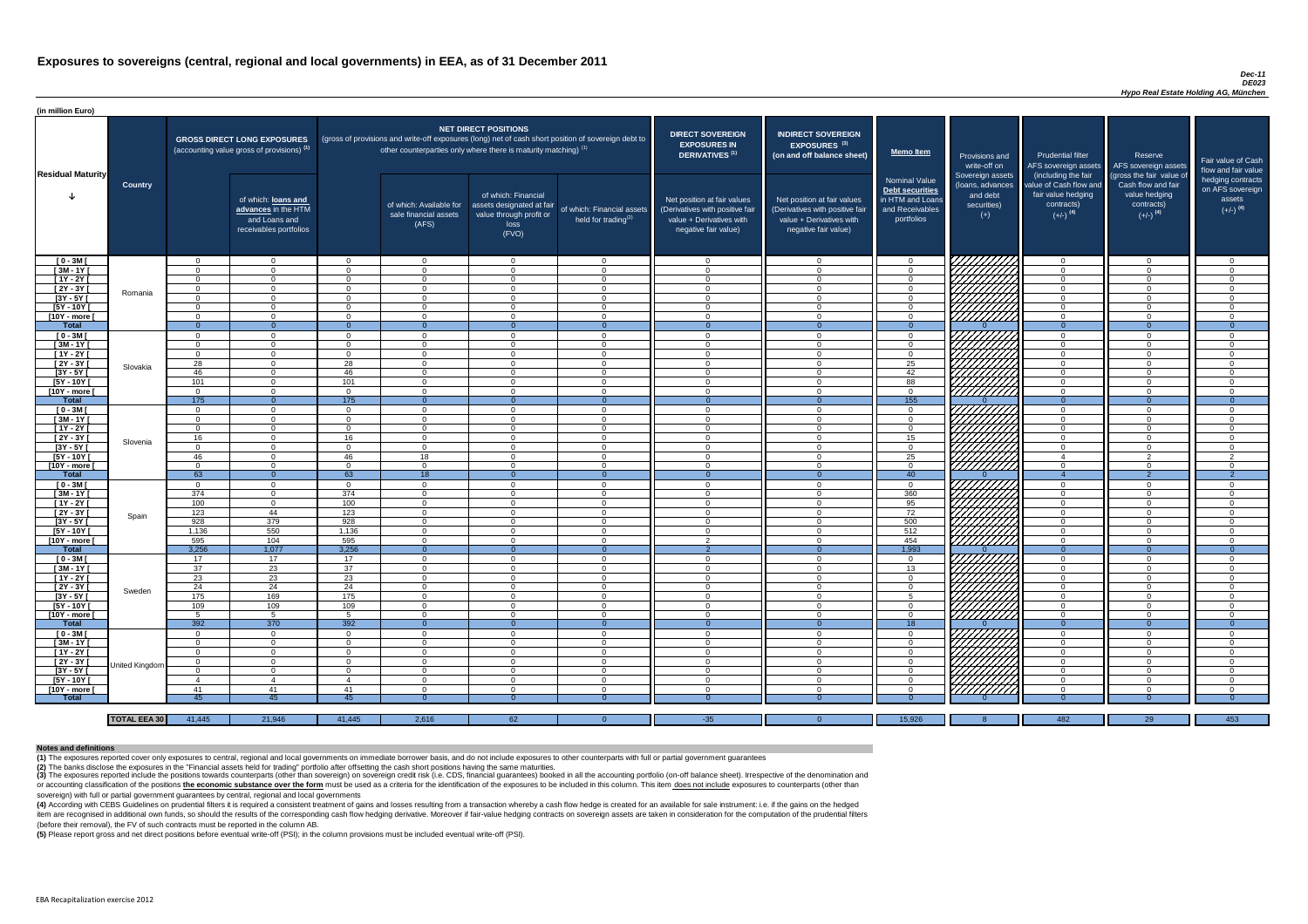### *Jun-12 DE023 Hypo Real Estate Holding AG, München*

| (in million Euro)             |                       |                      |                                                                                             |                      |                                                                                                                                                                                   |                                                                                              |                                                      |                                                                                                                    |                                                                                                                    |                                                                                                     |                                                                          |                                                                                                             |                                                                                                         |                                                                           |
|-------------------------------|-----------------------|----------------------|---------------------------------------------------------------------------------------------|----------------------|-----------------------------------------------------------------------------------------------------------------------------------------------------------------------------------|----------------------------------------------------------------------------------------------|------------------------------------------------------|--------------------------------------------------------------------------------------------------------------------|--------------------------------------------------------------------------------------------------------------------|-----------------------------------------------------------------------------------------------------|--------------------------------------------------------------------------|-------------------------------------------------------------------------------------------------------------|---------------------------------------------------------------------------------------------------------|---------------------------------------------------------------------------|
| <b>Residual Maturity</b>      |                       |                      | <b>GROSS DIRECT LONG EXPOSURES</b><br>(accounting value gross of provisions) <sup>(1)</sup> |                      | (gross of provisions and write-off exposures (long) net of cash short position of sovereign debt to<br>other counterparties only where there is maturity matching) <sup>(1)</sup> | <b>NET DIRECT POSITIONS</b>                                                                  |                                                      | <b>DIRECT SOVEREIGN</b><br><b>EXPOSURES IN</b><br>DERIVATIVES <sup>(1)</sup>                                       | <b>INDIRECT SOVEREIGN</b><br><b>EXPOSURES<sup>(3)</sup></b><br>(on and off balance sheet)                          | <b>Memo Item</b>                                                                                    | Provisions and<br>write-off on                                           | <b>Prudential filter</b>                                                                                    | Reserve<br>AFS sovereign assets AFS sovereign assets                                                    | Fair value of Cash<br>flow and fair value                                 |
|                               | <b>Country</b>        |                      | of which: loans and<br>advances in the HTM<br>and Loans and<br>receivables portfolios       |                      | of which: Available for<br>sale financial assets<br>(AFS)                                                                                                                         | of which: Financial<br>assets designated at fair<br>value through profit or<br>loss<br>(FVO) | of which: Financial assets<br>held for trading $(2)$ | Net position at fair values<br>(Derivatives with positive fair<br>value + Derivatives with<br>negative fair value) | Net position at fair values<br>(Derivatives with positive fair<br>value + Derivatives with<br>negative fair value) | <b>Nominal Value</b><br><b>Debt securities</b><br>in HTM and Loans<br>and Receivables<br>portfolios | Sovereign assets<br>(loans, advances<br>and debt<br>securities)<br>$(+)$ | (including the fair<br>value of Cash flow and<br>fair value hedging<br>contracts)<br>$(+/-)$ <sup>(4)</sup> | (gross the fair value of<br>Cash flow and fair<br>value hedging<br>contracts)<br>$(+/-)$ <sup>(4)</sup> | hedging contracts<br>on AFS sovereign<br>assets<br>$(+/-)$ <sup>(4)</sup> |
| $[0 - 3M]$                    |                       | -81                  | $\mathbf{3}$                                                                                | -81                  | 79                                                                                                                                                                                | $\Omega$                                                                                     | $\overline{0}$                                       | $\cap$                                                                                                             | $\cap$                                                                                                             | - റ                                                                                                 | 777777777                                                                | _റ                                                                                                          | $\overline{0}$                                                                                          | . വ                                                                       |
| $[3M - 1Y]$<br>$[1Y - 2Y]$    |                       | $\cap$<br>$\cap$     | $\Omega$<br>$\Omega$                                                                        | $\Omega$<br>$\cap$   | $\Omega$<br>$\Omega$                                                                                                                                                              | $\Omega$<br>$\Omega$                                                                         | $\overline{0}$<br>$\overline{0}$                     | $\Omega$<br>$\cap$                                                                                                 | $\Omega$<br>$\Omega$                                                                                               | $\Omega$<br>$\Omega$                                                                                | УНННІ.                                                                   | $\cap$<br>$\Omega$                                                                                          | $\overline{0}$<br>$\overline{0}$                                                                        | $\Omega$<br>$\Omega$                                                      |
| $[2Y - 3Y]$                   |                       | 56                   | $\Omega$                                                                                    | 56                   | 56                                                                                                                                                                                | $\Omega$                                                                                     | $\Omega$                                             | $\cap$                                                                                                             |                                                                                                                    | $\Omega$                                                                                            |                                                                          | $-3$                                                                                                        | $-3$                                                                                                    | $\Omega$                                                                  |
| $[3Y - 5Y]$                   | Austria               | 151                  | $\Omega$                                                                                    | 151                  | $\Omega$                                                                                                                                                                          | $\Omega$                                                                                     | $\Omega$                                             | $\cap$                                                                                                             |                                                                                                                    | 150                                                                                                 | HAAAA<br>HAAAAA                                                          | $\Omega$                                                                                                    | $\Omega$                                                                                                | $\Omega$                                                                  |
| $[5Y - 10Y]$                  |                       | 125                  | $\mathsf{q}$                                                                                | 125                  | 116                                                                                                                                                                               | $\Omega$                                                                                     | $\Omega$                                             | $\cap$                                                                                                             |                                                                                                                    | $\Omega$                                                                                            |                                                                          | $\sim$                                                                                                      | $-9$                                                                                                    | 11                                                                        |
| [10Y - more [<br><b>Total</b> |                       | 4,451<br>4,863       | 4,110<br>4,121                                                                              | 4,451<br>4,863       | 110<br>360                                                                                                                                                                        | $\Omega$<br>$\Omega$                                                                         | $\Omega$<br>$\Omega$                                 | $\cap$<br>- 0                                                                                                      | $\Omega$<br>$\Omega$                                                                                               | 183<br>332                                                                                          |                                                                          |                                                                                                             | $-22$<br>$-34$                                                                                          | 28<br>38                                                                  |
| $[0 - 3M]$                    |                       | 141                  | 141                                                                                         | 141                  | $\Omega$                                                                                                                                                                          | $\Omega$                                                                                     | $\Omega$                                             | $\cap$                                                                                                             | $\Omega$                                                                                                           | $\Omega$                                                                                            |                                                                          | $\cap$                                                                                                      | $\Omega$                                                                                                | $\Omega$                                                                  |
| $[3M - 1Y]$                   |                       | 50                   | 50                                                                                          | 50                   | $\Omega$                                                                                                                                                                          | $\Omega$                                                                                     | $\overline{0}$                                       | $\cap$                                                                                                             | $\Omega$                                                                                                           | $\Omega$                                                                                            |                                                                          | $\Omega$                                                                                                    | $\Omega$                                                                                                | $\Omega$                                                                  |
| $[1Y - 2Y]$                   |                       | 35                   | $\overline{0}$                                                                              | 35                   | $\Omega$                                                                                                                                                                          | $\Omega$                                                                                     | $\overline{0}$                                       | $\cap$                                                                                                             | $\Omega$                                                                                                           | 35                                                                                                  |                                                                          | $\Omega$                                                                                                    | $\Omega$                                                                                                | $\Omega$                                                                  |
| $[2Y - 3Y]$                   | Belgium               | 100                  | 100<br>$\overline{0}$                                                                       | 100                  | $\Omega$                                                                                                                                                                          | $\Omega$<br>$\Omega$                                                                         | $\overline{0}$<br>$\overline{0}$                     | $\cap$<br>$\cap$                                                                                                   | $\Omega$<br>$\Omega$                                                                                               | $\overline{0}$                                                                                      | HAHAHA<br>HAHAHA                                                         | $\Omega$<br>$\Omega$                                                                                        | $\Omega$<br>$\Omega$                                                                                    | $\Omega$<br>$\Omega$                                                      |
| $[3Y - 5Y]$<br>$[5Y - 10Y]$   |                       | 101<br>$\cap$        | $\overline{0}$                                                                              | 101<br>$\cap$        | $\Omega$<br>$\overline{0}$                                                                                                                                                        | $\Omega$                                                                                     | $\overline{0}$                                       | $\Omega$                                                                                                           | $\Omega$                                                                                                           | 100<br>$\overline{0}$                                                                               |                                                                          | $\Omega$                                                                                                    | $\Omega$                                                                                                | $\Omega$                                                                  |
| [10Y - more [                 |                       | 710                  | $\overline{0}$                                                                              | 710                  | $\overline{0}$                                                                                                                                                                    | $\Omega$                                                                                     | $\overline{0}$                                       | $\Omega$                                                                                                           | $\Omega$                                                                                                           | 500                                                                                                 |                                                                          | $\overline{0}$                                                                                              | $\overline{0}$                                                                                          | $\Omega$                                                                  |
| <b>Total</b>                  |                       | 1,138                | 291                                                                                         | 1,138                | $\Omega$                                                                                                                                                                          |                                                                                              | $\Omega$                                             | $\Omega$                                                                                                           |                                                                                                                    | 635                                                                                                 |                                                                          | $\Omega$                                                                                                    | $\Omega$                                                                                                | $\Omega$                                                                  |
| $[0 - 3M]$                    |                       | $\Omega$             | $\overline{0}$                                                                              | $\Omega$             | $\overline{0}$                                                                                                                                                                    | $\Omega$                                                                                     | $\overline{0}$                                       | $\Omega$                                                                                                           | $\Omega$                                                                                                           | $\overline{0}$                                                                                      | ZZZZZZZZZZ<br>CZZZZZZZZZZZZ                                              | $\overline{0}$                                                                                              | $\overline{0}$                                                                                          | $\Omega$                                                                  |
| $[3M - 1Y]$<br>$[1Y - 2Y]$    |                       | $\Omega$<br>$\Omega$ | $\overline{0}$<br>$\Omega$                                                                  |                      | $\Omega$<br>$\Omega$                                                                                                                                                              | $\Omega$<br>$\Omega$                                                                         | $\overline{0}$<br>$\overline{0}$                     | $\Omega$<br>- 0                                                                                                    | $\cap$                                                                                                             | $\Omega$<br>$\Omega$                                                                                |                                                                          | $\Omega$<br>$\Omega$                                                                                        | $\Omega$<br>$\Omega$                                                                                    | $\Omega$<br>$\Omega$                                                      |
| $[2Y - 3Y]$                   |                       | $\Omega$             | $\Omega$                                                                                    | $\Omega$             | $\Omega$                                                                                                                                                                          | $\Omega$                                                                                     | $\overline{0}$                                       | - 0                                                                                                                | $\Omega$                                                                                                           | $\Omega$                                                                                            |                                                                          | - 0                                                                                                         | $\overline{0}$                                                                                          | $\Omega$                                                                  |
| [3Y - 5Y]                     | Bulgaria              |                      | O                                                                                           |                      | - 0                                                                                                                                                                               | $\Omega$                                                                                     | 0                                                    |                                                                                                                    |                                                                                                                    |                                                                                                     | $\mathbb{Z}/\mathbb{Z}/\mathbb{Z}$                                       |                                                                                                             | 0                                                                                                       |                                                                           |
| $[5Y - 10Y]$                  |                       |                      | $\Omega$                                                                                    | $\cap$               | - റ                                                                                                                                                                               | $\Omega$                                                                                     | $\overline{0}$                                       | $\cap$                                                                                                             |                                                                                                                    | $\Omega$                                                                                            | <i>.HHHIII</i>                                                           | _റ                                                                                                          | $\Omega$                                                                                                | $\Omega$                                                                  |
| [10Y - more [<br><b>Total</b> |                       | $\cap$               | $\Omega$<br>$\Omega$                                                                        | $\cap$               | $\Omega$                                                                                                                                                                          | $\Omega$                                                                                     | $\Omega$<br>$\overline{0}$                           | $\cap$                                                                                                             | $\cap$                                                                                                             | $\Omega$<br>-0                                                                                      |                                                                          | $\overline{0}$<br>$\Omega$                                                                                  | $\Omega$                                                                                                | $\Omega$                                                                  |
| $[0 - 3M]$                    |                       | $\cap$               | $\Omega$                                                                                    | $\Omega$             | $\Omega$                                                                                                                                                                          | $\Omega$                                                                                     | $\overline{0}$                                       | $\Omega$                                                                                                           | $\Omega$                                                                                                           | $\cap$                                                                                              |                                                                          | $\Omega$                                                                                                    | $\overline{0}$                                                                                          | $\Omega$                                                                  |
| $[3M - 1Y]$                   |                       | $\cap$               | $\overline{0}$                                                                              | $\Omega$             | $\Omega$                                                                                                                                                                          | $\Omega$                                                                                     | $\overline{0}$                                       | $\Omega$                                                                                                           | $\Omega$                                                                                                           | $\Omega$                                                                                            |                                                                          | $\Omega$                                                                                                    | $\overline{0}$                                                                                          | $\Omega$                                                                  |
| $[1Y - 2Y]$                   |                       | $\cap$               | $\Omega$                                                                                    | $\Omega$             | $\Omega$                                                                                                                                                                          | $\Omega$                                                                                     | $\overline{0}$                                       | $\Omega$                                                                                                           | $\Omega$                                                                                                           | $\Omega$                                                                                            |                                                                          | $\Omega$                                                                                                    | $\overline{0}$                                                                                          | $\Omega$                                                                  |
| $[2Y - 3Y]$                   | Cyprus                | റ                    | $\overline{0}$                                                                              | $\Omega$<br>$\Omega$ | $\overline{0}$                                                                                                                                                                    | $\Omega$<br>$\Omega$                                                                         | $\overline{0}$<br>$\Omega$                           | $\Omega$<br>$\cap$                                                                                                 | $\Omega$<br>$\cap$                                                                                                 | $\Omega$<br>$\Omega$                                                                                |                                                                          | $\Omega$<br>$\Omega$                                                                                        | $\overline{0}$<br>$\Omega$                                                                              | $\Omega$<br>$\Omega$                                                      |
| $[3Y - 5Y]$<br>$[5Y - 10Y]$   |                       |                      | $\Omega$<br>$\Omega$                                                                        | ∩                    | $\Omega$<br>$\Omega$                                                                                                                                                              | $\Omega$                                                                                     | $\Omega$                                             |                                                                                                                    |                                                                                                                    | $\Omega$                                                                                            |                                                                          | $\cap$                                                                                                      | $\Omega$                                                                                                | ∩                                                                         |
| [10Y - more [                 |                       |                      | $\Omega$                                                                                    |                      | $\Omega$                                                                                                                                                                          | $\Omega$                                                                                     | $\Omega$                                             | $\cap$                                                                                                             | ∩                                                                                                                  | $\cap$                                                                                              | <u>//////////</u>                                                        | $\Omega$                                                                                                    | $\Omega$                                                                                                |                                                                           |
| <b>Total</b>                  |                       | $\Omega$             | $\Omega$                                                                                    | $\Omega$             | $\Omega$                                                                                                                                                                          | $\Omega$                                                                                     | $\Omega$                                             | $\Omega$                                                                                                           |                                                                                                                    | $\Omega$                                                                                            |                                                                          | $\Omega$                                                                                                    | $\Omega$                                                                                                | $\Omega$                                                                  |
| $[0 - 3M]$                    |                       |                      | $\Omega$<br>$\Omega$                                                                        | $\cap$<br>$\Omega$   | $\Omega$<br>$\Omega$                                                                                                                                                              | $\Omega$<br>$\Omega$                                                                         | $\Omega$<br>$\overline{0}$                           | റ<br>$\Omega$                                                                                                      | $\Omega$<br>$\Omega$                                                                                               | $\Omega$<br>$\Omega$                                                                                |                                                                          | $\Omega$<br>$\Omega$                                                                                        | $\Omega$<br>$\Omega$                                                                                    | $\Omega$                                                                  |
| $[3M - 1Y]$<br>$[1Y - 2Y]$    |                       | 40                   | $\Omega$                                                                                    | 40                   | $\Omega$                                                                                                                                                                          | $\Omega$                                                                                     | $\overline{0}$                                       | $\Omega$                                                                                                           | $\Omega$                                                                                                           | 40                                                                                                  |                                                                          | $\Omega$                                                                                                    | $\Omega$                                                                                                | $\Omega$                                                                  |
| $[2Y - 3Y]$                   |                       | $\cap$               | $\overline{0}$                                                                              | $\Omega$             | $\Omega$                                                                                                                                                                          | $\Omega$                                                                                     | $\Omega$                                             | $\Omega$                                                                                                           | $\Omega$                                                                                                           | $\Omega$                                                                                            | 777777777                                                                | $\Omega$                                                                                                    | $\Omega$                                                                                                | $\Omega$                                                                  |
| $[3Y - 5Y]$                   | <b>Czech Republic</b> |                      | $\overline{0}$                                                                              | $\Omega$             | $\Omega$                                                                                                                                                                          | $\Omega$                                                                                     | $\overline{0}$                                       | $\cap$                                                                                                             | $\Omega$                                                                                                           | $\Omega$                                                                                            | 777777777                                                                | $\Omega$                                                                                                    | $\Omega$                                                                                                | $\Omega$                                                                  |
| $[5Y - 10Y]$                  |                       | 11<br>$\cap$         | $\overline{0}$                                                                              | 11<br>$\Omega$       | $\Omega$<br>$\Omega$                                                                                                                                                              | $\Omega$<br>$\Omega$                                                                         | $\overline{0}$<br>$\Omega$                           | $\cap$<br>$\Omega$                                                                                                 | $\Omega$<br>$\Omega$                                                                                               | 10 <sup>°</sup>                                                                                     | 77777777                                                                 | $\Omega$<br>$\Omega$                                                                                        | $\Omega$<br>$\Omega$                                                                                    | $\Omega$<br>$\Omega$                                                      |
| [10Y - more ]<br><b>Total</b> |                       | 51                   | $\overline{0}$<br>$\overline{0}$                                                            | 51                   | $\Omega$                                                                                                                                                                          |                                                                                              | $\overline{0}$                                       | $\Omega$                                                                                                           |                                                                                                                    | $\overline{0}$<br>50                                                                                | ///////////                                                              | $\overline{0}$                                                                                              | $\Omega$                                                                                                |                                                                           |
| $[0 - 3M]$                    |                       |                      | $\overline{0}$                                                                              | $\Omega$             | $\Omega$                                                                                                                                                                          | $\Omega$                                                                                     | $\overline{0}$                                       | - 0                                                                                                                |                                                                                                                    | $\Omega$                                                                                            | ,,,,,,,,,,,                                                              | $\overline{0}$                                                                                              | $\overline{0}$                                                                                          | $\Omega$                                                                  |
| $[3M - 1Y]$                   |                       |                      | $\overline{0}$                                                                              |                      | $\Omega$                                                                                                                                                                          | $\Omega$                                                                                     | $\overline{0}$                                       | $\Omega$                                                                                                           |                                                                                                                    | $\Omega$                                                                                            |                                                                          | $\Omega$                                                                                                    | $\Omega$                                                                                                |                                                                           |
| $[1Y - 2Y]$<br>$[2Y - 3Y]$    |                       |                      | $\overline{0}$<br>$\Omega$                                                                  |                      | - 0<br>- ೧                                                                                                                                                                        | $\Omega$<br>$\Omega$                                                                         | $\mathbf 0$<br>$\Omega$                              | $\Omega$<br>- വ                                                                                                    |                                                                                                                    | $\Omega$<br>$\Omega$                                                                                | 777777777                                                                | $\overline{0}$<br>$\Omega$                                                                                  | $\overline{0}$<br>$\Omega$                                                                              |                                                                           |
| $[3Y - 5Y]$                   | Denmark               |                      | $\Omega$                                                                                    |                      | $\Omega$                                                                                                                                                                          | $\Omega$                                                                                     | $\Omega$                                             | - വ                                                                                                                |                                                                                                                    | $\Omega$                                                                                            | 777777777                                                                | $\Omega$                                                                                                    | $\overline{0}$                                                                                          |                                                                           |
| $[5Y - 10Y]$                  |                       | $\Omega$             | $\overline{0}$                                                                              | $\Omega$             | $\Omega$                                                                                                                                                                          | $\Omega$                                                                                     | $\overline{0}$                                       | - 0                                                                                                                | $\Omega$                                                                                                           | $\Omega$                                                                                            | 7777777777                                                               | $\overline{0}$                                                                                              | $\overline{0}$                                                                                          | $\Omega$                                                                  |
| [10Y - more [                 |                       | $\cap$               | $\overline{0}$                                                                              | $\cap$               | - റ                                                                                                                                                                               | $\Omega$                                                                                     | $\overline{0}$                                       | റ                                                                                                                  | $\cap$                                                                                                             | $\Omega$                                                                                            | ////////////                                                             | $\overline{0}$                                                                                              | $\Omega$                                                                                                | $\cap$                                                                    |
| <b>Total</b><br>$[0 - 3M]$    |                       | റ<br>$\cap$          | $\Omega$<br>$\overline{0}$                                                                  | $\cap$               | - വ<br>$\Omega$                                                                                                                                                                   | $\Omega$                                                                                     | $\Omega$<br>$\overline{0}$                           | - റ<br>- 0                                                                                                         | $\Omega$                                                                                                           | $\Omega$<br>$\overline{0}$                                                                          |                                                                          | $\overline{0}$<br>$\Omega$                                                                                  | $\Omega$<br>$\overline{0}$                                                                              | $\Omega$                                                                  |
| $[3M - 1Y]$                   |                       | $\cap$               | $\overline{0}$                                                                              | $\Omega$             | $\Omega$                                                                                                                                                                          | $\Omega$                                                                                     | $\overline{0}$                                       | $\Omega$                                                                                                           | $\Omega$                                                                                                           | $\overline{0}$                                                                                      |                                                                          | $\overline{0}$                                                                                              | $\overline{0}$                                                                                          | $\Omega$                                                                  |
| $[1Y - 2Y]$                   |                       |                      | 8                                                                                           | <sup>8</sup>         | $\Omega$                                                                                                                                                                          | $\Omega$                                                                                     | $\overline{0}$                                       | $\Omega$                                                                                                           | $\Omega$                                                                                                           | $\Omega$                                                                                            | <i>ЧННН</i> Н                                                            | $\Omega$                                                                                                    | $\overline{0}$                                                                                          | $\Omega$                                                                  |
| $[2Y - 3Y]$                   | Estonia               | റ                    | $\overline{0}$                                                                              | $\Omega$             | $\overline{0}$                                                                                                                                                                    | $\overline{0}$                                                                               | $\overline{0}$                                       | $\Omega$                                                                                                           | $\Omega$                                                                                                           | $\overline{0}$                                                                                      |                                                                          | $\Omega$                                                                                                    | $\overline{0}$                                                                                          | $\Omega$                                                                  |
| $[3Y - 5Y]$<br>$[5Y - 10Y]$   |                       |                      | $\Omega$<br>$\Omega$                                                                        | $\Omega$<br>$\cap$   | $\Omega$<br>$\Omega$                                                                                                                                                              | $\Omega$<br>$\Omega$                                                                         | $\Omega$<br>$\Omega$                                 | $\Omega$<br>$\cap$                                                                                                 | $\cap$<br>∩                                                                                                        | $\Omega$<br>$\Omega$                                                                                |                                                                          | $\Omega$<br>$\Omega$                                                                                        | $\Omega$<br>$\Omega$                                                                                    | $\Omega$<br>$\Omega$                                                      |
| [10Y - more ]                 |                       |                      | $\Omega$                                                                                    | $\cap$               | $\Omega$                                                                                                                                                                          | $\Omega$                                                                                     | $\Omega$                                             | $\Omega$                                                                                                           | $\cap$                                                                                                             | $\Omega$                                                                                            | /////////                                                                | $\Omega$                                                                                                    | $\Omega$                                                                                                | $\Omega$                                                                  |
| <b>Total</b>                  |                       |                      |                                                                                             |                      |                                                                                                                                                                                   |                                                                                              | $\Omega$                                             |                                                                                                                    |                                                                                                                    |                                                                                                     |                                                                          |                                                                                                             | $\overline{0}$                                                                                          | $\theta$                                                                  |
| $[0 - 3M]$                    |                       |                      | $\Omega$                                                                                    |                      | $\cap$                                                                                                                                                                            | $\Omega$                                                                                     | $\Omega$                                             |                                                                                                                    |                                                                                                                    |                                                                                                     | 777777777                                                                |                                                                                                             | $\Omega$                                                                                                |                                                                           |
| $[3M - 1Y]$<br>$[1Y - 2Y]$    |                       | 11<br>4              | 11<br>$\overline{4}$                                                                        | 11<br>$\overline{4}$ | $\overline{0}$<br>$\Omega$                                                                                                                                                        | $\Omega$<br>$\overline{0}$                                                                   | $\overline{0}$<br>$\overline{0}$                     | $\Omega$<br>$\Omega$                                                                                               | $\Omega$<br>$\Omega$                                                                                               | $\Omega$<br>$\Omega$                                                                                |                                                                          | $\Omega$<br>$\Omega$                                                                                        | $\overline{0}$<br>$\overline{0}$                                                                        | $\Omega$                                                                  |
| $[2Y - 3Y]$                   |                       | ົດ                   | 2                                                                                           | 2                    | $\Omega$                                                                                                                                                                          | $\overline{0}$                                                                               | $\overline{0}$                                       | $\Omega$                                                                                                           | $\Omega$                                                                                                           | $\Omega$                                                                                            |                                                                          | $\Omega$                                                                                                    | $\overline{0}$                                                                                          | $\Omega$                                                                  |
| $[3Y - 5Y]$                   | Finland               | 12                   | 12                                                                                          | 12                   | $\overline{0}$                                                                                                                                                                    | $\overline{0}$                                                                               | $\overline{0}$                                       | $\Omega$                                                                                                           | $\Omega$                                                                                                           | $\overline{0}$                                                                                      |                                                                          | $\Omega$                                                                                                    | $\overline{0}$                                                                                          | $\overline{0}$                                                            |
| $[5Y - 10Y]$                  |                       | 146                  | 6                                                                                           | 146                  | 140                                                                                                                                                                               | $\overline{0}$                                                                               | $\overline{0}$                                       | $\Omega$                                                                                                           | $\Omega$                                                                                                           | $\overline{0}$                                                                                      | William                                                                  | $\Omega$                                                                                                    | $-12$                                                                                                   | 13                                                                        |
| [10Y - more [<br><b>Total</b> |                       | 51<br>226            | 42<br>77                                                                                    | 51<br>226            | $\overline{0}$<br>140                                                                                                                                                             | $\overline{0}$<br>$\Omega$                                                                   | $\overline{0}$<br>$\Omega$                           | $\Omega$                                                                                                           | $\Omega$                                                                                                           | -8                                                                                                  |                                                                          | $\Omega$<br>$\Omega$                                                                                        | $\overline{0}$<br>$-12$                                                                                 | $\overline{0}$<br>13                                                      |
|                               |                       |                      |                                                                                             |                      |                                                                                                                                                                                   |                                                                                              |                                                      |                                                                                                                    |                                                                                                                    |                                                                                                     |                                                                          |                                                                                                             |                                                                                                         |                                                                           |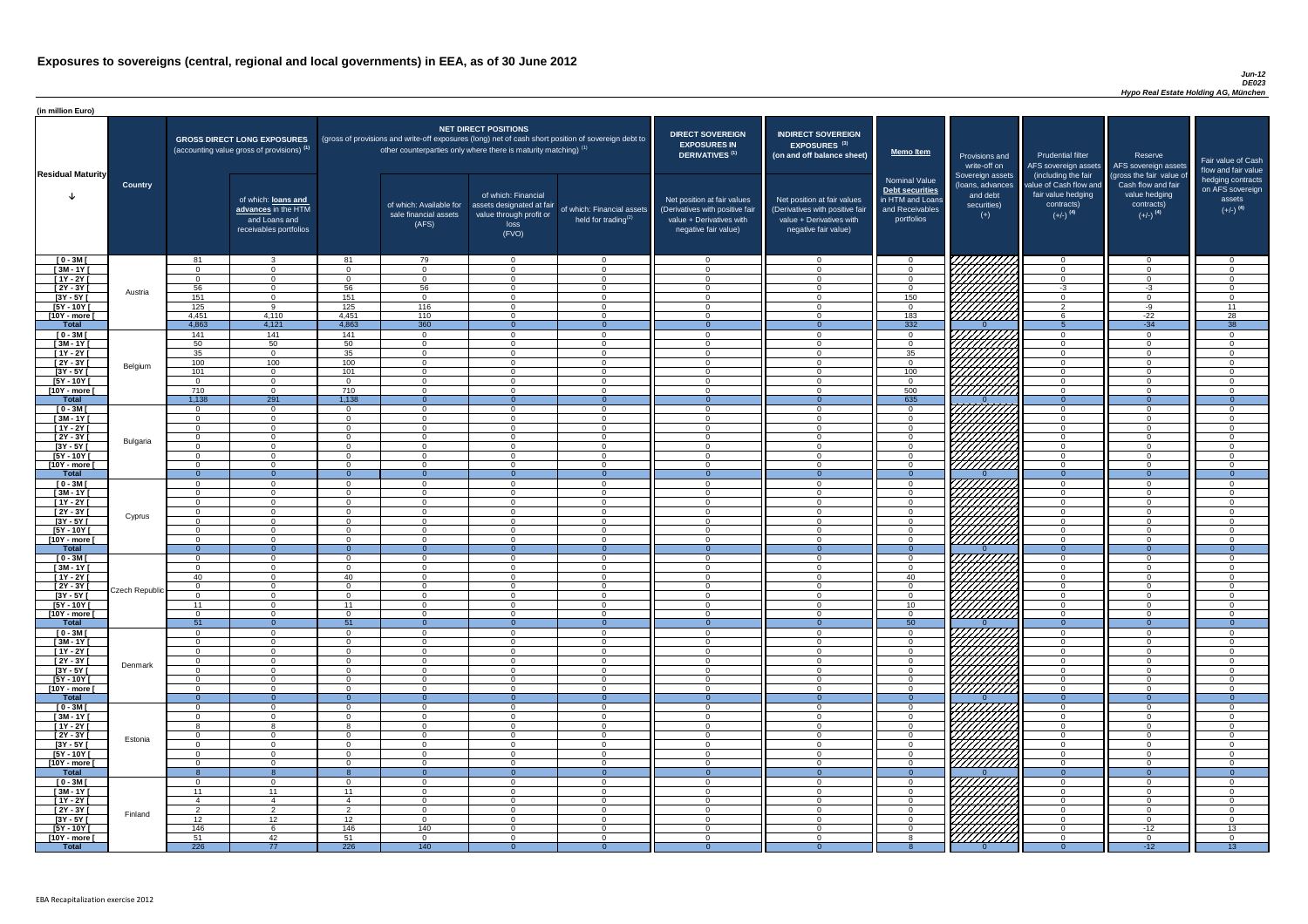### *Jun-12 DE023 Hypo Real Estate Holding AG, München*

| (in million Euro)             |                       |                      |                                                                                             |                      |                                                                                                                                                                                   |                                                                                              |                                                      |                                                                                                                    |                                                                                                                    |                                                                                              |                                                                          |                                                                                                             |                                                                                                         |                                                                           |
|-------------------------------|-----------------------|----------------------|---------------------------------------------------------------------------------------------|----------------------|-----------------------------------------------------------------------------------------------------------------------------------------------------------------------------------|----------------------------------------------------------------------------------------------|------------------------------------------------------|--------------------------------------------------------------------------------------------------------------------|--------------------------------------------------------------------------------------------------------------------|----------------------------------------------------------------------------------------------|--------------------------------------------------------------------------|-------------------------------------------------------------------------------------------------------------|---------------------------------------------------------------------------------------------------------|---------------------------------------------------------------------------|
| <b>Residual Maturity</b>      |                       |                      | <b>GROSS DIRECT LONG EXPOSURES</b><br>(accounting value gross of provisions) <sup>(1)</sup> |                      | (gross of provisions and write-off exposures (long) net of cash short position of sovereign debt to<br>other counterparties only where there is maturity matching) <sup>(1)</sup> | <b>NET DIRECT POSITIONS</b>                                                                  |                                                      | <b>DIRECT SOVEREIGN</b><br><b>EXPOSURES IN</b><br><b>DERIVATIVES (1)</b>                                           | <b>INDIRECT SOVEREIGN</b><br>EXPOSURES <sup>(3)</sup><br>(on and off balance sheet)                                | <b>Memo Item</b>                                                                             | Provisions and<br>write-off on                                           | <b>Prudential filter</b>                                                                                    | Reserve<br>AFS sovereign assets AFS sovereign assets                                                    | Fair value of Cash<br>flow and fair value                                 |
|                               | <b>Country</b>        |                      | of which: loans and<br>advances in the HTM<br>and Loans and<br>receivables portfolios       |                      | of which: Available for<br>sale financial assets<br>(AFS)                                                                                                                         | of which: Financial<br>assets designated at fair<br>value through profit or<br>loss<br>(FVO) | of which: Financial assets<br>held for trading $(2)$ | Net position at fair values<br>(Derivatives with positive fair<br>value + Derivatives with<br>negative fair value) | Net position at fair values<br>(Derivatives with positive fair<br>value + Derivatives with<br>negative fair value) | <b>Nominal Value</b><br>Debt securities<br>in HTM and Loans<br>and Receivables<br>portfolios | Sovereign assets<br>(Ioans, advances<br>and debt<br>securities)<br>$(+)$ | (including the fair<br>value of Cash flow and<br>fair value hedging<br>contracts)<br>$(+/-)$ <sup>(4)</sup> | (gross the fair value of<br>Cash flow and fair<br>value hedging<br>contracts)<br>$(+/-)$ <sup>(4)</sup> | hedging contracts<br>on AFS sovereign<br>assets<br>$(+/-)$ <sup>(4)</sup> |
| $[0 - 3M]$                    |                       |                      | $\overline{\mathbf{1}}$                                                                     |                      | $\overline{0}$                                                                                                                                                                    | $\Omega$                                                                                     | $\overline{0}$                                       | - 0                                                                                                                | $\cap$                                                                                                             | $\Omega$                                                                                     |                                                                          | $\Omega$                                                                                                    | $\Omega$                                                                                                | - റ                                                                       |
| $[3M - 1Y]$<br>$[1Y - 2Y]$    |                       | ົດ<br>20             | $\overline{2}$<br>20                                                                        | ົ<br>20              | $\Omega$<br>$\Omega$                                                                                                                                                              | $\Omega$<br>$\Omega$                                                                         | $\overline{0}$<br>$\overline{0}$                     | - 0<br>$\cap$                                                                                                      |                                                                                                                    | $\Omega$<br>$\Omega$                                                                         |                                                                          | $\Omega$<br>$\Omega$                                                                                        | $\Omega$<br>$\Omega$                                                                                    | $\cap$<br>- 0                                                             |
| [2Y - 3Y [                    |                       |                      | 8                                                                                           | $\circ$              | $\Omega$                                                                                                                                                                          | $\Omega$                                                                                     | $\overline{0}$                                       | $\cap$                                                                                                             | $\Omega$                                                                                                           | $\Omega$                                                                                     |                                                                          | $\Omega$                                                                                                    | $\Omega$                                                                                                | $\Omega$                                                                  |
| $[3Y - 5Y]$                   | France                | 238                  | 10 <sup>1</sup>                                                                             | 238                  | 228                                                                                                                                                                               | $\Omega$                                                                                     | $\overline{0}$                                       | $\sqrt{ }$                                                                                                         |                                                                                                                    | $\Omega$                                                                                     |                                                                          | $-2$                                                                                                        | $-16$                                                                                                   | 14                                                                        |
| $[5Y - 10Y]$                  |                       | 637                  | 168                                                                                         | 637                  | 374                                                                                                                                                                               | $\Omega$                                                                                     | $\overline{0}$                                       | $\sqrt{ }$                                                                                                         |                                                                                                                    | 90                                                                                           | Hillitti                                                                 |                                                                                                             | $-30$                                                                                                   | 30                                                                        |
| [10Y - more [<br><b>Total</b> |                       | 778<br>1,684         | 312<br>521                                                                                  | 778<br>1,684         | $\overline{0}$<br>602                                                                                                                                                             | $\Omega$<br>$\Omega$                                                                         | $\overline{0}$<br>$\Omega$                           | $\sqrt{ }$<br>$\overline{0}$                                                                                       | $\Omega$<br>- 0                                                                                                    | 419<br>$\overline{509}$                                                                      |                                                                          | $\overline{0}$<br>$-2$                                                                                      | $\Omega$<br>$-46$                                                                                       | $\Omega$<br>44                                                            |
| $[0 - 3M]$                    |                       | 121                  | 121                                                                                         | 121                  | $\overline{0}$                                                                                                                                                                    | $\Omega$                                                                                     | $\overline{0}$                                       | $\cap$                                                                                                             |                                                                                                                    | $\mathbf{0}$                                                                                 |                                                                          | $\overline{0}$                                                                                              | $\Omega$                                                                                                | $\cap$                                                                    |
| $[3M - 1Y]$                   |                       | 3,862                | 1,494                                                                                       | 3,862                | $\overline{0}$                                                                                                                                                                    | $\Omega$                                                                                     | $\overline{0}$                                       | $\Omega$                                                                                                           |                                                                                                                    | 2,365                                                                                        |                                                                          | $\overline{0}$                                                                                              | $\Omega$                                                                                                | $\Omega$                                                                  |
| $[1Y - 2Y]$                   |                       | 1,291                | 659                                                                                         | 1,291                | $\overline{0}$                                                                                                                                                                    | $\Omega$                                                                                     | $\Omega$                                             | $\cap$                                                                                                             |                                                                                                                    | 611                                                                                          |                                                                          | $\overline{0}$                                                                                              | $\Omega$                                                                                                | $\cap$                                                                    |
| $[2Y - 3Y]$                   | Germany               | 1,933                | 1,485                                                                                       | 1,933                | $\overline{32}$                                                                                                                                                                   | $\Omega$                                                                                     | $\overline{0}$                                       | $\Omega$                                                                                                           |                                                                                                                    | 404                                                                                          | ШША<br>ШШША                                                              | $\overline{0}$                                                                                              | $-1$                                                                                                    |                                                                           |
| $[3Y - 5Y]$<br>$[5Y - 10Y]$   |                       | 2,306<br>4,722       | 1,404<br>4,282                                                                              | 2,306<br>4,722       | 100<br>$\Omega$                                                                                                                                                                   | $\Omega$<br>$\Omega$                                                                         | $\Omega$<br>$\Omega$                                 | $\cap$<br>$-28$                                                                                                    |                                                                                                                    | 804<br>387                                                                                   |                                                                          | $\overline{0}$<br>$\overline{0}$                                                                            | $-3$                                                                                                    | -3                                                                        |
| [10Y - more [                 |                       | 3,084                | 2,854                                                                                       | 3,084                | $\Omega$                                                                                                                                                                          | $\cap$                                                                                       | $\Omega$                                             | $\cap$                                                                                                             |                                                                                                                    | 162                                                                                          | 7777777777                                                               | $\overline{0}$                                                                                              | $\Omega$                                                                                                | $\cap$                                                                    |
| <b>Total</b>                  |                       | 17,318               | 12,299                                                                                      | 17,318               | $\overline{132}$                                                                                                                                                                  |                                                                                              | $\Omega$                                             | $-29$                                                                                                              |                                                                                                                    | 4,733                                                                                        |                                                                          | $\overline{0}$                                                                                              | $-4$                                                                                                    | $\overline{4}$                                                            |
| $[0 - 3M]$                    |                       | റ                    | $\overline{0}$                                                                              | $\Omega$             | $\Omega$                                                                                                                                                                          | $\cap$                                                                                       | $\Omega$                                             | $\cap$                                                                                                             |                                                                                                                    | $\Omega$                                                                                     |                                                                          | $\overline{0}$                                                                                              | $\Omega$                                                                                                | $\cap$                                                                    |
| $[3M - 1Y]$                   |                       | $\cap$               | $\overline{0}$                                                                              | $\Omega$<br>$\cap$   | $\Omega$                                                                                                                                                                          | $\cap$                                                                                       | $\overline{0}$                                       | $\bigcap$                                                                                                          | $\cap$<br>$\cap$                                                                                                   | $\Omega$                                                                                     |                                                                          | $\overline{0}$                                                                                              | $\Omega$                                                                                                | $\Omega$                                                                  |
| $[1Y - 2Y]$<br>$[2Y - 3Y]$    |                       | $\cap$<br>$\Omega$   | $\Omega$<br>$\Omega$                                                                        | $\Omega$             | $\Omega$<br>$\Omega$                                                                                                                                                              | $\Omega$<br>$\Omega$                                                                         | $\overline{0}$<br>$\overline{0}$                     | $\Omega$<br>$\cap$                                                                                                 | $\cap$                                                                                                             | $\overline{0}$<br>$\overline{0}$                                                             | <i>ШША</i>                                                               | $\overline{0}$<br>$\Omega$                                                                                  | $\Omega$<br>$\Omega$                                                                                    | $\Omega$<br>- റ                                                           |
| $[3Y - 5Y]$                   | Greece <sup>(5)</sup> |                      |                                                                                             |                      |                                                                                                                                                                                   |                                                                                              |                                                      |                                                                                                                    |                                                                                                                    |                                                                                              |                                                                          |                                                                                                             |                                                                                                         |                                                                           |
| $[5Y - 10Y]$                  |                       | $\Omega$             | $\Omega$                                                                                    | $\Omega$             | $\Omega$                                                                                                                                                                          | $\Omega$                                                                                     | $\Omega$                                             | - 0                                                                                                                |                                                                                                                    | $\Omega$                                                                                     | VIIIIIII                                                                 | $\overline{0}$                                                                                              | $\Omega$                                                                                                | ി                                                                         |
| [10Y - more [                 |                       | $\Omega$             | $\Omega$                                                                                    | $\cap$               | $\Omega$                                                                                                                                                                          | $\Omega$                                                                                     | $\Omega$                                             | $\cap$                                                                                                             |                                                                                                                    | $\Omega$                                                                                     | <u> 777777777</u>                                                        | $\Omega$                                                                                                    | $\Omega$                                                                                                | ി                                                                         |
| <b>Total</b><br>$[0 - 3M]$    |                       | $\Omega$             | $\Omega$<br>$\Omega$                                                                        | $\Omega$             | $\Omega$                                                                                                                                                                          | $\Omega$                                                                                     | $\Omega$<br>$\Omega$                                 | - 0                                                                                                                | ∩                                                                                                                  | $\Omega$                                                                                     |                                                                          | $\Omega$<br>$\overline{0}$                                                                                  | $\Omega$                                                                                                | ി                                                                         |
| $[3M - 1Y]$                   |                       | $\Omega$             | $\overline{0}$                                                                              | $\Omega$             | $\Omega$                                                                                                                                                                          | $\Omega$                                                                                     | $\overline{0}$                                       | - 0                                                                                                                |                                                                                                                    | $\Omega$                                                                                     |                                                                          | $\overline{0}$                                                                                              | $\Omega$                                                                                                | $\cap$                                                                    |
| $[1Y - 2Y]$                   |                       | $\overline{0}$       | $\overline{0}$                                                                              | $\Omega$             | $\Omega$                                                                                                                                                                          | $\Omega$                                                                                     | $\overline{0}$                                       | - 0                                                                                                                | $\cap$                                                                                                             | $\Omega$                                                                                     |                                                                          | $\overline{0}$                                                                                              | $\Omega$                                                                                                | $\Omega$                                                                  |
| $[2Y - 3Y]$                   | Hungary               | 119                  | $\overline{0}$                                                                              | 119                  | $\Omega$                                                                                                                                                                          | $\Omega$                                                                                     | $\overline{0}$                                       | $\cap$                                                                                                             | $\cap$                                                                                                             | 107                                                                                          |                                                                          | $\overline{0}$                                                                                              | $\Omega$                                                                                                | $\cap$                                                                    |
| $[3Y - 5Y]$<br>$[5Y - 10Y]$   |                       | 144<br>125           | $\Omega$<br>$\overline{0}$                                                                  | 144<br>125           | $\Omega$<br>$\Omega$                                                                                                                                                              | $\Omega$<br>$\Omega$                                                                         | $\Omega$<br>$\Omega$                                 | $\Omega$<br>$\cap$                                                                                                 | $\cap$                                                                                                             | 124<br>110                                                                                   |                                                                          | $\Omega$<br>$\Omega$                                                                                        | $\Omega$<br>$\Omega$                                                                                    | ി<br>$\Omega$                                                             |
| [10Y - more [                 |                       | $\cap$               | $\overline{0}$                                                                              | $\Omega$             | $\Omega$                                                                                                                                                                          | $\Omega$                                                                                     | $\Omega$                                             | $\bigcap$                                                                                                          | $\Omega$                                                                                                           | $\Omega$                                                                                     | HHHH                                                                     | $\Omega$                                                                                                    | $\Omega$                                                                                                | $\cap$                                                                    |
| <b>Total</b>                  |                       | 389                  | $\Omega$                                                                                    | 389                  | $\Omega$                                                                                                                                                                          | $\Omega$                                                                                     | $\Omega$                                             | $\Omega$                                                                                                           |                                                                                                                    | 341                                                                                          |                                                                          | $\Omega$                                                                                                    | $\Omega$                                                                                                | $\Omega$                                                                  |
| $[0 - 3M]$                    |                       | $\Omega$             | $\overline{0}$                                                                              | $\Omega$             | $\overline{0}$                                                                                                                                                                    | $\Omega$                                                                                     | $\Omega$                                             | $\cap$                                                                                                             | $\cap$                                                                                                             | $\Omega$                                                                                     |                                                                          | $\overline{0}$                                                                                              | $\Omega$                                                                                                | $\Omega$                                                                  |
| $[3M - 1Y]$<br>$[1Y - 2Y]$    |                       |                      | $\Omega$<br>$\Omega$                                                                        | $\Omega$             | $\Omega$<br>$\Omega$                                                                                                                                                              | $\Omega$<br>$\Omega$                                                                         | $\Omega$<br>$\Omega$                                 | - 0<br>$\cap$                                                                                                      |                                                                                                                    | $\Omega$<br>$\Omega$                                                                         |                                                                          | $\Omega$<br>$\Omega$                                                                                        | $\Omega$<br>$\Omega$                                                                                    | $\Omega$<br>$\cap$                                                        |
| [2Y - 3Y [                    |                       |                      | $\Omega$                                                                                    |                      | $\Omega$                                                                                                                                                                          | $\Omega$                                                                                     | $\Omega$                                             | - വ                                                                                                                |                                                                                                                    | $\Omega$                                                                                     |                                                                          | $\Omega$                                                                                                    | ∩                                                                                                       | $\cap$                                                                    |
| $[3Y - 5Y]$                   | Iceland               |                      | $\Omega$                                                                                    |                      | $\cap$                                                                                                                                                                            | $\Omega$                                                                                     | $\Omega$                                             |                                                                                                                    |                                                                                                                    | $\Omega$                                                                                     |                                                                          | $\Omega$                                                                                                    |                                                                                                         |                                                                           |
| $[5Y - 10Y]$                  |                       |                      | $\Omega$                                                                                    |                      | $\Omega$                                                                                                                                                                          | $\Omega$                                                                                     | $\Omega$                                             |                                                                                                                    |                                                                                                                    | $\Omega$                                                                                     |                                                                          | $\Omega$                                                                                                    |                                                                                                         |                                                                           |
| [10Y - more [<br><b>Total</b> |                       | $\Omega$<br>- റ      | $\Omega$<br>$\Omega$                                                                        |                      | $\Omega$<br>- 0                                                                                                                                                                   | $\Omega$                                                                                     | $\Omega$<br>$\Omega$                                 | - വ                                                                                                                |                                                                                                                    | $\Omega$<br>$\Omega$                                                                         | //////////                                                               | $\overline{0}$<br>$\Omega$                                                                                  | $\Omega$                                                                                                | - 0                                                                       |
| $[0 - 3M]$                    |                       |                      | $\Omega$                                                                                    |                      | $\Omega$                                                                                                                                                                          | $\Omega$                                                                                     | $\Omega$                                             | $\cap$                                                                                                             |                                                                                                                    | $\Omega$                                                                                     |                                                                          | $\overline{0}$                                                                                              | $\Omega$                                                                                                | $\cap$                                                                    |
| $\sqrt{3M-1Y}$                |                       |                      | $\overline{ }$                                                                              |                      | $\Omega$                                                                                                                                                                          | $\Omega$                                                                                     | $\overline{0}$                                       | $\cap$                                                                                                             |                                                                                                                    | $\Omega$                                                                                     |                                                                          | $\overline{0}$                                                                                              | $\Omega$                                                                                                | $\Omega$                                                                  |
| $[1Y - 2Y]$                   |                       |                      | $\mathbf{3}$                                                                                | $\Omega$             | $\Omega$                                                                                                                                                                          | $\Omega$                                                                                     | $\Omega$                                             | $\cap$<br>$\cap$                                                                                                   |                                                                                                                    | $\Omega$                                                                                     | VIIIIIIII                                                                | $\overline{0}$                                                                                              | $\Omega$                                                                                                | $\Omega$<br>$\Omega$                                                      |
| $[2Y - 3Y]$<br>$[3Y - 5Y]$    | Ireland               | $\Omega$<br>$\cap$   | $\Omega$<br>$\Omega$                                                                        | $\Omega$             | $\Omega$<br>$\Omega$                                                                                                                                                              | $\Omega$<br>$\Omega$                                                                         | $\Omega$<br>$\Omega$                                 | $\Omega$                                                                                                           | $\cap$                                                                                                             | $\Omega$<br>$\overline{0}$                                                                   |                                                                          | $\overline{0}$<br>$\overline{0}$                                                                            | $\Omega$<br>$\Omega$                                                                                    | $\Omega$                                                                  |
| $[5Y - 10Y]$                  |                       | $\Omega$             | $\Omega$                                                                                    | $\Omega$             | $\Omega$                                                                                                                                                                          | $\Omega$                                                                                     | $\Omega$                                             | $\cap$                                                                                                             | $\cap$                                                                                                             | $\overline{0}$                                                                               | 777777777                                                                | $\overline{0}$                                                                                              | $\Omega$                                                                                                | $\Omega$                                                                  |
| [10Y - more [                 |                       |                      | $\mathcal{B}$                                                                               |                      | $\Omega$                                                                                                                                                                          | $\Omega$                                                                                     | $\Omega$                                             | $\cap$                                                                                                             |                                                                                                                    | $\Omega$                                                                                     | 777777777                                                                | $\overline{0}$                                                                                              | $\Omega$                                                                                                | $\Omega$                                                                  |
| <b>Total</b>                  |                       | 19                   | 19                                                                                          | 19<br>$\Omega$       |                                                                                                                                                                                   |                                                                                              |                                                      | - വ                                                                                                                |                                                                                                                    |                                                                                              | 7777,                                                                    | $\Omega$                                                                                                    | $\Omega$                                                                                                | ∩                                                                         |
| $[0 - 3M]$<br>$[3M - 1Y]$     |                       | 1,230                | $\overline{0}$<br>1,227                                                                     | 1,230                | $\Omega$<br>$\Omega$                                                                                                                                                              | $\Omega$<br>$\Omega$                                                                         | $\Omega$<br>$\Omega$                                 | $\Omega$                                                                                                           |                                                                                                                    | $\Omega$<br>$\mathbf{3}$                                                                     |                                                                          | $\overline{0}$<br>$\overline{0}$                                                                            | $\Omega$                                                                                                | $\cap$                                                                    |
| $[1Y - 2Y]$                   |                       | 33                   | $\overline{0}$                                                                              | 33                   | $\Omega$                                                                                                                                                                          | $\Omega$                                                                                     | $\Omega$                                             | - 0                                                                                                                | $\cap$                                                                                                             | 33                                                                                           |                                                                          | $\overline{0}$                                                                                              | $\Omega$                                                                                                | $\Omega$                                                                  |
| $[2Y - 3Y]$                   | Italy                 | 1,440                | $\overline{0}$                                                                              | 1,440                | $\Omega$                                                                                                                                                                          | $\Omega$                                                                                     | $\overline{0}$                                       | - 0                                                                                                                | റ                                                                                                                  | 1,140                                                                                        |                                                                          | $\overline{0}$                                                                                              | $\Omega$                                                                                                | - 0                                                                       |
| $[3Y - 5Y]$                   |                       | 258                  | 16                                                                                          | 258                  | $\Omega$                                                                                                                                                                          | $\Omega$<br>$\Omega$                                                                         | $\Omega$<br>$\Omega$                                 | റ<br>$\cap$                                                                                                        | $\cap$<br>$\cap$                                                                                                   | 212                                                                                          |                                                                          | $\Omega$                                                                                                    | $\Omega$<br>$\Omega$                                                                                    | $\cap$<br>- 0                                                             |
| $[5Y - 10Y]$<br>[10Y - more [ |                       | 1,354<br>2,241       | $5\overline{)}$<br>$\mathbf{3}$                                                             | 1,354<br>2,241       | $\Omega$<br>1,093                                                                                                                                                                 | $\Omega$                                                                                     | $\Omega$                                             | $\cap$                                                                                                             |                                                                                                                    | 1,189<br>1,080                                                                               | , Hittitli                                                               | $\overline{0}$<br>407                                                                                       | -7                                                                                                      | 411                                                                       |
| <b>Total</b>                  |                       | 6,557                | 1,251                                                                                       | 6,557                | 1,093                                                                                                                                                                             |                                                                                              | $\Omega$                                             |                                                                                                                    |                                                                                                                    | 3,657                                                                                        |                                                                          | 407                                                                                                         | $-7$                                                                                                    | 411                                                                       |
| $[0 - 3M]$                    |                       | $\Omega$             | $\Omega$                                                                                    | $\Omega$             | $\Omega$                                                                                                                                                                          | $\Omega$                                                                                     | $\Omega$                                             | $\cap$                                                                                                             |                                                                                                                    | $\Omega$                                                                                     | VIIIIIIII                                                                | $\Omega$                                                                                                    |                                                                                                         |                                                                           |
| $[3M - 1Y]$                   |                       | $\Omega$             | $\overline{0}$                                                                              | $\Omega$             | $\overline{0}$                                                                                                                                                                    | $\overline{0}$                                                                               | $\overline{0}$                                       | - 0<br>- 0                                                                                                         |                                                                                                                    | $\Omega$                                                                                     |                                                                          | $\overline{0}$                                                                                              | $\Omega$                                                                                                | - 0<br>$\Omega$                                                           |
| $[1Y - 2Y]$<br>[2Y - 3Y [     |                       | $\Omega$<br>$\Omega$ | $\overline{0}$<br>$\overline{0}$                                                            | $\Omega$<br>$\Omega$ | $\Omega$<br>$\Omega$                                                                                                                                                              | $\Omega$<br>$\Omega$                                                                         | $\overline{0}$<br>$\overline{0}$                     | - വ                                                                                                                |                                                                                                                    | $\Omega$<br>$\Omega$                                                                         |                                                                          | $\Omega$<br>$\Omega$                                                                                        | $\Omega$<br>$\Omega$                                                                                    | $\Omega$                                                                  |
| $[3Y - 5Y]$                   | Latvia                |                      | $\Omega$                                                                                    |                      | $\Omega$                                                                                                                                                                          | $\Omega$                                                                                     | $\Omega$                                             | $\cap$                                                                                                             |                                                                                                                    | $\Omega$                                                                                     |                                                                          | $\Omega$                                                                                                    |                                                                                                         | $\cap$                                                                    |
| [5Y - 10Y [                   |                       | $\Omega$             | $\overline{0}$                                                                              | $\Omega$             | $\Omega$                                                                                                                                                                          | $\Omega$                                                                                     | $\Omega$                                             | - വ                                                                                                                |                                                                                                                    | $\Omega$                                                                                     | <b>SANARIA</b>                                                           | $\Omega$                                                                                                    |                                                                                                         | $\Omega$                                                                  |
| [10Y - more [                 |                       | $\Omega$             | $\Omega$                                                                                    | $\Omega$             | $\Omega$                                                                                                                                                                          | $\Omega$                                                                                     | $\Omega$                                             |                                                                                                                    |                                                                                                                    | $\Omega$                                                                                     |                                                                          | $\Omega$                                                                                                    |                                                                                                         | $\Omega$<br>$\Omega$                                                      |
| <b>Total</b>                  |                       |                      |                                                                                             |                      |                                                                                                                                                                                   |                                                                                              |                                                      |                                                                                                                    |                                                                                                                    |                                                                                              |                                                                          |                                                                                                             |                                                                                                         |                                                                           |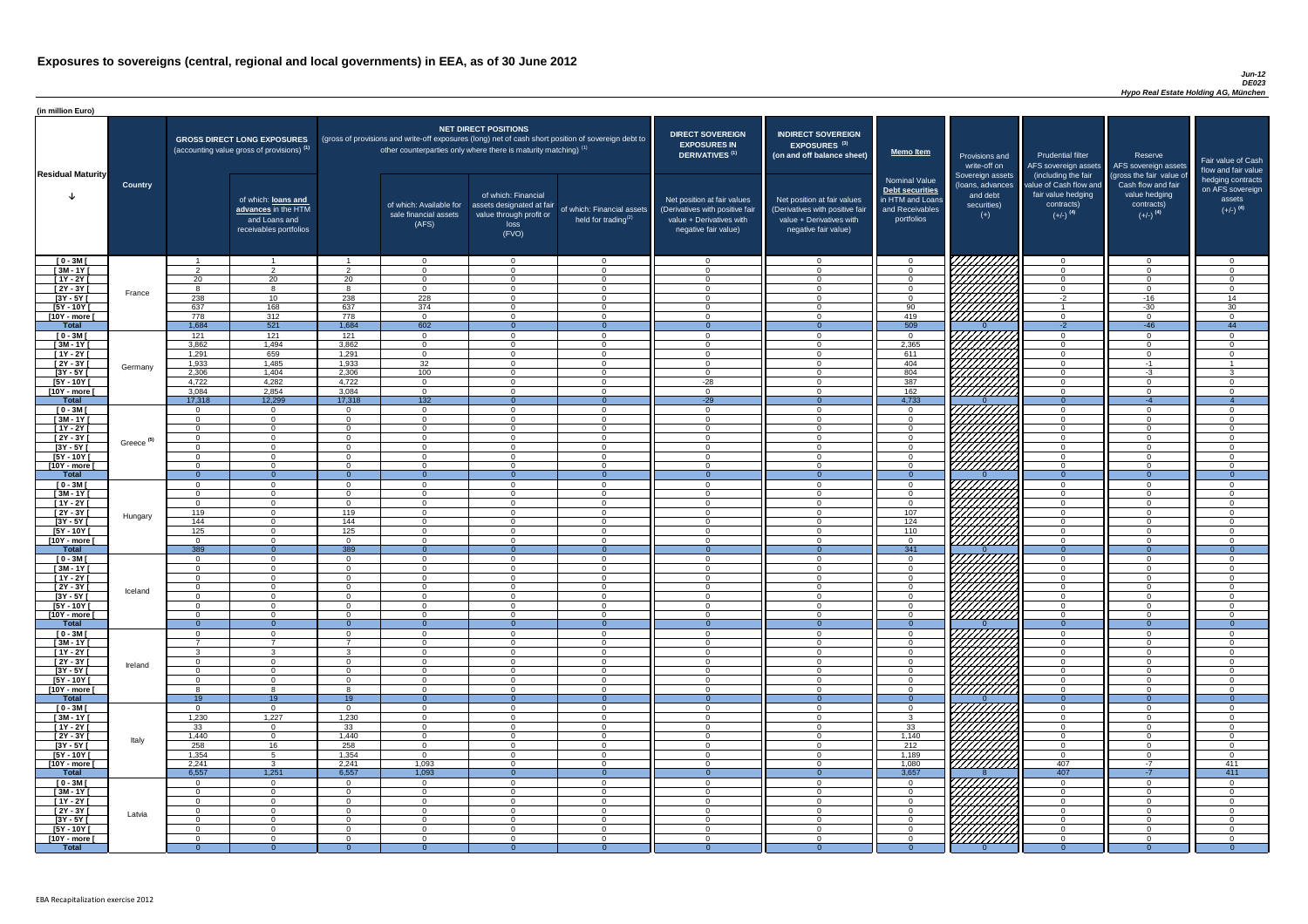### *Jun-12 DE023 Hypo Real Estate Holding AG, München*

| <b>DIRECT SOVEREIGN</b><br><b>EXPOSURES IN</b><br><b>DERIVATIVES<sup>(1)</sup></b><br>Net position at fair values<br>(Derivatives with positive fair<br>value + Derivatives with<br>negative fair value) | <b>INDIRECT SOVEREIGN</b><br>EXPOSURES <sup>(3)</sup><br>(on and off balance sheet)<br>Net position at fair values<br>(Derivatives with positive fair<br>value + Derivatives with<br>negative fair value) | <b>Memo Item</b><br><b>Nominal Value</b><br><b>Debt securities</b><br>in HTM and Loans<br>and Receivables<br>portfolios | Provisions and<br>write-off on<br>Sovereign assets<br>(loans, advances<br>and debt<br>securities)<br>$(+)$ | <b>Prudential filter</b><br>AFS sovereign assets<br>(including the fair<br>value of Cash flow and<br>fair value hedging<br>contracts)<br>$(+/-)$ <sup>(4)</sup> | Reserve<br>AFS sovereign assets<br>(gross the fair value of<br>Cash flow and fair<br>value hedging<br>contracts)<br>$(+/-)$ <sup>(4)</sup> | Fair value of Cash<br>flow and fair value<br>hedging contracts<br>on AFS sovereign<br>assets<br>$(+/-)$ <sup>(4)</sup> |
|----------------------------------------------------------------------------------------------------------------------------------------------------------------------------------------------------------|-----------------------------------------------------------------------------------------------------------------------------------------------------------------------------------------------------------|-------------------------------------------------------------------------------------------------------------------------|------------------------------------------------------------------------------------------------------------|-----------------------------------------------------------------------------------------------------------------------------------------------------------------|--------------------------------------------------------------------------------------------------------------------------------------------|------------------------------------------------------------------------------------------------------------------------|
| 0                                                                                                                                                                                                        | $\mathbf 0$                                                                                                                                                                                               | $\mathbf 0$                                                                                                             |                                                                                                            | $\overline{0}$                                                                                                                                                  | $\overline{0}$                                                                                                                             | 0                                                                                                                      |
| $\mathbf 0$                                                                                                                                                                                              | $\mathbf 0$                                                                                                                                                                                               | $\mathbf 0$                                                                                                             |                                                                                                            | $\mathbf 0$                                                                                                                                                     | $\mathbf 0$                                                                                                                                | 0                                                                                                                      |
| $\mathbf 0$                                                                                                                                                                                              | $\mathbf 0$                                                                                                                                                                                               | $\mathbf 0$                                                                                                             |                                                                                                            | $\mathbf 0$                                                                                                                                                     | $\mathbf 0$                                                                                                                                | 0                                                                                                                      |
| $\mathbf 0$                                                                                                                                                                                              | $\mathbf 0$                                                                                                                                                                                               | $\mathbf 0$                                                                                                             |                                                                                                            | $\mathbf 0$                                                                                                                                                     | 0                                                                                                                                          | 0                                                                                                                      |
| $\mathbf 0$                                                                                                                                                                                              | $\mathbf 0$                                                                                                                                                                                               | $\mathsf 0$                                                                                                             |                                                                                                            | $\pmb{0}$                                                                                                                                                       | $\mathbf 0$                                                                                                                                | 0                                                                                                                      |
| $\mathbf 0$                                                                                                                                                                                              | $\mathbf 0$                                                                                                                                                                                               | $\mathbf 0$                                                                                                             |                                                                                                            | $\mathbf 0$                                                                                                                                                     | $\mathbf 0$                                                                                                                                | 0                                                                                                                      |
| $\mathbf 0$                                                                                                                                                                                              | $\mathbf 0$                                                                                                                                                                                               | $\mathbf 0$<br>$\overline{0}$                                                                                           |                                                                                                            | $\pmb{0}$                                                                                                                                                       | $\mathbf 0$                                                                                                                                | 0                                                                                                                      |
| $\overline{0}$                                                                                                                                                                                           | $\overline{0}$                                                                                                                                                                                            |                                                                                                                         | $\Omega$                                                                                                   | $\overline{0}$                                                                                                                                                  | $\overline{0}$                                                                                                                             | $\overline{0}$                                                                                                         |
| $\mathbf 0$<br>$\mathbf 0$                                                                                                                                                                               | $\mathbf 0$<br>$\mathbf 0$                                                                                                                                                                                | $\mathsf 0$<br>$\mathbf 0$                                                                                              |                                                                                                            | $\mathbf 0$<br>$\mathbf 0$                                                                                                                                      | $\mathbf 0$<br>$\mathbf 0$                                                                                                                 | $\mathbf 0$<br>0                                                                                                       |
| $\mathbf 0$                                                                                                                                                                                              | $\mathbf 0$                                                                                                                                                                                               | $\mathbf 0$                                                                                                             |                                                                                                            | $\mathbf 0$                                                                                                                                                     | $\mathbf 0$                                                                                                                                | 0                                                                                                                      |
| $\mathbf 0$                                                                                                                                                                                              | $\mathbf 0$                                                                                                                                                                                               | $\mathbf 0$                                                                                                             |                                                                                                            | $\mathbf 0$                                                                                                                                                     | $\mathbf 0$                                                                                                                                | 0                                                                                                                      |
| $\mathbf 0$                                                                                                                                                                                              | $\mathbf 0$                                                                                                                                                                                               | $\mathbf 0$                                                                                                             |                                                                                                            | $\mathbf 0$                                                                                                                                                     | $\mathbf 0$                                                                                                                                | 0                                                                                                                      |
| $\mathbf 0$                                                                                                                                                                                              | $\mathbf 0$                                                                                                                                                                                               | $\mathbf 0$                                                                                                             |                                                                                                            | $\mathbf 0$                                                                                                                                                     | $\mathbf 0$                                                                                                                                | 0                                                                                                                      |
| $\mathbf 0$                                                                                                                                                                                              | $\mathbf 0$                                                                                                                                                                                               | $\mathbf 0$                                                                                                             |                                                                                                            | 0                                                                                                                                                               | $\mathbf 0$                                                                                                                                | 0                                                                                                                      |
| $\mathbf{0}$                                                                                                                                                                                             | $\overline{0}$                                                                                                                                                                                            | $\overline{0}$                                                                                                          | $\Omega$                                                                                                   | $\overline{0}$                                                                                                                                                  | $\overline{0}$                                                                                                                             | $\overline{0}$                                                                                                         |
| $\mathbf 0$                                                                                                                                                                                              | $\mathbf 0$                                                                                                                                                                                               | $\mathbf 0$                                                                                                             |                                                                                                            | $\mathbf 0$                                                                                                                                                     | $\mathbf 0$                                                                                                                                | 0                                                                                                                      |
| $\pmb{0}$                                                                                                                                                                                                | $\mathbf 0$                                                                                                                                                                                               | $\mathbf 0$                                                                                                             |                                                                                                            | $\mathbf 0$                                                                                                                                                     | $\mathbf 0$                                                                                                                                | 0                                                                                                                      |
| $\pmb{0}$                                                                                                                                                                                                | $\mathbf 0$                                                                                                                                                                                               | $\mathbf 0$                                                                                                             |                                                                                                            | $\mathbf 0$                                                                                                                                                     | $\mathbf 0$                                                                                                                                | 0                                                                                                                      |
| $\mathbf 0$                                                                                                                                                                                              | $\mathbf 0$                                                                                                                                                                                               | $\mathbf 0$                                                                                                             |                                                                                                            | $\mathbf 0$                                                                                                                                                     | $\mathbf 0$                                                                                                                                | 0                                                                                                                      |
| $\mathbf 0$<br>0                                                                                                                                                                                         | $\mathbf 0$<br>0                                                                                                                                                                                          | $\mathbf 0$<br>0                                                                                                        |                                                                                                            | $\mathbf 0$<br>0                                                                                                                                                | $\overline{0}$<br>0                                                                                                                        | 0<br>0                                                                                                                 |
| $\mathbf 0$                                                                                                                                                                                              | $\mathbf 0$                                                                                                                                                                                               | $\mathbf 0$                                                                                                             |                                                                                                            | $\mathbf 0$                                                                                                                                                     | $\mathbf 0$                                                                                                                                | 0                                                                                                                      |
| $\mathbf{0}$                                                                                                                                                                                             | $\overline{0}$                                                                                                                                                                                            | $\overline{0}$                                                                                                          | $\overline{0}$                                                                                             | $\overline{0}$                                                                                                                                                  | $\overline{0}$                                                                                                                             | $\overline{0}$                                                                                                         |
| $\mathbf 0$                                                                                                                                                                                              | $\mathbf 0$                                                                                                                                                                                               | $\mathbf 0$                                                                                                             |                                                                                                            | $\mathbf 0$                                                                                                                                                     | $\mathbf 0$                                                                                                                                | 0                                                                                                                      |
| $\mathbf 0$                                                                                                                                                                                              | $\mathbf 0$                                                                                                                                                                                               | $\mathbf 0$                                                                                                             |                                                                                                            | $\mathbf 0$                                                                                                                                                     | $\mathbf 0$                                                                                                                                | 0                                                                                                                      |
| $\mathbf 0$                                                                                                                                                                                              | 0                                                                                                                                                                                                         | $\mathbf 0$                                                                                                             |                                                                                                            | $\mathbf 0$                                                                                                                                                     | $\mathbf 0$                                                                                                                                | 0                                                                                                                      |
| $\mathbf 0$                                                                                                                                                                                              | 0                                                                                                                                                                                                         | $\overline{70}$                                                                                                         |                                                                                                            | 0                                                                                                                                                               | $\Omega$                                                                                                                                   | 0                                                                                                                      |
| $\mathbf 0$                                                                                                                                                                                              | $\mathbf 0$                                                                                                                                                                                               | $\pmb{0}$                                                                                                               |                                                                                                            | 0                                                                                                                                                               | $\pmb{0}$                                                                                                                                  | 0                                                                                                                      |
| $\mathbf 0$                                                                                                                                                                                              | $\mathbf 0$                                                                                                                                                                                               | $\pmb{0}$                                                                                                               |                                                                                                            | $\mathbf 0$                                                                                                                                                     | $\mathbf 0$                                                                                                                                | 0                                                                                                                      |
| $\mathbf 0$<br>$\overline{0}$                                                                                                                                                                            | $\mathbf 0$<br>$\overline{0}$                                                                                                                                                                             | $\mathbf 0$<br>$\overline{70}$                                                                                          | $\overline{0}$                                                                                             | $\mathbf 0$<br>$\overline{0}$                                                                                                                                   | $\pmb{0}$<br>$\overline{0}$                                                                                                                | 0<br>$\mathbf 0$                                                                                                       |
| $\mathbf 0$                                                                                                                                                                                              | $\mathbf 0$                                                                                                                                                                                               | $\mathbf 0$                                                                                                             |                                                                                                            | $\mathbf 0$                                                                                                                                                     | 0                                                                                                                                          | 0                                                                                                                      |
| $\mathbf 0$                                                                                                                                                                                              | 0                                                                                                                                                                                                         | $\mathbf 0$                                                                                                             |                                                                                                            | $\mathbf 0$                                                                                                                                                     | 0                                                                                                                                          | 0                                                                                                                      |
| $\mathbf 0$                                                                                                                                                                                              | $\mathbf 0$                                                                                                                                                                                               | $\pmb{0}$                                                                                                               |                                                                                                            | $\mathbf 0$                                                                                                                                                     | 0                                                                                                                                          | 0                                                                                                                      |
| $\mathbf 0$                                                                                                                                                                                              | $\mathbf 0$                                                                                                                                                                                               | $\mathbf 0$                                                                                                             |                                                                                                            | $\mathbf 0$                                                                                                                                                     | $\mathbf 0$                                                                                                                                | 0                                                                                                                      |
| $\mathbf 0$                                                                                                                                                                                              | 0                                                                                                                                                                                                         | $\mathbf 0$                                                                                                             |                                                                                                            | $\mathbf 0$                                                                                                                                                     | $\mathbf 0$                                                                                                                                | 0                                                                                                                      |
| $\mathbf 0$                                                                                                                                                                                              | 0                                                                                                                                                                                                         | $\mathbf 0$                                                                                                             |                                                                                                            | $\mathbf 1$                                                                                                                                                     | $-9$                                                                                                                                       | 10                                                                                                                     |
| $\mathbf 0$                                                                                                                                                                                              | 0                                                                                                                                                                                                         | $\mathbf 0$                                                                                                             |                                                                                                            | 0                                                                                                                                                               | $\mathbf 0$                                                                                                                                | 0                                                                                                                      |
| $\mathbf{0}$                                                                                                                                                                                             | $\overline{0}$                                                                                                                                                                                            | $\mathbf{0}$                                                                                                            | $\overline{0}$                                                                                             | 1                                                                                                                                                               | $-9$                                                                                                                                       | 10                                                                                                                     |
| $\mathbf 0$<br>$\boldsymbol{0}$                                                                                                                                                                          | 0<br>$\boldsymbol{0}$                                                                                                                                                                                     | $\mathbf 0$<br>$\boldsymbol{0}$                                                                                         |                                                                                                            | 0<br>$\mathbf 0$                                                                                                                                                | 0<br>$\mathbf 0$                                                                                                                           | 0<br>0                                                                                                                 |
| $\pmb{0}$                                                                                                                                                                                                | $\mathbf 0$                                                                                                                                                                                               | $\boldsymbol{0}$                                                                                                        |                                                                                                            | $\mathbf 0$                                                                                                                                                     | $\mathbf 0$                                                                                                                                | 0                                                                                                                      |
| $\boldsymbol{0}$                                                                                                                                                                                         | $\mathbf 0$                                                                                                                                                                                               | $\mathbf 0$                                                                                                             |                                                                                                            | 0                                                                                                                                                               | $\mathbf 0$                                                                                                                                | 0                                                                                                                      |
| $\boldsymbol{0}$                                                                                                                                                                                         | $\mathbf 0$                                                                                                                                                                                               | $\mathbf 0$                                                                                                             |                                                                                                            | $\mathbf 0$                                                                                                                                                     | $\mathbf 0$                                                                                                                                | 0                                                                                                                      |
| $\mathbf 0$                                                                                                                                                                                              | 0                                                                                                                                                                                                         | $\mathbf 0$                                                                                                             |                                                                                                            | $\mathbf 0$                                                                                                                                                     | $\mathbf 0$                                                                                                                                | 0                                                                                                                      |
| $\mathbf 0$                                                                                                                                                                                              | $\mathbf 0$                                                                                                                                                                                               | $\pmb{0}$                                                                                                               |                                                                                                            | $\mathbf 0$                                                                                                                                                     | $\mathbf 0$                                                                                                                                | 0                                                                                                                      |
| $\mathbf{0}$                                                                                                                                                                                             | $\overline{0}$                                                                                                                                                                                            | $\overline{0}$                                                                                                          | $\overline{0}$                                                                                             | $\overline{0}$                                                                                                                                                  | $\overline{0}$                                                                                                                             | $\overline{0}$                                                                                                         |
| $\mathbf 0$                                                                                                                                                                                              | $\mathbf 0$                                                                                                                                                                                               | $\mathbf 0$                                                                                                             |                                                                                                            | $\mathbf 0$                                                                                                                                                     | $\mathbf 0$                                                                                                                                | 0                                                                                                                      |
| $\mathbf 0$<br>$\mathbf 0$                                                                                                                                                                               | $\mathbf 0$<br>$\mathbf 0$                                                                                                                                                                                | $\mathbf 0$<br>30                                                                                                       |                                                                                                            | $\mathbf 0$<br>$\mathbf 0$                                                                                                                                      | $\mathbf 0$<br>$\mathbf 0$                                                                                                                 | 0<br>0                                                                                                                 |
| $\mathbf 0$                                                                                                                                                                                              | $\mathbf 0$                                                                                                                                                                                               | 507                                                                                                                     |                                                                                                            | 0                                                                                                                                                               | 0                                                                                                                                          | 0                                                                                                                      |
| $\mathbf 0$                                                                                                                                                                                              | $\mathbf 0$                                                                                                                                                                                               | 671                                                                                                                     |                                                                                                            | 0                                                                                                                                                               | $\pmb{0}$                                                                                                                                  | 0                                                                                                                      |
| $\mathbf 0$                                                                                                                                                                                              | $\mathbf 0$                                                                                                                                                                                               | 295                                                                                                                     |                                                                                                            | $\mathbf 0$                                                                                                                                                     | $\mathbf 0$                                                                                                                                | 0                                                                                                                      |
| $\mathbf 0$                                                                                                                                                                                              | $\mathbf 0$                                                                                                                                                                                               | $\mathbf 0$                                                                                                             |                                                                                                            | 0                                                                                                                                                               | $\mathbf 0$                                                                                                                                | 0                                                                                                                      |
| $\boldsymbol{0}$                                                                                                                                                                                         | $\overline{0}$                                                                                                                                                                                            | 1,503                                                                                                                   | $\overline{0}$                                                                                             | $\overline{0}$                                                                                                                                                  | $\overline{0}$                                                                                                                             | $\overline{0}$                                                                                                         |
| 0                                                                                                                                                                                                        | $\mathbf 0$                                                                                                                                                                                               | $\mathbf 0$                                                                                                             |                                                                                                            | 0                                                                                                                                                               | $\mathbf 0$                                                                                                                                | 0                                                                                                                      |
| 0                                                                                                                                                                                                        | $\mathbf 0$                                                                                                                                                                                               | 100                                                                                                                     | ----                                                                                                       | $\boldsymbol{0}$                                                                                                                                                | $\Omega$                                                                                                                                   | $\Omega$                                                                                                               |
| $\mathbf 0$                                                                                                                                                                                              | $\mathbf 0$                                                                                                                                                                                               | $\mathbf 0$                                                                                                             |                                                                                                            | $\mathbf 0$                                                                                                                                                     | $\mathbf 0$                                                                                                                                | 0                                                                                                                      |
| $\mathbf 0$                                                                                                                                                                                              | $\overline{0}$                                                                                                                                                                                            | $\mathbf 0$                                                                                                             |                                                                                                            | $\overline{0}$                                                                                                                                                  | $\overline{0}$                                                                                                                             | $\overline{0}$                                                                                                         |
| $\mathbf 0$                                                                                                                                                                                              | $\mathbf 0$                                                                                                                                                                                               | 37                                                                                                                      |                                                                                                            | 6                                                                                                                                                               | $\overline{4}$                                                                                                                             | 3                                                                                                                      |
| $\mathbf 0$<br>$\mathbf 0$                                                                                                                                                                               | $\mathbf 0$<br>$\mathbf 0$                                                                                                                                                                                | 89<br>$\overline{0}$                                                                                                    |                                                                                                            | 37<br>$\overline{0}$                                                                                                                                            | 34<br>$\overline{0}$                                                                                                                       | $\overline{2}$<br>0                                                                                                    |
| $\overline{0}$                                                                                                                                                                                           | $\overline{0}$                                                                                                                                                                                            | 226                                                                                                                     | 6                                                                                                          | 43                                                                                                                                                              | 38                                                                                                                                         | $\overline{5}$                                                                                                         |
|                                                                                                                                                                                                          |                                                                                                                                                                                                           |                                                                                                                         |                                                                                                            |                                                                                                                                                                 |                                                                                                                                            |                                                                                                                        |

| (in million Euro)             |                |                           |                                                                                             |                      |                                                           |                                                                                                           |                                                                                                     |                                                                                                                    |                                                                                                                    |                                                                                                     |                                                                                                                                                                                                                                          |                                                                                                             |                                                                                                         |                                           |
|-------------------------------|----------------|---------------------------|---------------------------------------------------------------------------------------------|----------------------|-----------------------------------------------------------|-----------------------------------------------------------------------------------------------------------|-----------------------------------------------------------------------------------------------------|--------------------------------------------------------------------------------------------------------------------|--------------------------------------------------------------------------------------------------------------------|-----------------------------------------------------------------------------------------------------|------------------------------------------------------------------------------------------------------------------------------------------------------------------------------------------------------------------------------------------|-------------------------------------------------------------------------------------------------------------|---------------------------------------------------------------------------------------------------------|-------------------------------------------|
| <b>Residual Maturity</b>      |                |                           | <b>GROSS DIRECT LONG EXPOSURES</b><br>(accounting value gross of provisions) <sup>(1)</sup> |                      |                                                           | <b>NET DIRECT POSITIONS</b><br>other counterparties only where there is maturity matching) <sup>(1)</sup> | (gross of provisions and write-off exposures (long) net of cash short position of sovereign debt to | <b>DIRECT SOVEREIGN</b><br><b>EXPOSURES IN</b><br>DERIVATIVES <sup>(1)</sup>                                       | <b>INDIRECT SOVEREIGN</b><br>EXPOSURES <sup>(3)</sup><br>(on and off balance sheet)                                | <b>Memo Item</b>                                                                                    | Provisions and<br>write-off on                                                                                                                                                                                                           | Prudential filter<br>AFS sovereign assets                                                                   | Reserve<br>AFS sovereign assets                                                                         | Fair value<br>flow and f                  |
|                               | <b>Country</b> |                           | of which: loans and<br>advances in the HTM<br>and Loans and<br>receivables portfolios       |                      | of which: Available for<br>sale financial assets<br>(AFS) | of which: Financial<br>assets designated at fair<br>value through profit or<br>loss<br>(FVO)              | of which: Financial assets<br>held for trading $(2)$                                                | Net position at fair values<br>(Derivatives with positive fair<br>value + Derivatives with<br>negative fair value) | Net position at fair values<br>(Derivatives with positive fair<br>value + Derivatives with<br>negative fair value) | <b>Nominal Value</b><br><b>Debt securities</b><br>in HTM and Loans<br>and Receivables<br>portfolios | Sovereign assets<br>(loans, advances<br>and debt<br>securities)<br>$(+)$                                                                                                                                                                 | (including the fair<br>value of Cash flow and<br>fair value hedging<br>contracts)<br>$(+/-)$ <sup>(4)</sup> | (gross the fair value of<br>Cash flow and fair<br>value hedging<br>contracts)<br>$(+/-)$ <sup>(4)</sup> | hedging c<br>on AFS so<br>asse<br>$(+/-)$ |
| $[0 - 3M]$                    |                | . വ                       | $\overline{0}$                                                                              | $\overline{0}$       | $\overline{0}$                                            | $\overline{0}$                                                                                            | $\overline{0}$                                                                                      | $\overline{0}$                                                                                                     |                                                                                                                    | $\overline{0}$                                                                                      | THUR SHIPPI                                                                                                                                                                                                                              | $\overline{0}$                                                                                              | $\overline{0}$                                                                                          |                                           |
| $[3M-1Y]$                     |                | $\cap$                    | $\Omega$                                                                                    | $\Omega$             | $\Omega$<br>$\Omega$                                      | $\Omega$                                                                                                  | $\Omega$                                                                                            | ∩                                                                                                                  |                                                                                                                    | $\overline{0}$                                                                                      |                                                                                                                                                                                                                                          | $\Omega$                                                                                                    | $\Omega$                                                                                                |                                           |
| $[1Y - 2Y]$<br>$[2Y - 3Y]$    |                | $\Omega$                  | $\Omega$<br>$\overline{0}$                                                                  | $\Omega$<br>$\Omega$ | $\Omega$                                                  | $\Omega$<br>$\Omega$                                                                                      | $\Omega$<br>$\Omega$                                                                                | $\Omega$<br>$\Omega$                                                                                               | $\cap$                                                                                                             | $\overline{0}$<br>$\overline{0}$                                                                    |                                                                                                                                                                                                                                          | $\Omega$<br>$\Omega$                                                                                        | $\Omega$<br>$\Omega$                                                                                    | $\Omega$<br>$\Omega$                      |
| $[3Y - 5Y]$                   | Liechtenstein  | $\cap$                    | $\Omega$                                                                                    | $\Omega$             | $\Omega$                                                  | $\Omega$                                                                                                  | $\Omega$                                                                                            | $\Omega$                                                                                                           |                                                                                                                    | $\overline{0}$                                                                                      |                                                                                                                                                                                                                                          | $\Omega$                                                                                                    | $\Omega$                                                                                                |                                           |
| $[5Y - 10Y]$                  |                | $\cap$                    | $\Omega$                                                                                    | $\Omega$             | $\Omega$                                                  | $\Omega$                                                                                                  | $\Omega$                                                                                            | $\Omega$                                                                                                           | $\cap$                                                                                                             | $\Omega$                                                                                            |                                                                                                                                                                                                                                          | $\Omega$                                                                                                    | $\Omega$                                                                                                |                                           |
| [10Y - more [                 |                | $\cap$                    | $\Omega$                                                                                    | $\Omega$             | $\Omega$                                                  | $\Omega$                                                                                                  | $\Omega$                                                                                            | $\Omega$                                                                                                           | $\cap$                                                                                                             | $\overline{0}$                                                                                      |                                                                                                                                                                                                                                          | $\Omega$                                                                                                    | $\Omega$                                                                                                |                                           |
| <b>Total</b><br>$[0 - 3M]$    |                | $\Omega$<br>$\Omega$      | $\cap$<br>$\Omega$                                                                          | $\Omega$<br>$\Omega$ | $\Omega$<br>$\Omega$                                      | $\cap$<br>$\Omega$                                                                                        | $\Omega$                                                                                            | $\Omega$                                                                                                           | $\cap$                                                                                                             | $\overline{0}$<br>$\overline{0}$                                                                    |                                                                                                                                                                                                                                          | $\cap$<br>$\Omega$                                                                                          | $\Omega$                                                                                                |                                           |
| $[3M - 1Y]$                   |                | $\Omega$                  | $\Omega$                                                                                    | $\Omega$             | $\Omega$                                                  | $\Omega$                                                                                                  | $\overline{0}$                                                                                      | $\Omega$                                                                                                           | $\Omega$                                                                                                           | $\overline{0}$                                                                                      |                                                                                                                                                                                                                                          | $\Omega$                                                                                                    | $\overline{0}$                                                                                          |                                           |
| $[1Y - 2Y]$                   |                | $\Omega$                  | $\Omega$                                                                                    | $\Omega$             | $\Omega$                                                  | $\Omega$                                                                                                  | $\Omega$                                                                                            | $\Omega$                                                                                                           | $\cap$                                                                                                             | $\overline{0}$                                                                                      |                                                                                                                                                                                                                                          | $\overline{0}$                                                                                              | $\Omega$                                                                                                |                                           |
| $[2Y - 3Y]$                   | Lithuania      | $\Omega$                  | $\Omega$                                                                                    | $\Omega$             | $\Omega$<br>$\Omega$                                      | $\Omega$                                                                                                  | $\overline{0}$                                                                                      | $\Omega$                                                                                                           | $\cap$                                                                                                             | $\overline{0}$                                                                                      |                                                                                                                                                                                                                                          | $\Omega$                                                                                                    | $\overline{0}$                                                                                          |                                           |
| [3Y - 5Y [<br>$[5Y - 10Y]$    |                | $\Omega$                  | $\Omega$<br>$\Omega$                                                                        | $\Omega$<br>$\Omega$ | $\cap$                                                    | $\Omega$<br>$\Omega$                                                                                      | $\Omega$<br>$\Omega$                                                                                | $\Omega$<br>∩                                                                                                      | റ                                                                                                                  | $\overline{0}$<br>$\overline{0}$                                                                    |                                                                                                                                                                                                                                          | $\Omega$<br>$\Omega$                                                                                        | $\Omega$<br>$\Omega$                                                                                    |                                           |
| [10Y - more [                 |                | $\cap$                    | $\Omega$                                                                                    | $\Omega$             | $\Omega$                                                  | $\Omega$                                                                                                  | $\Omega$                                                                                            | $\Omega$                                                                                                           |                                                                                                                    | $\overline{0}$                                                                                      | THATHA<br>THATHA                                                                                                                                                                                                                         | $\Omega$                                                                                                    | $\Omega$                                                                                                |                                           |
| <b>Total</b>                  |                | $\overline{0}$            | $\Omega$                                                                                    | - 0                  | $\Omega$                                                  | $\Omega$                                                                                                  | $\Omega$                                                                                            |                                                                                                                    |                                                                                                                    | $\overline{0}$                                                                                      | $\Omega$                                                                                                                                                                                                                                 | $\Omega$                                                                                                    | $\Omega$                                                                                                |                                           |
| $[0 - 3M]$<br>$[3M - 1Y]$     |                | $\cap$<br>$\cap$          | $\Omega$<br>$\Omega$                                                                        | $\Omega$<br>$\Omega$ | $\Omega$<br>$\Omega$                                      | $\Omega$<br>$\Omega$                                                                                      | $\Omega$<br>$\Omega$                                                                                | $\cap$<br>$\Omega$                                                                                                 | റ                                                                                                                  | $\Omega$<br>$\overline{0}$                                                                          | WATER WATER                                                                                                                                                                                                                              | $\Omega$<br>$\Omega$                                                                                        | $\Omega$<br>$\Omega$                                                                                    |                                           |
| $[1Y - 2Y]$                   |                | $\cap$                    | $\Omega$                                                                                    | $\cap$               | $\cap$                                                    | $\Omega$                                                                                                  | $\Omega$                                                                                            | $\Omega$                                                                                                           | റ                                                                                                                  | $\overline{0}$                                                                                      |                                                                                                                                                                                                                                          | $\Omega$                                                                                                    | $\Omega$                                                                                                |                                           |
| $[2Y - 3Y]$                   | Luxembourg     | $\Omega$                  | $\Omega$                                                                                    | $\Omega$             | $\cap$                                                    | $\Omega$                                                                                                  | $\Omega$                                                                                            | $\Omega$                                                                                                           | $\cap$                                                                                                             | $\overline{0}$                                                                                      |                                                                                                                                                                                                                                          | $\Omega$                                                                                                    | $\Omega$                                                                                                |                                           |
| $[3Y - 5Y]$                   |                |                           |                                                                                             |                      |                                                           |                                                                                                           |                                                                                                     |                                                                                                                    |                                                                                                                    |                                                                                                     |                                                                                                                                                                                                                                          |                                                                                                             |                                                                                                         |                                           |
| $[5Y - 10Y]$<br>[10Y - more [ |                | $\Omega$<br>$\Omega$      | $\Omega$<br>$\Omega$                                                                        | $\Omega$<br>$\Omega$ | $\Omega$<br>$\Omega$                                      | $\Omega$<br>$\Omega$                                                                                      | $\Omega$<br>$\Omega$                                                                                | $\Omega$<br>$\Omega$                                                                                               | റ                                                                                                                  | $\Omega$<br>$\overline{0}$                                                                          | ШША.                                                                                                                                                                                                                                     | $\Omega$<br>$\Omega$                                                                                        | $\Omega$<br>$\Omega$                                                                                    |                                           |
| <b>Total</b>                  |                | $\Omega$                  | $\Omega$                                                                                    | $\Omega$             | $\Omega$                                                  | $\Omega$                                                                                                  | $\Omega$                                                                                            |                                                                                                                    |                                                                                                                    | $\Omega$                                                                                            | <u>/////////</u>                                                                                                                                                                                                                         |                                                                                                             | $\Omega$                                                                                                |                                           |
| $[0 - 3M]$                    |                | $\cap$                    | $\Omega$                                                                                    | $\Omega$             | $\Omega$                                                  | $\Omega$                                                                                                  | $\Omega$                                                                                            | $\Omega$                                                                                                           |                                                                                                                    | $\overline{0}$                                                                                      |                                                                                                                                                                                                                                          | $\Omega$                                                                                                    | $\Omega$                                                                                                |                                           |
| $[3M - 1Y]$                   |                | $\Omega$                  | $\Omega$                                                                                    | $\Omega$             | $\cap$                                                    | $\Omega$                                                                                                  | $\Omega$                                                                                            | $\Omega$                                                                                                           |                                                                                                                    | $\Omega$                                                                                            |                                                                                                                                                                                                                                          | $\Omega$                                                                                                    | $\Omega$                                                                                                |                                           |
| $[1Y - 2Y]$<br>$[2Y - 3Y]$    |                | $\Omega$<br>77            | $\overline{0}$<br>$\overline{0}$                                                            | $\Omega$<br>77       | $\Omega$<br>$\Omega$                                      | $\Omega$<br>$\Omega$                                                                                      | $\overline{0}$<br>$\Omega$                                                                          |                                                                                                                    |                                                                                                                    | $\overline{0}$<br>70                                                                                |                                                                                                                                                                                                                                          | $\Omega$<br>$\Omega$                                                                                        | $\Omega$<br>$\Omega$                                                                                    |                                           |
| $[3Y - 5Y]$                   | Malta          |                           | $\Omega$                                                                                    | $\Omega$             | $\Omega$                                                  | $\Omega$                                                                                                  | $\Omega$                                                                                            | $\Omega$                                                                                                           |                                                                                                                    | $\Omega$                                                                                            |                                                                                                                                                                                                                                          | $\Omega$                                                                                                    | $\Omega$                                                                                                |                                           |
| $[5Y - 10Y]$                  |                | $\cap$                    | $\Omega$                                                                                    | $\Omega$             | $\Omega$                                                  | $\Omega$                                                                                                  | $\Omega$                                                                                            | $\Omega$                                                                                                           |                                                                                                                    | $\overline{0}$                                                                                      |                                                                                                                                                                                                                                          | $\Omega$                                                                                                    | $\Omega$                                                                                                |                                           |
| [10Y - more [                 |                | $\cap$                    | $\Omega$                                                                                    | $\Omega$             | $\Omega$                                                  | $\Omega$                                                                                                  | $\Omega$                                                                                            | $\Omega$                                                                                                           |                                                                                                                    | $\overline{0}$                                                                                      |                                                                                                                                                                                                                                          | $\Omega$                                                                                                    | $\Omega$                                                                                                |                                           |
| <b>Total</b><br>$[0 - 3M]$    |                | $\overline{77}$<br>$\cap$ | . വ<br>$\Omega$                                                                             | 77<br>$\Omega$       | $\Omega$<br>$\Omega$                                      | $\Omega$<br>$\Omega$                                                                                      | $\Omega$<br>$\Omega$                                                                                | $\Omega$                                                                                                           |                                                                                                                    | $\overline{70}$<br>$\overline{0}$                                                                   |                                                                                                                                                                                                                                          | $\cap$<br>$\Omega$                                                                                          | $\Omega$<br>$\Omega$                                                                                    |                                           |
| $[3M - 1Y]$                   |                | $\Omega$                  | $\Omega$                                                                                    | $\Omega$             | $\Omega$                                                  | $\Omega$                                                                                                  | $\Omega$                                                                                            | $\Omega$                                                                                                           |                                                                                                                    | $\overline{0}$                                                                                      | ШНА<br>ШНА                                                                                                                                                                                                                               | $\Omega$                                                                                                    | $\Omega$                                                                                                |                                           |
| $[1Y - 2Y]$                   |                |                           |                                                                                             |                      | $\Omega$                                                  | $\Omega$                                                                                                  | $\overline{0}$                                                                                      | $\Omega$                                                                                                           |                                                                                                                    | $\overline{0}$                                                                                      |                                                                                                                                                                                                                                          | $\Omega$                                                                                                    | $\Omega$                                                                                                |                                           |
| $[2Y - 3Y]$                   | Netherlands    |                           |                                                                                             |                      | $\Omega$                                                  | $\Omega$                                                                                                  | $\overline{0}$                                                                                      | $\Omega$                                                                                                           |                                                                                                                    | $\overline{0}$                                                                                      | UHT<br>AHT                                                                                                                                                                                                                               | $\Omega$                                                                                                    | $\overline{0}$                                                                                          |                                           |
| $[3Y - 5Y]$<br>$[5Y - 10Y]$   |                | 116                       | $\Omega$<br>$\overline{0}$                                                                  | $\Omega$<br>116      | $\Omega$<br>116                                           | $\Omega$<br>$\Omega$                                                                                      | $\overline{0}$<br>$\Omega$                                                                          | $\Omega$                                                                                                           |                                                                                                                    | $\overline{0}$<br>$\overline{0}$                                                                    |                                                                                                                                                                                                                                          | $\Omega$                                                                                                    | $\mathbf 0$<br>-9                                                                                       |                                           |
| [10Y - more [                 |                | $\Omega$                  | $\Omega$                                                                                    | $\Omega$             | $\Omega$                                                  | $\Omega$                                                                                                  | $\Omega$                                                                                            | ∩                                                                                                                  |                                                                                                                    | $\Omega$                                                                                            |                                                                                                                                                                                                                                          | $\Omega$                                                                                                    | $\Omega$                                                                                                |                                           |
| <b>Total</b>                  |                | 118                       | -2                                                                                          | 118                  | 116                                                       | -0                                                                                                        | $\Omega$                                                                                            | $\Omega$                                                                                                           |                                                                                                                    | $\Omega$                                                                                            |                                                                                                                                                                                                                                          |                                                                                                             | $-9$                                                                                                    | $\overline{10}$                           |
| $[0 - 3M]$<br>$[3M - 1Y]$     |                | $\Omega$<br>$\Omega$      | $\overline{0}$<br>$\Omega$                                                                  | $\Omega$<br>- റ      | $\Omega$<br>$\Omega$                                      | $\Omega$<br>$\Omega$                                                                                      | $\overline{0}$<br>$\overline{0}$                                                                    | $\Omega$<br>$\Omega$                                                                                               | റ                                                                                                                  | $\Omega$<br>$\overline{0}$                                                                          |                                                                                                                                                                                                                                          | $\Omega$<br>$\Omega$                                                                                        | $\Omega$<br>$\overline{0}$                                                                              |                                           |
| $[1Y - 2Y]$                   |                | $\cap$                    | $\Omega$                                                                                    | $\Omega$             | $\cap$                                                    | $\Omega$                                                                                                  | $\overline{0}$                                                                                      | $\Omega$                                                                                                           | $\cap$                                                                                                             | $\Omega$                                                                                            | VIIII<br>VIIIII                                                                                                                                                                                                                          | $\Omega$                                                                                                    | $\Omega$                                                                                                |                                           |
| $[2Y - 3Y]$                   | Norway         | $\cap$                    | $\Omega$                                                                                    | $\Omega$             | $\Omega$                                                  | $\Omega$                                                                                                  | $\overline{0}$                                                                                      | $\Omega$                                                                                                           | $\cap$                                                                                                             | $\overline{0}$                                                                                      |                                                                                                                                                                                                                                          | $\Omega$                                                                                                    | $\overline{0}$                                                                                          |                                           |
| $[3Y - 5Y]$                   |                | $\Omega$                  | $\Omega$                                                                                    | - റ                  | $\Omega$                                                  | $\Omega$                                                                                                  | $\overline{0}$                                                                                      | $\Omega$                                                                                                           | $\cap$                                                                                                             | $\overline{0}$                                                                                      |                                                                                                                                                                                                                                          | $\Omega$                                                                                                    | $\overline{0}$                                                                                          |                                           |
| $[5Y - 10Y]$<br>[10Y - more [ |                | $\Omega$<br>$\Omega$      | $\Omega$<br>$\Omega$                                                                        | $\Omega$<br>$\Omega$ | $\Omega$<br>$\Omega$                                      | $\Omega$<br>$\Omega$                                                                                      | $\Omega$<br>$\Omega$                                                                                | $\Omega$<br>$\Omega$                                                                                               | $\cap$<br>$\cap$                                                                                                   | $\overline{0}$<br>$\overline{0}$                                                                    | 7777777                                                                                                                                                                                                                                  | $\Omega$<br>$\Omega$                                                                                        | $\Omega$<br>$\Omega$                                                                                    |                                           |
| <b>Total</b>                  |                | $\overline{0}$            | $\Omega$                                                                                    | $\Omega$             | $\Omega$                                                  | $\Omega$                                                                                                  | $\Omega$                                                                                            |                                                                                                                    |                                                                                                                    | $\Omega$                                                                                            |                                                                                                                                                                                                                                          |                                                                                                             | $\Omega$                                                                                                |                                           |
| $[0 - 3M]$                    |                | റ                         | $\Omega$                                                                                    | $\Omega$             | $\cap$                                                    | $\Omega$                                                                                                  | $\Omega$                                                                                            | $\Omega$                                                                                                           |                                                                                                                    | $\Omega$                                                                                            | <b>SANTA LA CALLADAD DE CONTECTO DE CONTECTO DE CONTECTO DE CONTECTO DE CONTECTO DE CONTECTO DE CONTECTO DE CONTE<br/>CONTECTO DE CONTECTO DE CONTECTO DE CONTECTO DE CONTECTO DE CONTECTO DE CONTECTO DE CONTECTO DE CONTECTO DE CO</b> | $\Omega$                                                                                                    | $\Omega$                                                                                                |                                           |
| $[3M - 1Y]$                   |                | $\mathbf{R}$              | 3                                                                                           | - 3                  | $\Omega$                                                  | $\Omega$                                                                                                  | $\Omega$                                                                                            | ∩                                                                                                                  |                                                                                                                    | $\overline{0}$                                                                                      |                                                                                                                                                                                                                                          | $\Omega$                                                                                                    | $\Omega$                                                                                                |                                           |
| $[1Y - 2Y]$<br>$[2Y - 3Y]$    |                | 33<br>541                 | $\overline{0}$<br>$\Omega$                                                                  | 33<br>541            | $\Omega$<br>$\Omega$                                      | $\Omega$<br>$\Omega$                                                                                      | $\Omega$<br>$\Omega$                                                                                | $\Omega$<br>$\Omega$                                                                                               |                                                                                                                    | 30<br>507                                                                                           |                                                                                                                                                                                                                                          | $\Omega$<br>$\Omega$                                                                                        | $\Omega$<br>$\Omega$                                                                                    |                                           |
| $[3Y - 5Y]$                   | Poland         | 717                       | $\overline{0}$                                                                              | 717                  | $\Omega$                                                  | $\Omega$                                                                                                  | $\Omega$                                                                                            | $\Omega$                                                                                                           |                                                                                                                    | 671                                                                                                 |                                                                                                                                                                                                                                          | $\Omega$                                                                                                    | $\Omega$                                                                                                |                                           |
| $[5Y - 10Y]$                  |                | 343                       | $\overline{2}$                                                                              | 343                  | $\Omega$                                                  | $\Omega$                                                                                                  | $\Omega$                                                                                            | $\Omega$                                                                                                           |                                                                                                                    | 295                                                                                                 |                                                                                                                                                                                                                                          | $\Omega$                                                                                                    | $\Omega$                                                                                                |                                           |
| [10Y - more [                 |                | $\cap$                    | റ                                                                                           | $\cap$               | $\cap$                                                    | $\Omega$                                                                                                  | $\Omega$                                                                                            | $\cap$                                                                                                             |                                                                                                                    | $\Omega$                                                                                            |                                                                                                                                                                                                                                          | $\cap$                                                                                                      | $\Omega$                                                                                                |                                           |
| <b>Total</b><br>$[0 - 3M]$    |                | 1,636                     | $\Omega$                                                                                    | 1,636<br>$\Omega$    | $\Omega$<br>$\cap$                                        | $\Omega$<br>$\Omega$                                                                                      | $\Omega$<br>$\Omega$                                                                                | ∩                                                                                                                  |                                                                                                                    | 1,503<br>$\Omega$                                                                                   | 777777777                                                                                                                                                                                                                                |                                                                                                             | $\Omega$                                                                                                |                                           |
| $[3M - 1Y]$                   |                | 101                       | $\Omega$                                                                                    | 101                  | $\Omega$                                                  | $\Omega$                                                                                                  | $\overline{0}$                                                                                      | $\Omega$                                                                                                           | $\cap$                                                                                                             | 100                                                                                                 |                                                                                                                                                                                                                                          | $\Omega$                                                                                                    | $\overline{0}$                                                                                          |                                           |
| $[1Y - 2Y]$                   |                | $\Omega$                  | $\overline{0}$                                                                              | $\overline{0}$       | $\overline{0}$                                            | $\overline{0}$                                                                                            | $\overline{0}$                                                                                      | $\Omega$                                                                                                           | $\Omega$                                                                                                           | $\overline{0}$                                                                                      |                                                                                                                                                                                                                                          | $\overline{0}$                                                                                              | $\overline{0}$                                                                                          |                                           |
| $[2Y - 3Y]$                   | Portugal       | $\overline{0}$            | $\overline{0}$                                                                              | $\overline{0}$       | $\overline{0}$                                            | $\Omega$                                                                                                  | $\overline{0}$                                                                                      | $\Omega$                                                                                                           | $\Omega$                                                                                                           | $\overline{0}$                                                                                      | HANG SANG                                                                                                                                                                                                                                | $\overline{0}$                                                                                              | $\overline{0}$                                                                                          |                                           |
| $[3Y - 5Y]$<br>[5Y - 10Y [    |                | 119<br>184                | 50<br>$\overline{0}$                                                                        | 119<br>184           | 21<br>94                                                  | $\Omega$<br>$\Omega$                                                                                      | $\overline{0}$<br>$\overline{0}$                                                                    | $\Omega$<br>$\Omega$                                                                                               | $\Omega$<br>$\cap$                                                                                                 | 37<br>89                                                                                            |                                                                                                                                                                                                                                          | 6<br>37                                                                                                     | $\overline{4}$<br>34                                                                                    | $\mathcal{P}$                             |
| [10Y - more [                 |                | 105                       | 105                                                                                         | 105                  | $\overline{0}$                                            | $\Omega$                                                                                                  | $\Omega$                                                                                            | $\Omega$                                                                                                           |                                                                                                                    | $\overline{0}$                                                                                      |                                                                                                                                                                                                                                          | $\Omega$                                                                                                    | $\Omega$                                                                                                |                                           |
| <b>Total</b>                  |                | 508                       | 155                                                                                         | 508                  | 115                                                       | $\Omega$                                                                                                  |                                                                                                     |                                                                                                                    |                                                                                                                    | 226                                                                                                 |                                                                                                                                                                                                                                          | 43                                                                                                          | $\overline{38}$                                                                                         |                                           |